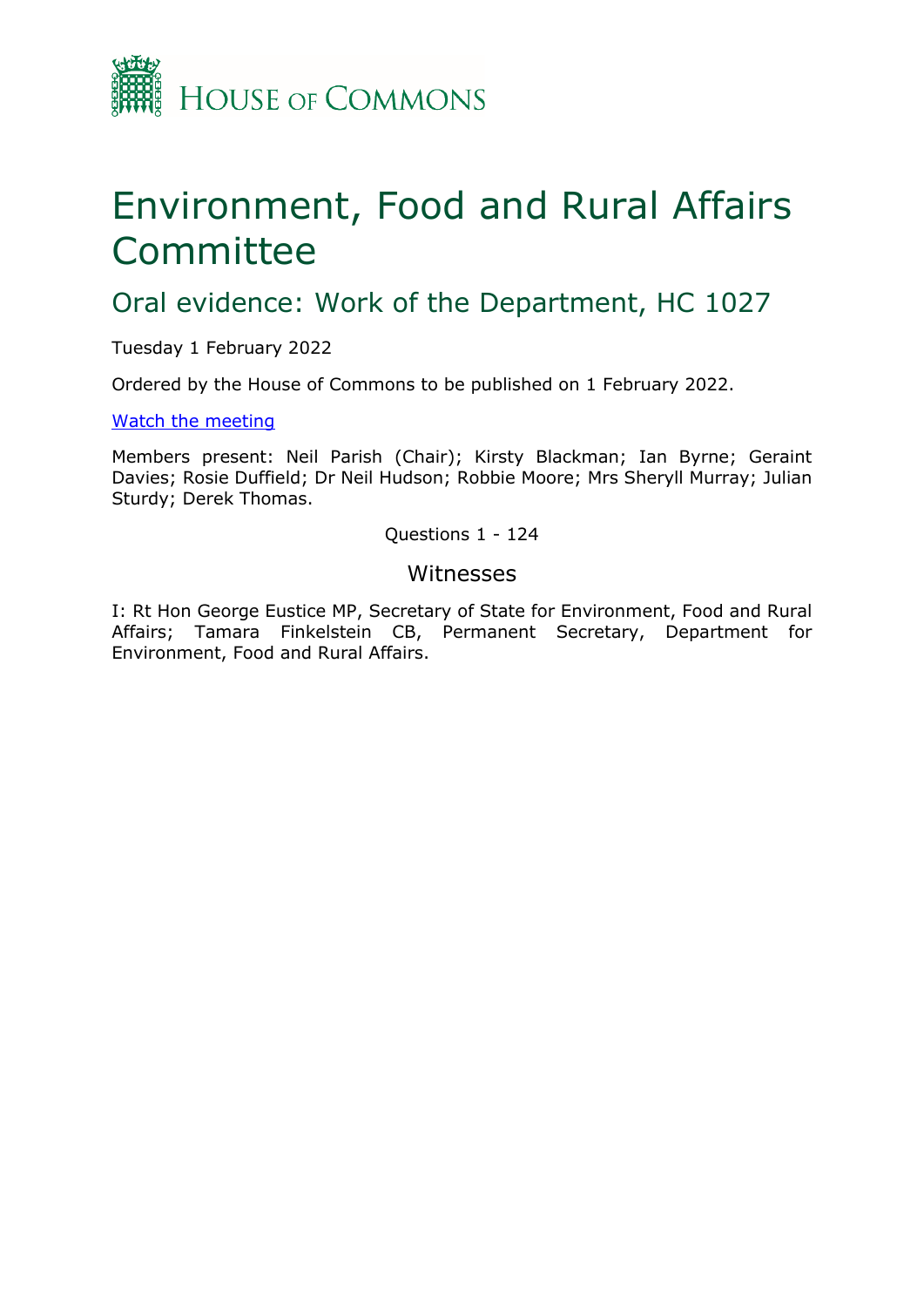

## Examination of witnesses

Witnesses: George Eustice and Tamara Finkelstein.

Q1 **Chair:** Welcome to the EFRA Select Committee. We have the Secretary of State and the Permanent Secretary with us this afternoon. Secretary of State, would you like to introduce yourself for the record, and then Tamara also, please?

*George Eustice:* I am George Eustice, Secretary of State at DEFRA.

*Tamara Finkelstein:* I am Tamara Finkelstein, Permanent Secretary at DEFRA.

Q2 **Chair:** Thank you both for coming in this afternoon. We have some set questions, but we are going to probably go on an all-round journey. It is great to have you here, Secretary of State and Permanent Secretary, so that we can deal with lots of things. It is the state of the Department and the state of what is happening generally this afternoon, so we will be quite wide-ranging.

Food exports fell significantly in 2021, a trend that continued for the first two quarters of this financial year, due to a combination of Covid and new trade rules. When do you expect the sector to recover and what support is the Department providing?

*George Eustice:* It is important to recognise that it is difficult at the moment to disentangle impacts of Covid from impacts of the end of the transition period and the new restrictions. When the dust settles, we will find that probably some of those smaller trades—potentially an artisanal cheesemaker who might have sent small consignments to different European countries and who may judge that that is a less cost-effective way to operate in future—may drop.

Overall, on the big exports, in things like salmon, they have seen an increase in their exports now since we have left the European Union, driven by high demand for their premium product. We will see a similar situation on our other major agricultural exports like lamb. There will be some impacts because of the additional export processes that are required and the costs associated with those, but the big exports that we rely on most will resume, just as Scottish salmon already has.

Q3 **Chair:** Do you see that there is any progress? When we looked at this last year, there is no doubt that, dare I say it, the Europeans were being quite pedantic on how they were interpreting some of the new rules. Do you see that there is a way to get this in a better place, so that we can have less paperwork and more of an electronic system, so that we can get the exports moving better than they are at the moment?

*George Eustice:* Yes. At the moment, coming out of the European Union, they had a particular point that they wanted to make. They approached it in a very legalistic way and, although they would understand that there is no risk whatsoever from goods coming from GB, they had a highly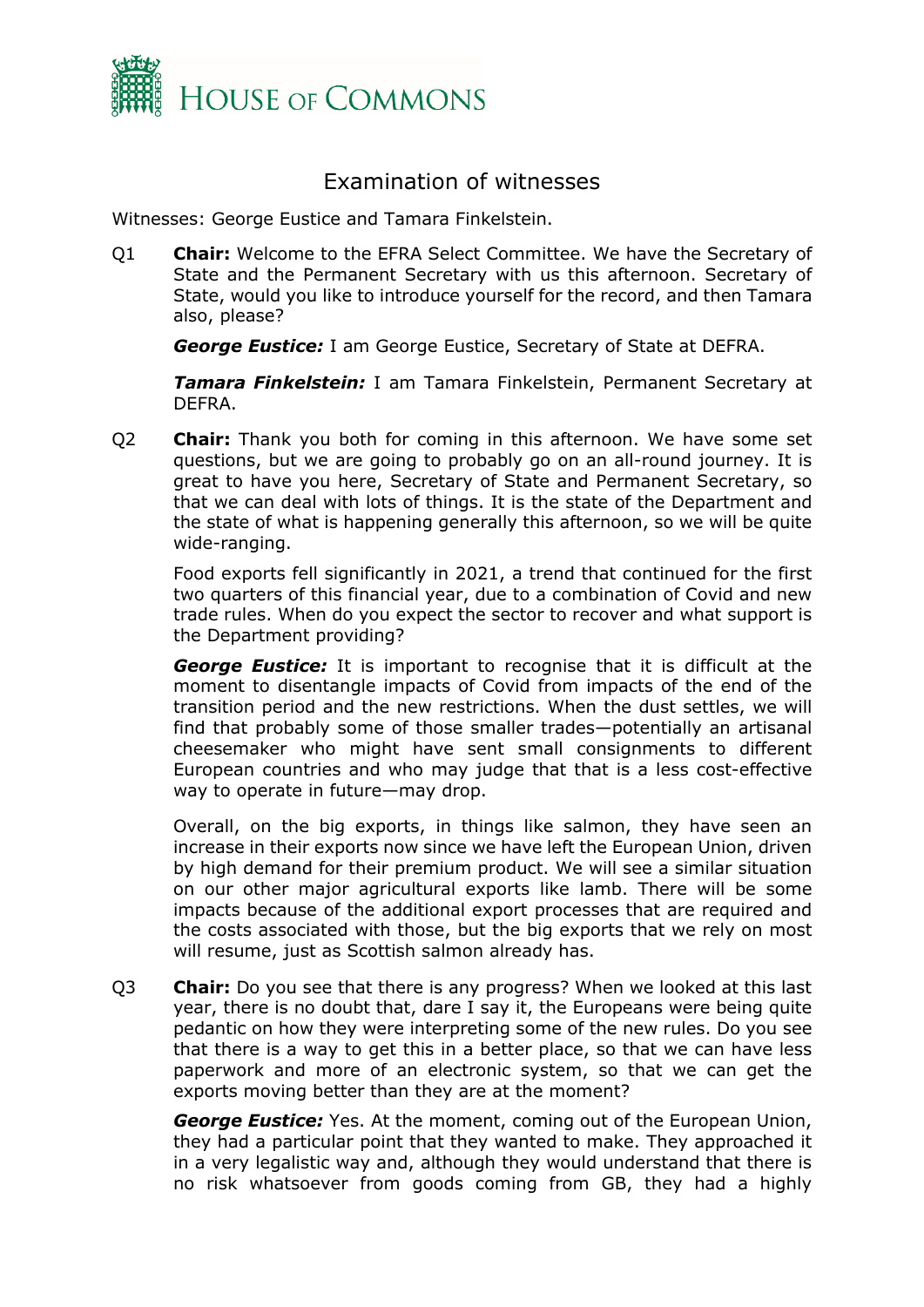

principled legalistic approach that meant that they wanted to regard us like they would any other third country.

However, it is the case that, in terms of the approaches that they have and the type of form that they require, which is a very generic WTO-type form that is not really designed for the volumes of trade that take place between the UK and the European Union, they will, over time, see that it is in everyone's interests to try to put in place some kind of veterinary partnership agreement, where you might be able to reduce some of the burdens in terms of paperwork and the number of checks. We stand ready to have that intelligent, sensible discussion when they are in the right frame of mind to have it.

Q4 **Chair:** Just before we finish on that, because I know that Neil Hudson would like to come in, I want to say that, on the trade—you talked about where we have increased trade—one of the big problems that we had was with shellfish. I take it that we are still in that same place, are we? There have been many shellfish fishermen that really have not been able to export. Where are we on that one? Some of our waters were put into A category, but not that many in the end. There are still quite a lot of shellfish fishermen not able to get their shellfish over to the EU. Is that likely to be settled?

*George Eustice:* It is specifically bivalve molluscs, which are principally oysters and mussels. When it comes to oysters, it is possible to do the depuration—that is the purification—here in the UK and export them as a purified product. That does not work as well on mussels, where, typically, they have been depurated in the Netherlands and then gone on for onward distribution.

It remains, I am afraid, a point of contention, in that the European Union had originally told us that we could send that under a particular type of export health certificate. They said that, for wild-caught bivalve molluscs, that would not be available until April 2021, but, as you will recall, when we got into February last year, they announced that they were going to change their entire regime to make it impossible to sell that. That remains, I am afraid, difficult, but we have reclassified some of our waters, adopting a slightly different methodology.

Q5 **Chair:** Are we purifying oysters now? Do we have the physical capability? It is just about whether we can get them out there, really. Have DEFRA and the Government helped at all on this one?

*George Eustice:* We have made it clear that we would support grant applications for depuration equipment from those who want to do that. I have visited oyster fisheries that have their depuration equipment in place in Cornwall, and they have managed to resume exports on that basis. It is important to note that depuration of mussels here in the UK is more difficult because it affects the freshness of the product, and they tended, therefore, to be depurated in the Netherlands, so it is more of a challenge. It is possible that, with mussels, what we will potentially see is a greater focus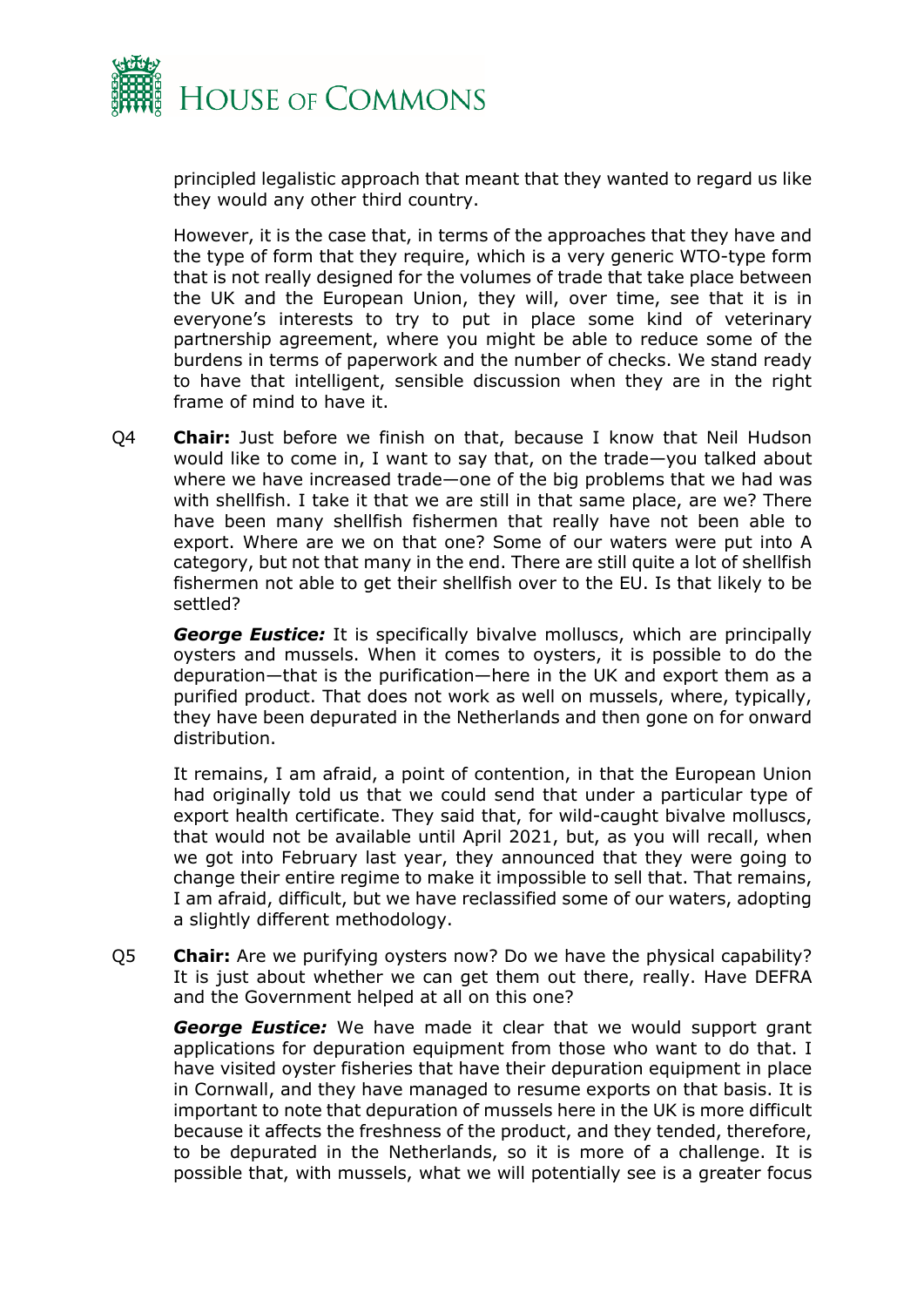

on processed mussels rather than live bivalve molluscs. That may simply be the way that that particular sector needs to go.

Q6 **Chair:** But you are continuing to work on this.

*George Eustice:* Yes, we are continuing to work on it, supporting businesses in a range of ways: first, helping them to invest in depuration, if that works for them; secondly, we will be continuing to make the case through the specialised committees in the EU and trying to make progress there, although it is fair to say that we have not made any progress so far on that. The EU remains of the position that it took around a year ago. We are also revising the way that we classify some of our waters to ensure that more waters are classified as A, so that the exports can continue.

Q7 **Dr Hudson:** We have all seen that infectious agents do not respect international or domestic borders, so I am encouraged by what you are saying about the prospect of a veterinary or sanitary and phytosanitary agreement with the EU. Do you feel that that is possible? Is the appetite there from the British Government? Can we do that? If we did secure such an arrangement, are you confident that that would facilitate the smooth transition of products between GB and NI as well? That would really help.

*George Eustice:* It could. The discussion on the Northern Ireland protocol is a very different one, in that that is not an export but a sale from one part of the UK to another. We are very clear about that as a principle. In those discussions, we are sensitive to the EU's concerns about its single market, but we need it to recognise that this is a trade within the EU. Liz Truss is leading those particular negotiations at the moment, and there is an SPS dimension to them.

What I would say is that, as you know, we have now introduced the need for EU exporters to GB to pre-notify the arrival of those goods through our systems. We will also be requiring them to fill out export health certificates soon and introducing phased physical checks from July. Their appetite to find a mutually acceptable solution here may well develop at that point, because, at the moment, we have not put in place checks on them.

They sell us a large number of goods and it may be that, as the dust settles after Brexit and they get over the fact that we have left, they take a more risk-based approach to this and recognise that it is in all our interests to have a bespoke set of arrangements, recognising that export health certificates will still be needed, but there could be streamlined processes that we can all put in place.

Q8 **Chair:** Do you have any chance of meeting July? We have had three or four dates for these imports to be checked, and my view is that, until we start checking imports, we are not going to get them to budge very far on getting some better export rules in place. Are you confident today that it will go ahead? I know that it is not all down to DEFRA—it is Border Force and everybody else—but are you sure that July will be the date that we will check imports?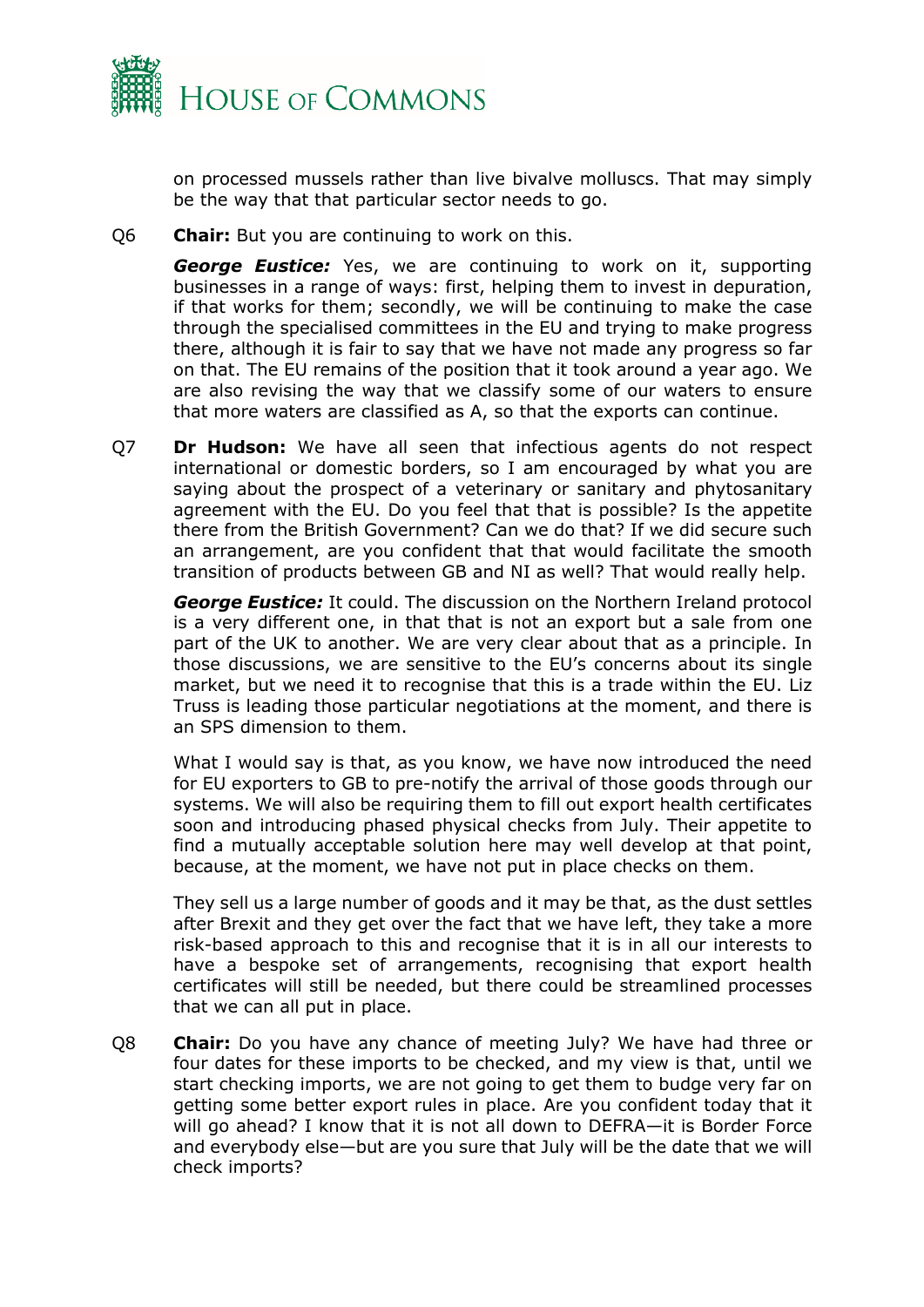

*George Eustice:* Yes, we are. There are a number of reasons, as we have discussed previously on the Committee, for former delays to this. There were concerns around stresses on supply chains linked to Covid and concerns that we should not do anything that might have added to that. The decision to introduce prenotification in the new year, which is a first important step, went very smoothly. As a next step, we will be requiring export health certificates to be provided. We will have the physical facilities in place to do import checks from July.

There is an issue in Wales, where they are not going to have permanent facilities in place, but our officials are working closely with theirs to ensure that there are temporary arrangements for that trade coming in from the Irish Republic through ports like Holyhead. We have temporary arrangements for some of those ports, but at Sevington and some of those other locations, we will have the necessary checks in place. We are going to phase them in as well and not do it all in one big bang.

Q9 **Chair:** With the result of Brexit, we were hoping to export more and import less. We have got completely the opposite at the moment. When are we going to rectify that?

*George Eustice:* As you highlight and the report is quite honest about, last year we exported less to the European Union. Imports from the European Union were also down, so trade in both directions was down. It is also the case that we are seeing the reshoring of certain activities. It used to be the case that cut flowers from countries like Kenya used to fly in to the Netherlands and be re-bunched there and imported into the UK.

Changes to rules of origin mean that more of that business is now coming directly into the UK. There are some changes to patterns of trade, much of it caused by the fact that some of those imports passing through the European Union are now coming directly to the UK from other countries as a result of rules of origin.

Q10 **Geraint Davies:** Secretary of State, I presume we want to increase exports to the EU again. In order to reduce trade friction, would you agree that there is a case for more convergence of our standards and products? There is talk of more divergence, which, presumably, will just encourage more barriers to trade, when, ultimately, our agricultural sector wants to sell its products.

*George Eustice:* Without wanting to refight the debate that we all spent quite a long time fighting about in the last Parliament, you have to go back to what the public voted for, which was to take back control and to be able to make our own laws again, including in these areas.

Q11 **Geraint Davies:** Not for their own sakes, though, but for the sake of better standards.

*George Eustice:* The only way you could maintain a convergence with the European Union would be through some kind of mutual veto process. The United Kingdom would have to have the right to veto any EU law, and I do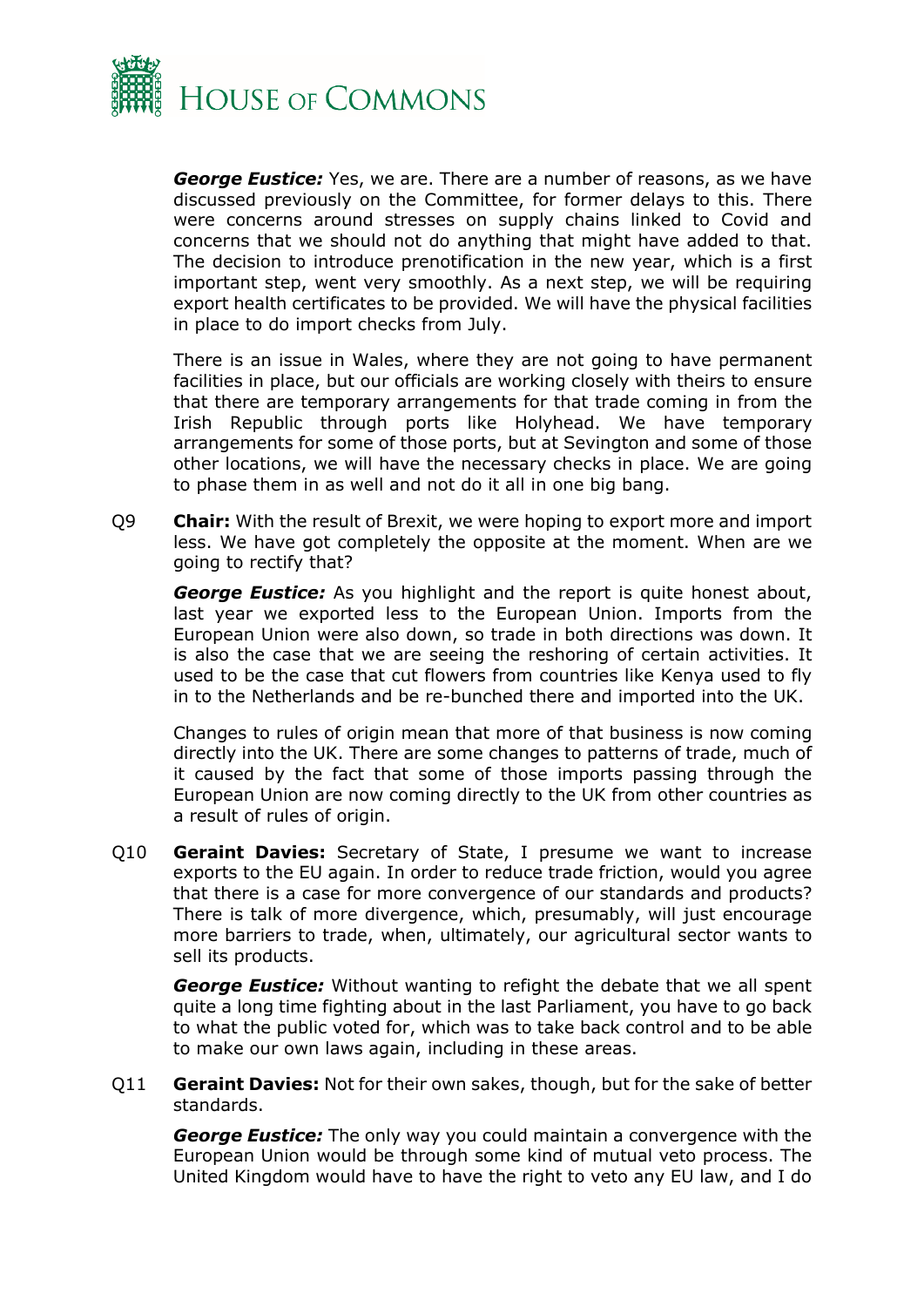

not really see much prospect that the European Union would accept such an arrangement. If that cannot be done—and I do not think it is reasonable or realistic to expect either the UK or the EU to agree to that—the next approach is to recognise equivalence.

Our contention all along is that, at the moment, the laws and the SPS regulations that we have are identical in most cases, or incredibly similar, and achieve the same ends. What you should do is build a lighter-touch SPS inspection regime on both sides of the Channel, between the UK and the EU, which recognises the fact that the level of risk is very low because there is such a convergence between our different systems.

Q12 **Rosie Duffield:** Secretary of State, I had a meeting with one of my local fishing representatives on Friday in Whitstable. He was representing others along the east Kent coast in Herne Bay and Thanet. You were talking about the water purification and the new rules and things, but we have purification plants in Whitstable. Our oyster producers and whelk producers have their own, but if the water that they are using is contaminated because of the sewage or effluent that is going out to that bit of the sea, they have been throwing away £20,000 worth of whelks and oysters in the last few weeks. They have no financial compensation. Is there anything that your Department is looking at to help them? They are desperate.

*George Eustice:* Water quality is another big issue that we are looking at. We are shortly—in fact, likely tomorrow—to publish the final strategic policy statement on water, which is our instruction to Ofwat about its priorities in the next pricing round. As I have said many times before, that is going to place a big emphasis on reducing the use of storm overflows, which are one of the factors that contribute to E. coli in water courses that can then affect water quality.

More generally, we are also seeking to tackle diffuse agricultural pollution. We have doubled funding so far in catchment-sensitive farming and are keen to do more to invest in improved slurry-handling infrastructure on farms as well.

On both fronts—both with water companies and sewage works, and with diffuse agricultural pollution—we are making steps to try to improve the situation, which will then improve the standards of those waters.

Q13 **Ian Byrne:** Secretary of State, I wanted to ask you these questions last time, but if you remember, you were saved by the bell, because we had to go and vote.

*George Eustice:* I do not think that that is going to happen today.

**Chair:** Definitely not, Secretary of State.

Q14 **Ian Byrne:** We are entering an extremely difficult period at the moment for so many people, with the cost of living crisis. Just for the record, I am trying to establish—this came about from a meeting with the Minister a couple of weeks ago—who has ultimate oversight and responsibility for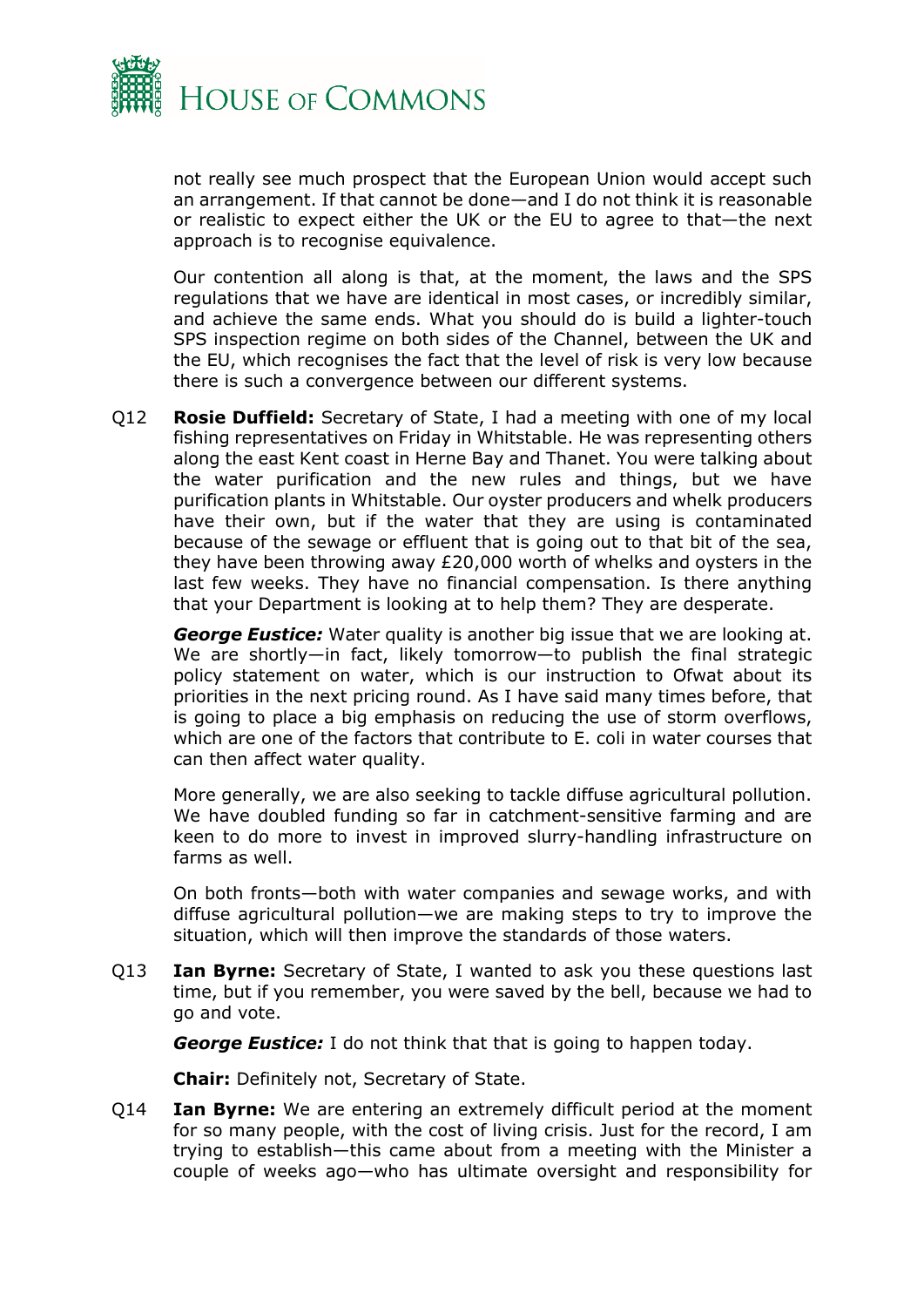

tackling hunger in our communities.

*George Eustice:* The Government do as a whole, and we work collectively, but I can spell out the different roles of different Departments. DEFRA is the Department that is responsible for food security, including household food security, and monitoring that. We carry out surveys on an annual basis, looking at household expenditure on food, and we monitor that very closely. For the poorest 20% of households, it has been broadly stable, at around 16%, for probably the best part of 12 to 14 years. In the last few years, it dipped to under 15%, but is likely now to probably rise a little further again. That is our role.

The role of DWP is to tackle poverty in the round and to be responsible for the benefits system, ensuring that the benefits system supports those who have particular issues and challenges in their life.

Q15 **Ian Byrne:** With our call for the right to food—the campaign that we are working on—where does the buck stop? What Department do I need to speak to? When I spoke to one of the Ministers in your Department, there seemed to be a switch towards the Chancellor blocking any move forward or any ability to implement any programmes that would be part of the right to food. I am just trying to find out where the buck stops, rather than going down endless passages where I am just getting nowhere.

*George Eustice:* DEFRA is responsible for food supply and monitoring household spending on food. We also have direct responsibility for projects like FareShare and Government grant aid to organisations such as that. The DWP is responsible for the benefits system. As you will understand, since most things require funding, the Treasury has responsibility in this area as well, and will sometimes have a view on things, which is not remotely unusual.

Q16 **Ian Byrne:** In 2015, the UK Government signed up to Agenda 2030, an approach to delivering global goals for sustainable development both abroad and at home. Goal 2 in the document is zero hunger by 2030. Can you state for the record whether DEFRA is responsible for that implementation on home soil? If yes, what is the plan? I have looked and I cannot find it. If no, any idea, once again, who I go to?

*George Eustice:* In addition to the survey that we do on household spending on food—this is where the Department of Health has a role—we also, through the FSA, conduct a separate survey that looks at people's—

Q17 **Ian Byrne:** Do you have any oversight or knowledge of that agreement? Is it under your remit within DEFRA? It is a really comprehensive agreement that states zero hunger, both here and abroad. I am trying to find out who is responsible for the oversight of that. What is the plan? Your statistics differ slightly from mine. I see a map with an absolute explosion of food banks since 2010. I am trying to find out, within that agreement, who is responsible for delivering that. Is it you or another Department?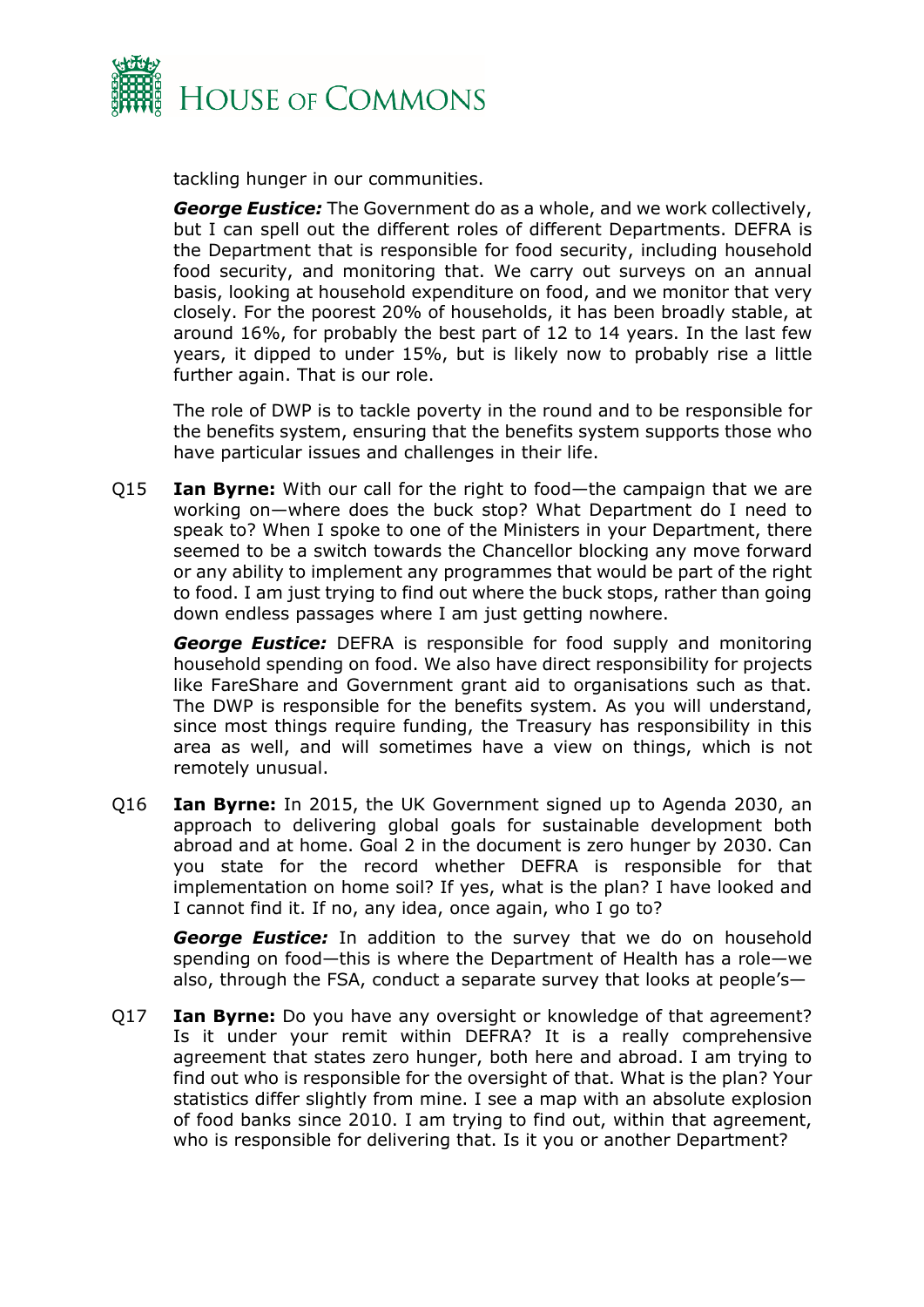

*George Eustice:* Ultimately, it is the Government collectively. With some of these agreements, I am afraid it is not possible to hive it off and say that there is one Department responsible for an entire international agreement that we have signed up to.

Q18 **Ian Byrne:** Are you working on that?

*George Eustice:* We are working on household food security. We published a detailed report on this as part of our requirements under the Agriculture Act 2020 shortly before Christmas. Tamara, is there anything further you wanted to add?

*Tamara Finkelstein:* The FCDO has oversight as to a whole set of goals and would then draw the different strands from the different Departments that the Secretary of State described.

Q19 **Ian Byrne:** Number 2 is zero hunger. What Department should be focusing on that?

*George Eustice:* These are the sustainable development goals, and this is principally about tackling hunger overseas in developing countries.

Q20 **Ian Byrne:** It says on home soil.

*George Eustice:* In that sense, it is a combination of DEFRA, through the work that we do with groups like FareShare, and DWP in terms of the benefits system. I am afraid that it has always been the case that there will be crosscutting issues that affect more than one Department.

**Ian Byrne:** Just to finish, I will write to you to find out if there is a strategy that I can get oversight of.

Q21 **Chair:** In our report on food, we said that we considered a Minister for Food Security. You made the point here this afternoon that it is several Departments, so please consider that again.

You gave me an interesting answer to my question in DEFRA questions on Thursday, when you said that you would look again at the money or consider the situation with FareShare. I have written to you twice and had several private conversations with you. Especially when you are buying food directly from farms, I feel that it is a very good way of using taxpayers' money to provide food to those who really need it. Are you considering that again, Secretary of State?

*George Eustice:* I know that you have raised it a number of times with me, Chair. FareShare wrote to me regarding this and I told my officials that I would like to meet them to at least discuss their proposal and to understand what they are proposing in more detail.

Q22 **Chair:** Are you going to meet them reasonably quickly?

*George Eustice:* When diary allows, but I am normally impatient to get these things done.

Q23 **Chair:** Will it be early spring rather than late summer?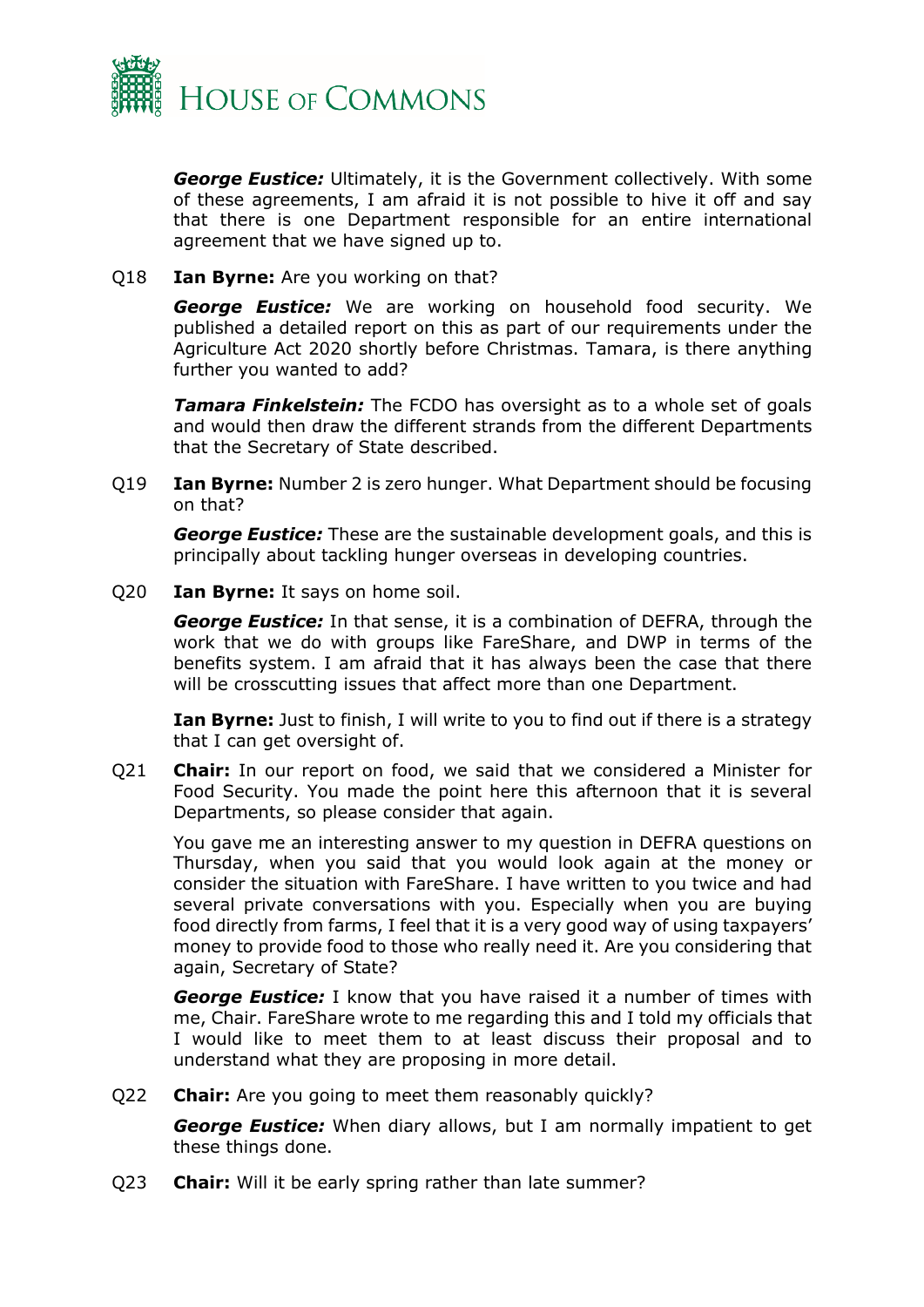

*George Eustice:* Probably in due course, but I have made clear that I would like to meet it.

**Chair:** We have been discussing this for some time, so if you could, I would be most obliged.

Q24 **Dr Hudson:** While we are on food, Secretary of State, and on issues that I and we have raised with you, we identified in our report on food procurement that the current loophole in the Government buying standards is that public bodies can divert from having to purchase high-quality, high animal welfare standard food, if it is on the grounds of cost. In our questioning, it sounds like that loophole was rarely used, but as the Committee has asked in the report and as I have asked you, is there any update on the progress of potentially stopping and closing that loophole, so that we can uphold the same high standards in our domestic food purchasing as we are trying to do in our international deals as well?

*George Eustice:* Outside the European Union, procurement is an issue that we can look at again to see if we can improve the way we approach this. In the past, there has been too much of an obsession with process and too much fear of litigation in these areas, because it was an EU procurement regime that we existed under. In the usual way, everybody was very worried about litigation risks and infraction risks, so we have a chance now to do something differently. I know it is something that Michael Gove is looking at as well as part of the levelling up agenda.

What I can say is that we have had a number of improvements on this. We introduced what we called the balanced scorecard that superseded the Government buying standard in around 2014. In around 2017, we made it a requirement of Crown Commercial that all Government contracts using Crown Commercial had to pursue that and follow that. That required them to take a more balanced approach and not just to look at price.

You are right that the Government buying standard has always had this "get out of jail" card that enables them to consider price, and we might not want to remove that altogether, but if we can find ways of strengthening the presumption of buying British and buying produce from local communities, I am certainly keen to do that. As I have said when you have raised this question with me on the Floor of the House, it is something that we are exploring.

Q25 **Dr Hudson:** In follow-up to Ian's comments, this is an issue that goes across Departments. In our line of questioning, it is the MoD that has occasionally used this loophole on the continent. If we can get clarity across Government to close the loophole, that would surely be much better for local producers but also for animal welfare standards in the UK.

*George Eustice:* That is absolutely right. The big purchasers in terms of direct Government Departments are the MoD and the MoJ, with the prisons estate. To be fair, they have worked quite closely with us and adopted that. You then have other public sector organisations like hospitals, through to trusts and schools, which are now, in many cases, slightly more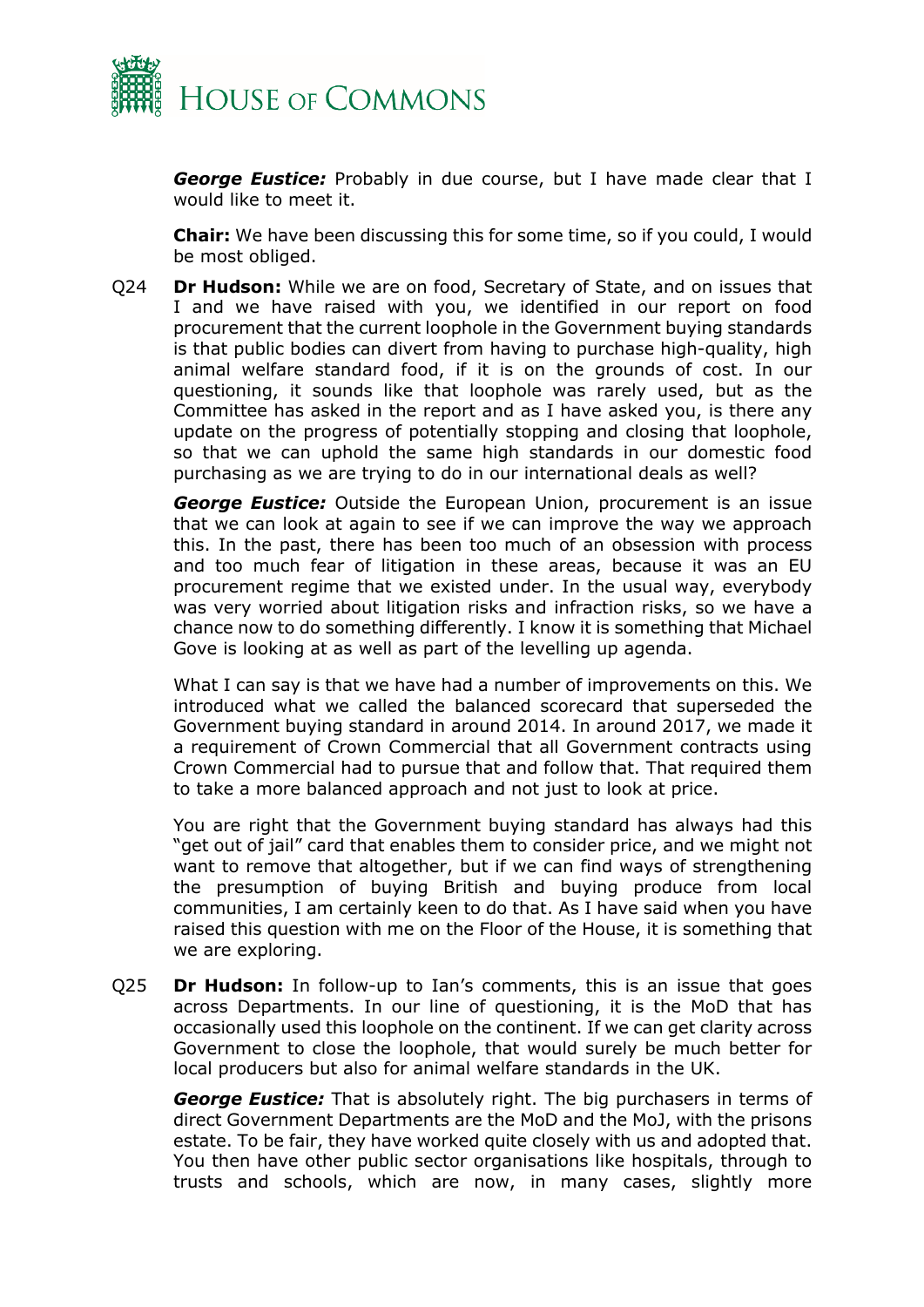

independent. Nevertheless, we do as much as we can to encourage them to adopt the same approach.

Q26 **Chair:** Just before we leave this one, Secretary of State, we have taken evidence from Bath and North East Somerset when it had its food hub, which brought producers together. It saved 6% on public procurement, and yet we cannot get these food hubs rolled out across the country. Every time we ask for funding, we get pushed to DEFRA, to DWP and all over the place. When are we going to take this seriously? It is in our party's manifesto, and yet we are not delivering on it. I would have thought that this is a really good win, both politically and also in terms of more local food, fewer miles and better standards.

*George Eustice:* We launched a digital marketplace three or four years ago as part of the work we were doing on the local—

Q27 **Chair:** It has stalled. It has just run out of money.

*George Eustice:* Sadly, it did not really get sufficient engagement from smaller businesses in the way that we had hoped. The idea was that it would be a portal for smaller suppliers to be able to get involved, and it just really did not get the uptake. We are looking at the moment at whether we should replace that with a similar concept but maybe try to make it simpler or, alternatively, to just hardwire into contracts much more that they need to engage local suppliers, so that, for the bigger suppliers—the Compasses and Bookers of this world—to be able to access Government contracts, they have to demonstrate their engagement with the rest of the supply chain. There is more than one way to get access for smaller suppliers, and we are weighing up the pros and cons of each.

Q28 **Chair:** I understand that, but the whole idea of this food hub was precisely that. That is what they were doing and they were very successful at it. It just seems a shame that we never seem to quite roll it out. We almost get there and we do not. Can you again look at it, please?

*George Eustice:* I will. I always look at what you ask us to look at, Chair.

**Chair:** Yes, but do not say no afterwards. Say yes, Secretary of State.

*George Eustice:* It is very easy to say that you will look at something.

**Chair:** Yes, exactly. I do realise that, Secretary of State. It is not lost on me.

Q29 **Geraint Davies:** Some research last year showed that the least well-off 10% of people had to spend 74% of their disposable income after housing costs to have a nutritious diet, according to the Eatwell Guide. The top 10% had to spend only a small percentage. Since then, we are now seeing higher inflation, national insurance up and cuts in universal credit. What plan do the Government have to stop the number of people in food insecurity and hunger on a daily basis rising from about 6.6 million who we found to maybe 10 million by the middle of this year? What is the plan?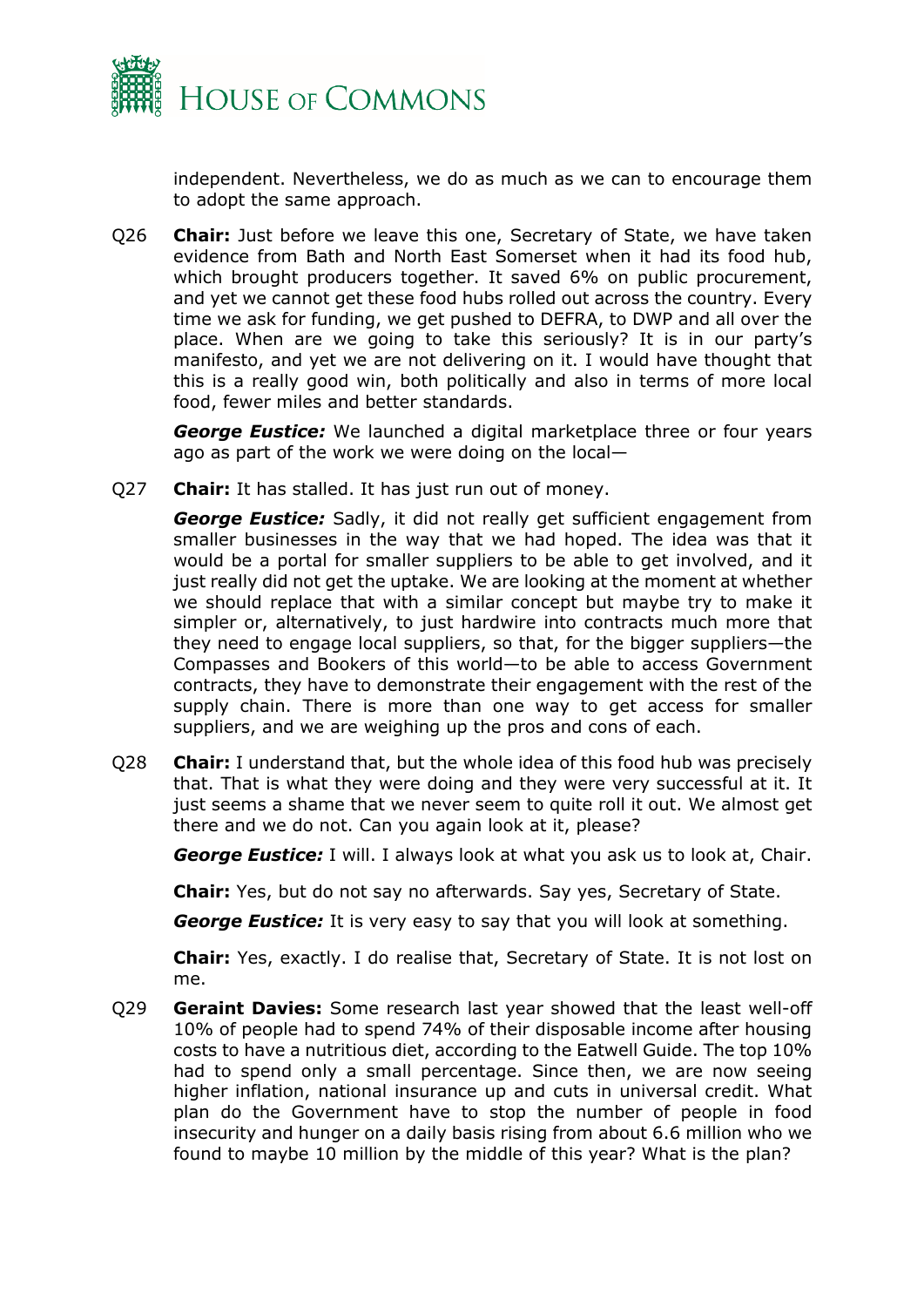

*George Eustice:* The issue of household food security is a complex one, but it is important to recognise that it is not the case that people cannot afford food because food is too expensive. It is simply the case that it is a daily requirement. People need to eat on a daily basis and have to, therefore, shop on a weekly basis or more frequently than that. If they have financial pressure in their life, maybe because they have struggled to afford their council tax, or their rent or energy bills have gone up, the first thing that presents itself is a struggle to put food on the table.

You have to disentangle the inability that is definitely there in some households to buy food from the fact of whether that is because food is too expensive or because there are other financial pressures in their life. We have to recognise that it is generally the latter. If you look at the poorest 20% of households, UK household spending on food is the lowest in Europe, which shows that we have competitive food prices.

On the issue that you raise that some families, undoubtedly, struggle financially at the moment, we have to look at the causes of that. That is why colleagues in BEIS are looking at energy costs, which are a big contributor at the moment. It is why we have to be constantly mindful of things like council tax, which can contribute to that, and also housing costs through rent. Those are the big-ticket items that cause household-level poverty.

Q30 **Geraint Davies:** The Trussell Trust tells me that three out of four people referred to their food banks are disabled. Is there something that you can do about that in terms of talking with the DWP to ensure that people in the worst conditions and who also have disabilities are not starving in Britain today, increasingly, because of inflation, of course?

*George Eustice:* On disability benefits specifically, Thérèse Coffey would be the right person to talk to if you wanted to look at and explore that in depth. There have been issues in the past, for instance, in terms of universal credit, when it initially went to a monthly payment. I know that that caused some issues, and we are all aware of that as MPs. The Government moved to try to make sure that people could get advance payments to tackle that particular challenge.

We have a disability benefits system that supports people with disability and often tries to support them into work, which is a good thing. As I said, that is probably drifting a little beyond DEFRA's responsibilities.

**Chair:** If you could raise that in Cabinet, whenever you have an opportunity, that would be useful.

Q31 **Robbie Moore:** In a slight change of topic, we will now cover flooding. I am just wondering what your view is. Several stakeholders, including the NAO and this Committee, have called for a better way to measure national flooding resilience and the impact that investment in flooding defence is having.

We looked back to what the NAO said, which is that the measures in place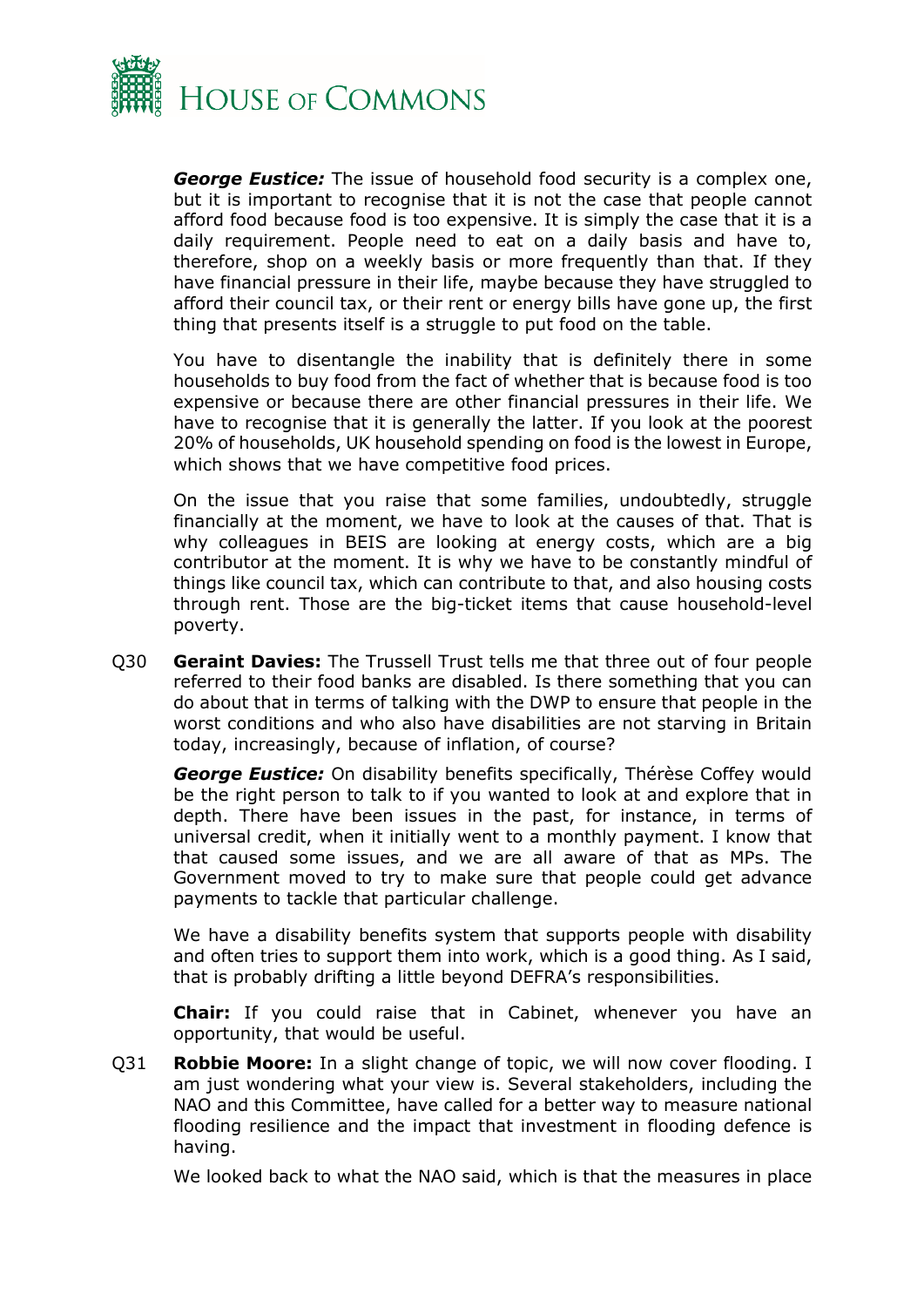

at the moment fail to take into account the wider benefits and do not factor in properties that have become less well protected over time due to housing development, climate change or the deterioration in condition of flood defence assets. Does the policy statement announced in June 2020 address the NAO's, this Committee's and other key stakeholders' concerns enough?

*George Eustice:* There are a number of issues that I have been looking at on the way we allocate flood spending. The first thing to note is that it is a big increase in the capital programme to £5.2 billion in this current financial period. That is a big increase in the size of the programme.

The general approach that we have taken, particularly working with the Treasury on this to make sure that we maximise the benefit from the money that we spend, is to focus on the number of homes protected. The objective is to better protect around 336,000 homes.

Within that, there is something else that we have been looking at, which we will be giving more detail on shortly, and that is what I call the frequently flooded communities. There are some communities where maybe a flood scheme would not protect a huge number of homes. Nevertheless, those homes suffer flooding every other year. In some cases, it is an annual event.

In those frequently flooded communities, the demoralisation of getting the insurance in, getting your home back together and then having it all happen again two years down the line is, in my view, a big issue. We are about to introduce a ringfenced amount to deal with some of these frequently flooded communities that otherwise might not pass the costbenefit analysis approach on the old measure. We are trying, as we move through the programme, to consider that.

The second big area that we need to look at is improving river defences. A lot of work has been done over the last 10 years with demountable defences and so on. You get a flood event, it contains the river and everything seems to be okay, but you can sometimes still get flooding. That is often because the street and surface drainage are not up to spec, and water will back up through the drains and literally flood the streets.

The other thing that we need to start turning our attention to as we deal with flood risk around riverbanks is how we deal with some of these other consequential problems around street drainage. In my view, there has been a tendency over the last 10 years for everybody to be signposting the problem to someone else, in that water companies that are responsible for the drains say that it is a local authority thing because it is the streets, and the local authority might say that floods are the Environment Agency. We need to try to work out how we tackle this challenge of street drainage.

Q32 **Robbie Moore:** On that very point, take Ilkley in my constituency. We are right on the periphery of West Yorkshire. North Yorkshire is on the other side of the river. You are dealing with two different local authorities. The Environment Agency is involved, as well as different landowners and key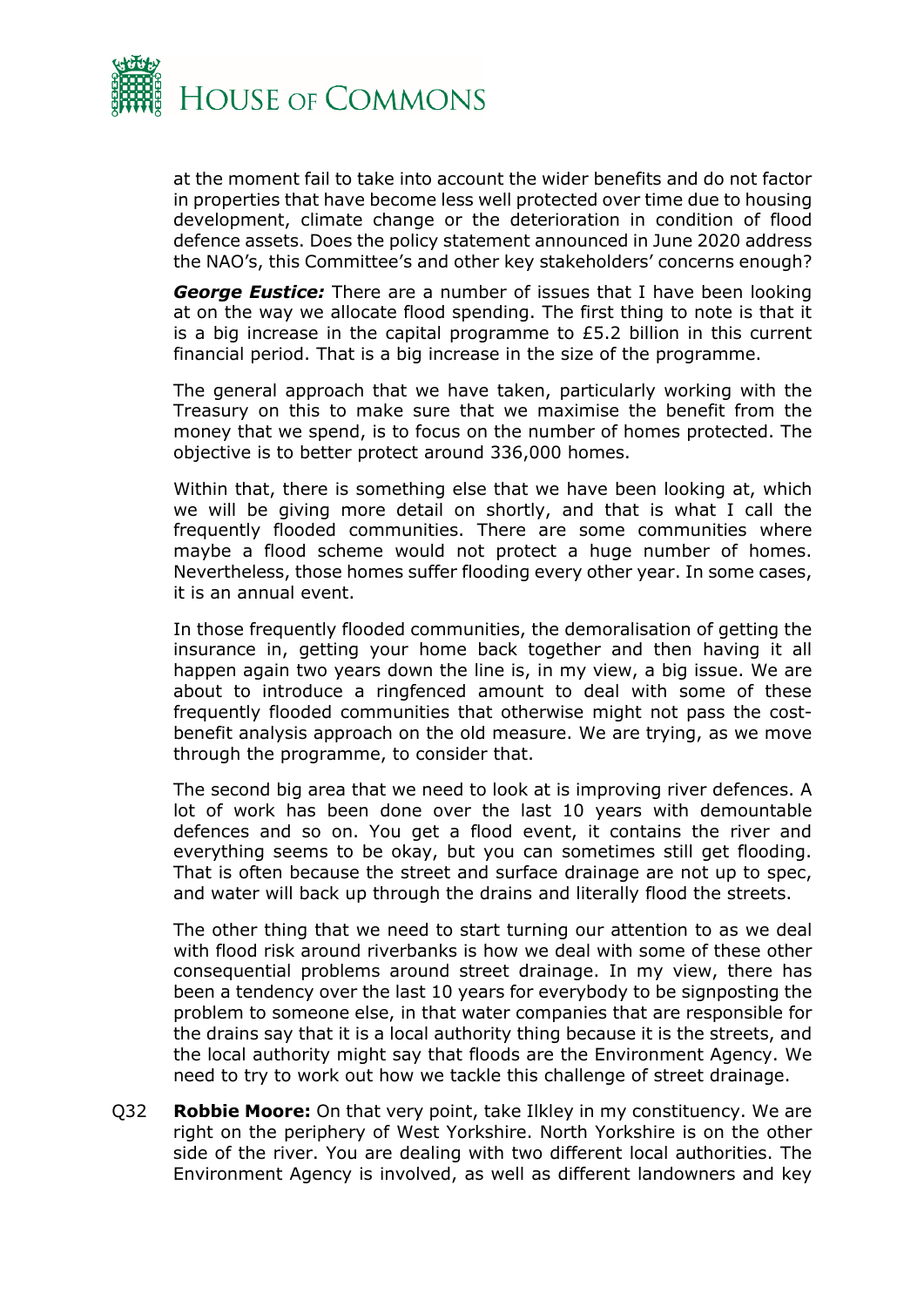

stakeholders. What are the plans going forward in terms of making sure that, when schemes and modelling are put in place, there is value for money driven to the taxpayer through soft structures that are put in place, alongside making sure that all stakeholders and Government Departments are taken into account with that?

*George Eustice:* It is important to stress that, when we design these schemes—sometimes they are complicated and can straddle several authorities, particularly if you do something significant upstream that could affect a number of local authorities on that catchment—the Environment Agency holds the ring and leads the process. When you start playing with the hydrology of a water catchment and a river, you have to be careful that you do not do something in one place that just displaces the issue somewhere else. We always have to be mindful that, if we put in place a defence in one area, you can, if you are not careful, cause a flood further down the river on somebody else.

The only way to guard against that is to have an authority like the Environment Agency, with technical hydrologists whose job it is to really understand these things, to do the modelling and then have a holistic scheme, for them to then bring onboard the partners, and then to try to get local authorities to contribute financially to the overall costs of the project through partnership funding, so that you can get a coherent scheme that is right for everybody on that catchment, even though you may need to engage a number of different authorities.

Q33 **Robbie Moore:** Are you reassured enough that the model that is done at the moment and the key indicators take into account changes within the hydrology or topography or whatever other impacts there would be within that watercourse, such as a new housing development? One of the common themes that we are always told about is that, when a new housing development is built, not all of the sewage system or water runoff is upgraded enough. Do you feel that, at the moment, enough is being done to take into account the changing nature of influencing factors within the modelling?

*George Eustice:* Broadly, yes, in that, when I have conversations with the Environment Agency and say things like, "Why is this taking so long? MPs want this project built. Why does it take several years? Why do you have to study this?" the answer is always, "It is not that simple". When I have probed into it, indeed it is not that simple. There are all sorts of different hydrological challenges that you have to work through, and sometimes communities that you have to carry with you when you do these things.

By and large, yes, that is all taken into account, with one exception, which is that we need to look at strengthening the role and the advice of the Environment Agency on new planning applications, so that, if the advice is against a particular development because it creates a flood risk or adds to one, there should be a stronger presumption that that decision cannot be ignored. If it is, there should be a stronger presumption that there is a Secretary of State call-in, because what has sometimes happened is that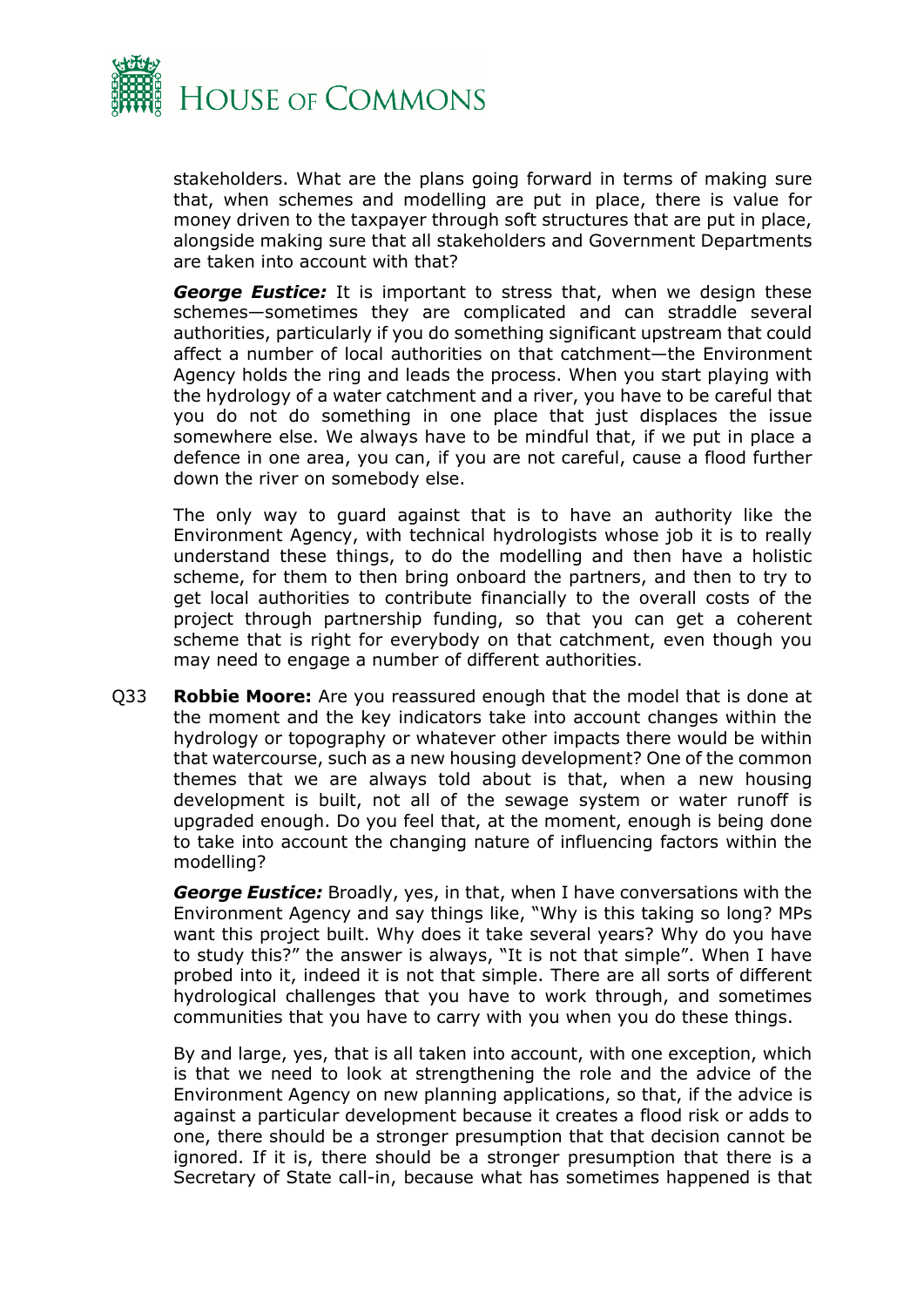

maybe local authorities or even the Planning Inspectorate have brushed aside concerns when they should not have done.

*Tamara Finkelstein:* As an addition to the response to the NAO criticisms that you set out at the beginning, we published the investment plan in July, which set out a very comprehensive set of KPIs that very much responded to the concern from the NAO that homes protected was not an adequate measure. That includes progress against the 11% commitment to a reduction in flood risk and different ways in which we can do that. Another thing that it raised was a more strengthened oversight from the Department around progress. We have responded to some of the things that you mentioned from the NAO.

Q34 **Robbie Moore:** On a slightly separate point, Storm Arwen hit the northeast, Northumberland, Yorkshire and Cumbria, going up into Scotland, very hard. There was a definite feeling on the ground—I am saying this as a Yorkshire MP—that the response was not quick enough and a feeling of still being forgotten about, given that there are hundreds and hundreds of hectares of forestry that are completely flattened and now have no value attached to them, and miles upon miles of stock fencing completely obliterated.

At this moment in time, what lessons are there to be learned for DEFRA? Do you feel that the response was quick enough, not only to deal with getting people back on in terms of electricity connection but also dealing with the huge aftermath of Storm Arwen that still exists? Of course, we have had several storms on the back of that.

*George Eustice:* There is a division of responsibility here within Government, but we work closely together. Where you have a storm and the principal impact of it is electricity supply—electric lines that are down and lots of trees that have fallen down—that is something that BEIS leads on. On Storm Arwen, it was the Department that had lead responsibility. I know that it would have been working with the electricity providers to deal with that particular incident, which was of a huge scale, as you say.

Where there is a storm that is principally a flood incident, DEFRA and the Environment Agency lead on that. Because of the sad frequency of flooding, we have quite a well-tested and experienced flood response team who almost on an annual basis has to spring into action. We have a team of people in our flood response centre in Bristol who lead on this, and they have become pretty good at doing it and standing up a national flood response team.

There were some criticisms of that, and I know that BEIS will be looking at whether there should be a similar kind of approach to what we have on floods that can be stood up quite quickly. In terms of our responsibility, Victoria Prentis visited. Some of the issues in the aftermath are longerterm and not really pertinent to the immediate crisis, which was principally around electricity supply.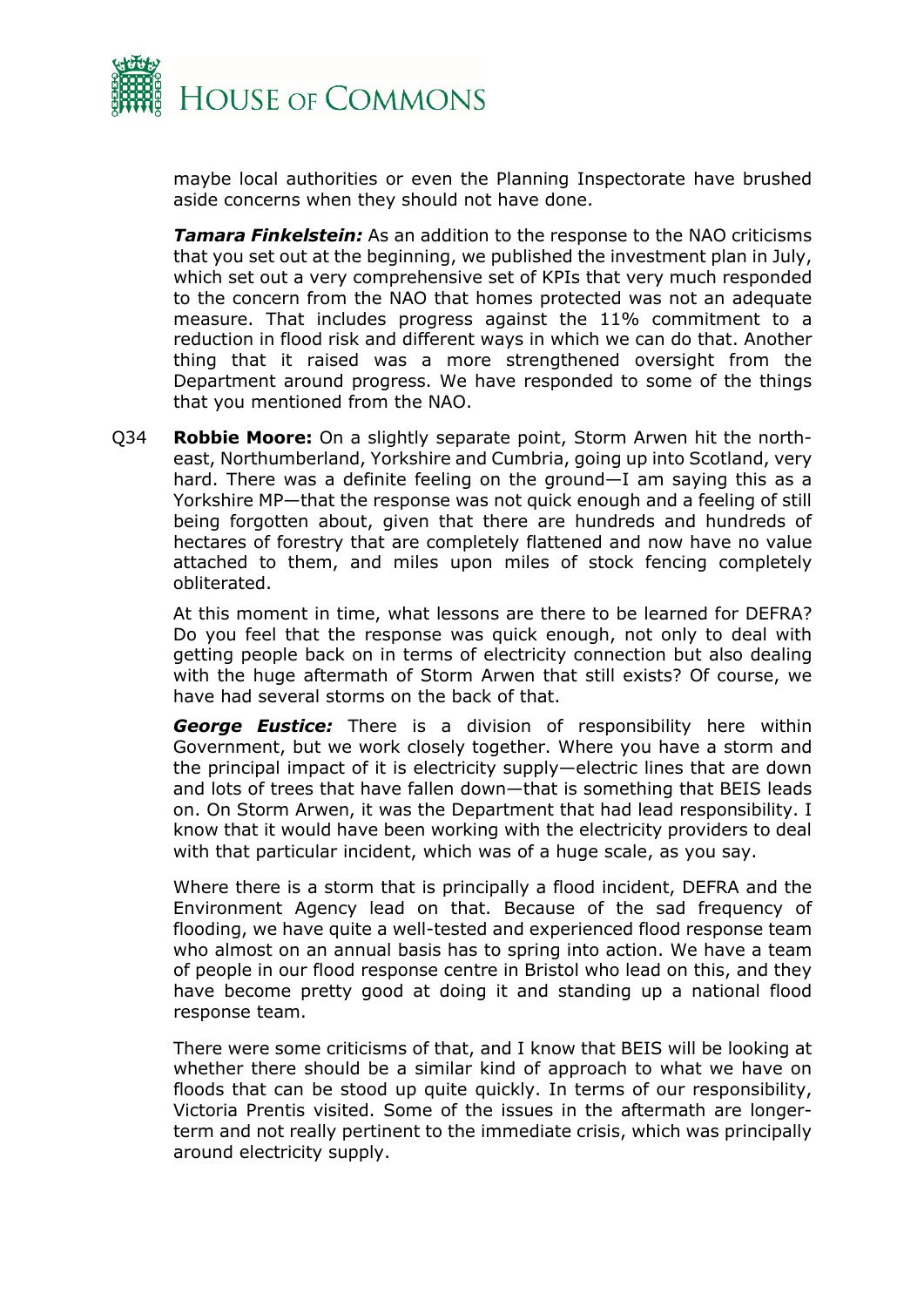

Q35 **Mrs Murray:** Secretary of State, I want to ask about the flexibility of funding for flood schemes by the Environment Agency. It has been very rigid in the past, when they were not able to fund a project until it had got to the stage that it was going to be put into place. You can often find that schemes have found the finance to get it to a certain stage, and then there is a tiny amount of money needed to move the scheme onwards. You know the scheme that I am talking about in particular, which is in Looe, in my constituency. We have discussed it lots of times, but I am sure that there are others around the coast that are in a similar situation.

Would the frequently flooded communities scheme that you mentioned enable Government to assist with, say, the funding of the design phase of a scheme to move it forward? Is that what you intend to do? Looe is the most frequently flooded town in the country, and I wonder whether this might be an opportunity for places like Looe and others to see their schemes brought forward.

*George Eustice:* I know that we have discussed Looe and that Cornwall Council was seeking a piece of work to do the next stage of that. It is already the case that the Environment Agency will provide funding to do the initial work on scheme designs and so on. It is not the case that it will need all the funding in place before it will do early seedcorn funding to identify what a scheme design should be.

It is often the case that, once it has a fully designed scheme, knows the total cost of it and is able to assess the benefit of it, it has to say to local authorities, "We can go only so far on this to be consistent and fair across the country, so we are going to need to have a contribution from you to get it over the line". That conversation does happen quite often, depending on the cost-benefit ratio of the scheme.

Q36 **Mrs Murray:** So we can see perhaps more schemes coming forward with increased flexibility for the Environment Agency in the future.

*George Eustice:* The intention behind the approach that we are taking on frequently flooded communities is to create a ringfenced fund to help communities that otherwise might be told that there is no business case for their scheme, but who nevertheless suffer repeated frequent flooding and, therefore, are in a special category.

**Mrs Murray:** So it is quite positive news, really.

*George Eustice:* It is very positive news and it has been long overdue. I do not think that you can have a scheme design that just looks literally at homes better protected based on whether they would be potentially flooded in a 100-year timescale, when many homes are flooded much more frequently than that, and often flooded every other year.

Q37 **Dr Hudson:** My question is a follow-up to Ian's point about cross-Government working and Robbie's point about responses to major events like storms. I am sure that we will be touching on this in our mental health inquiry into the impacts on rural communities when they have these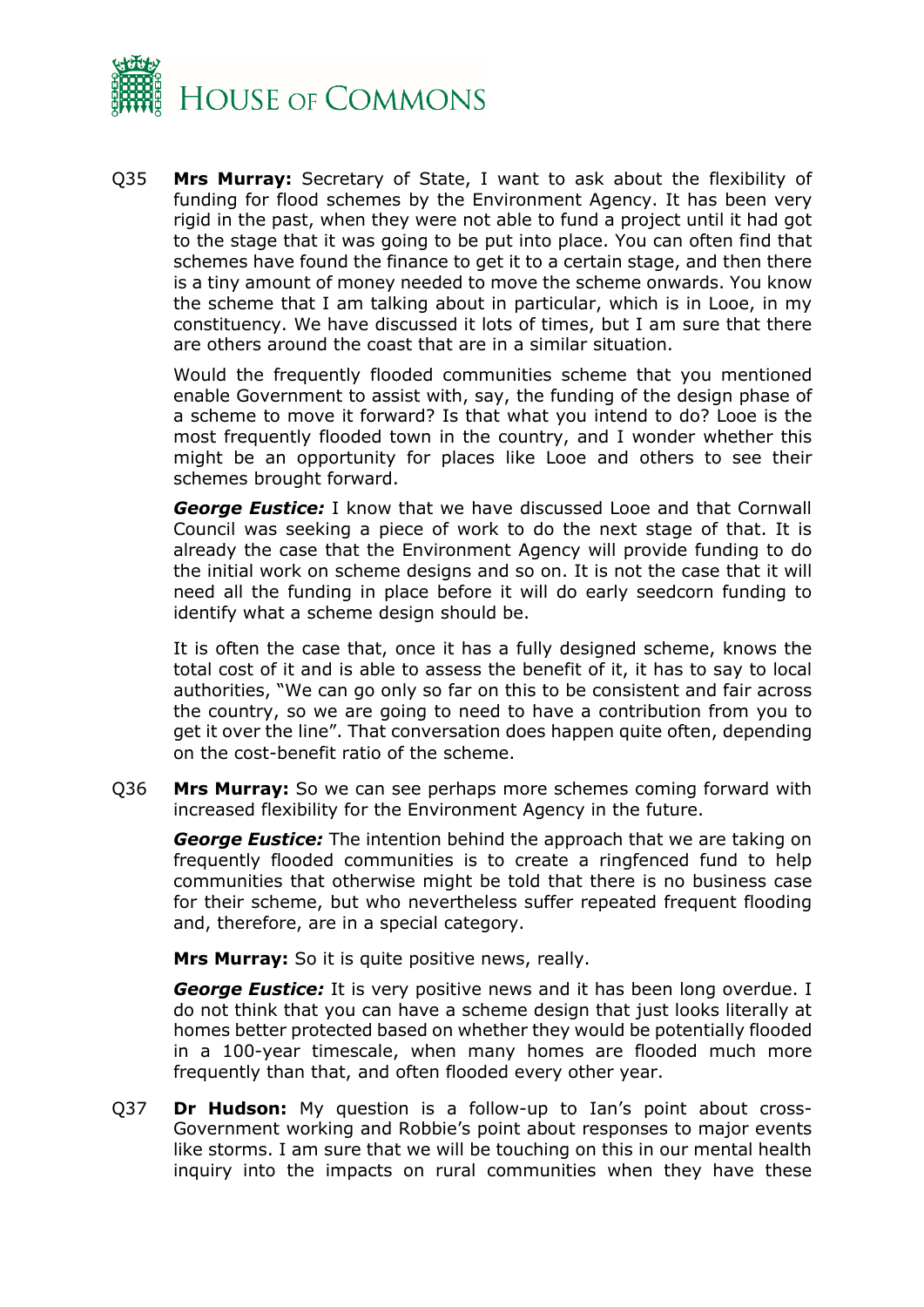

episodes. One of the lessons that we learned from foot-and-mouth and from flooding is the importance of getting in the armed forces early. I know that from first-hand experience in foot-and-mouth, working alongside the army in terms of disease control. Is there some mechanism whereby we can get cross-Government agreement?

I take on board your comments, George, that BEIS has the responsibility for power, but calling in the armed forces early in these traumatic episodes—whether it is storms, flooding or a major disease outbreak and culling, etc—is something that all inquiries say is important. Again, with Storm Arwen, we were pushing to get the army in early and it was slow. Is there something across Government that can do that and press the button to say, "Yes, the armed forces know what to do. They have the logistics. Let us deploy them"?

*George Eustice:* I would argue that that is in place through, as you know, what is called MACA, which is military aid to civil authorities. We have a permanent wing of the army that is on standby at all times. When we had the floods in 2020, we called on military assistance, which was given immediately when it was required. I have never had any complaints of the MoD and its speed of response on this once a call has gone in. Once a call is lodged, the response is very quick, and we have the MACA process that ensures that that can happen.

**Chair:** Neil's question is whether you are quick enough on the draw.

Q38 **Dr Hudson:** Yes, the call should go in earlier. We know that the armed forces are there, they are brilliant in how they respond and they have all the capability and the logistics. It is just that we need to call for them more quickly.

*George Eustice:* DEFRA has called on them. The one time I have had to call on them, I called on them quickly and they arrived quickly.

Q39 **Dr Hudson:** Again, it needs to be cross-Government though.

*George Eustice:* There may well be times when people judge that it is not necessary. We do not do it unless it is necessary, otherwise the army is called on when it should not be and is overused. There is a threshold you should cross before you need to call on them, but certainly, when we have needed to, they have been there.

Q40 **Julian Sturdy:** Secretary of State, I wanted to touch on the comment you made about strengthening the advice of the Environment Agency over planning applications, which I would fully support. I have two quick questions: does the Environment Agency currently have the capacity to cope with that, if that came forward? Secondly, what conversations have you had with the Secretary of State for Housing and Communities on this matter?

*George Eustice:* The first answer is yes, it does have capacity and is already a statutory consultee on developments and will give an opinion. By and large, that opinion is followed; it is in around 95% of cases. The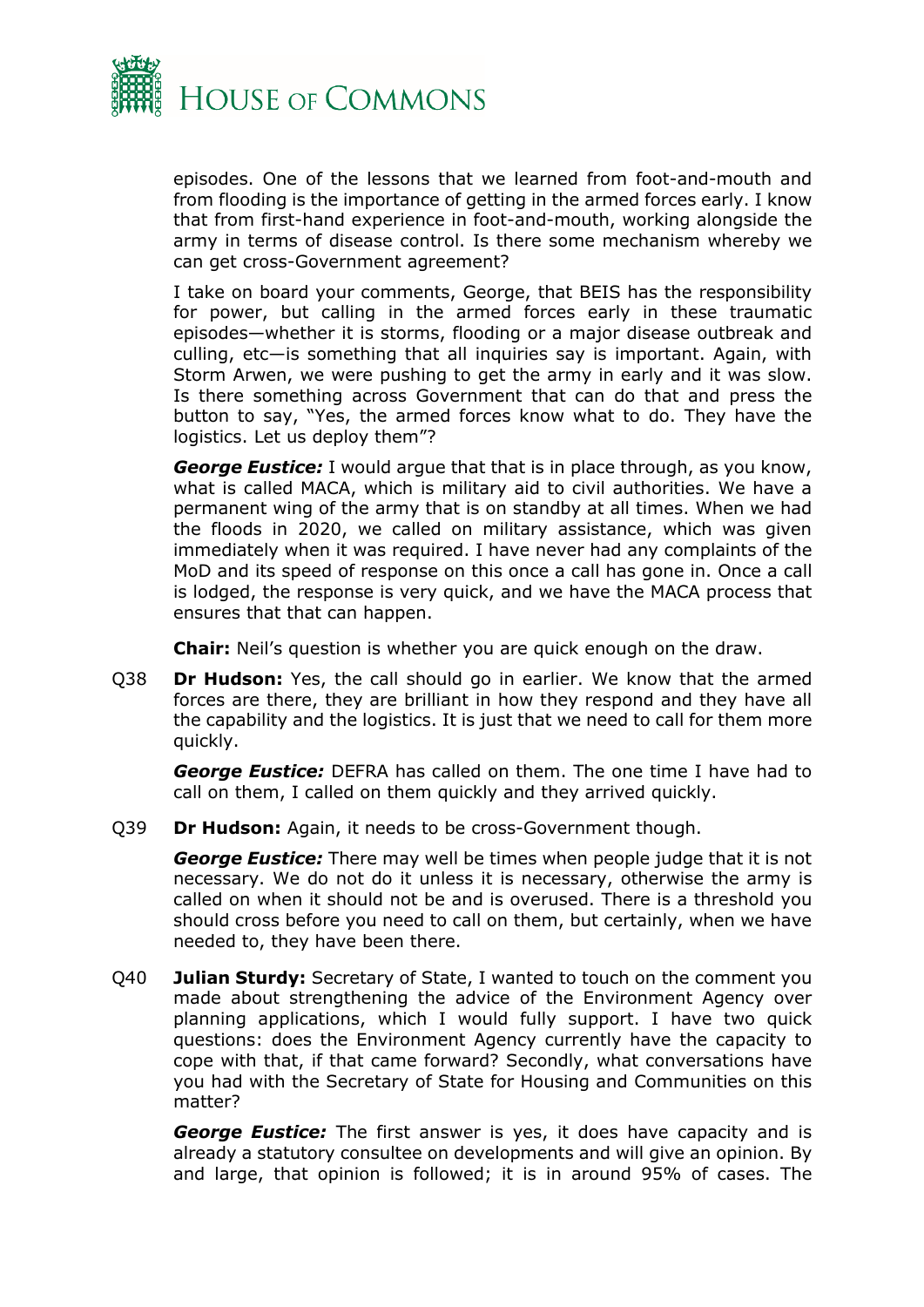

problem is that, in around 5% of cases, it is not, and either the Planning Inspectorate or a local planning authority will look at the advice from the Environment Agency and choose to set it aside or make their own decisions about how they can mitigate that risk.

The point that I have made is that, when that happens, there should be a presumption in favour of a Secretary of State call-in. I discussed that with Robert Jenrick; I have not yet had a chance to discuss the specific proposal with Michael Gove, but I intend to. The Department and Robert Jenrick had previously signalled that they were content to explore this and publicly said that they were keen to explore something like this.

Q41 **Chair:** It is just the case that the Environment Agency makes a recommendation about the application, but it can be overruled by the local authority. That is the bit where it needs to be strengthened, otherwise you get more houses in flood areas than we should. Around York, there is a lot of pressure on the Ouse, because I have been there to see it.

*George Eustice:* The proposal that we have been developing was not to say that there may not be cases where you would want to weigh up its advice but choose not to follow it. What I am saying is that, if that were to happen, there should be a Secretary of State who takes that decision on their own shoulders, not a planning inspector.

Q42 **Geraint Davies:** Secretary of State, your annual report shows that the current strategies in place for combating air pollution are not sufficient to deliver your long-term targets. What other policies do you have up your sleeve? I am particularly thinking of whether any thought has been given to urban wood burning, for example, and maybe giving local authorities more powers or restricting the sale of those. The BEIS strategy is to double incineration by 2030, and these incinerators will be in urban environments with risks around ultrafine particulates. What else are you going to do, other than what is in the strategy, to improve urban air quality?

*George Eustice:* There are a number of clean air zone projects in some of our urban centres to try to restrict certain types of vehicles or require them to be fitted with mitigating equipment to reduce their impacts. That will continue to be a big part of the approach that local authorities lead on, in close co-operation with DfT and DEFRA.

We will be setting, as we have outlined, two key targets under the Environment Act, one of which will be a population exposure target, so that we look at reducing the exposure of the population, where you have a density of population, to PM2.5. The other will be an absolute concentration target.

It is a complex area because a lot of the PM2.5 that we have is diffuse background PM2.5. Some of it is linked to agriculture and industrial emissions from the continent. Quite a bit of background PM2.5 can come over when the weather conditions are conducive to that. In terms of the policies that are within our control, it is through best available techniques,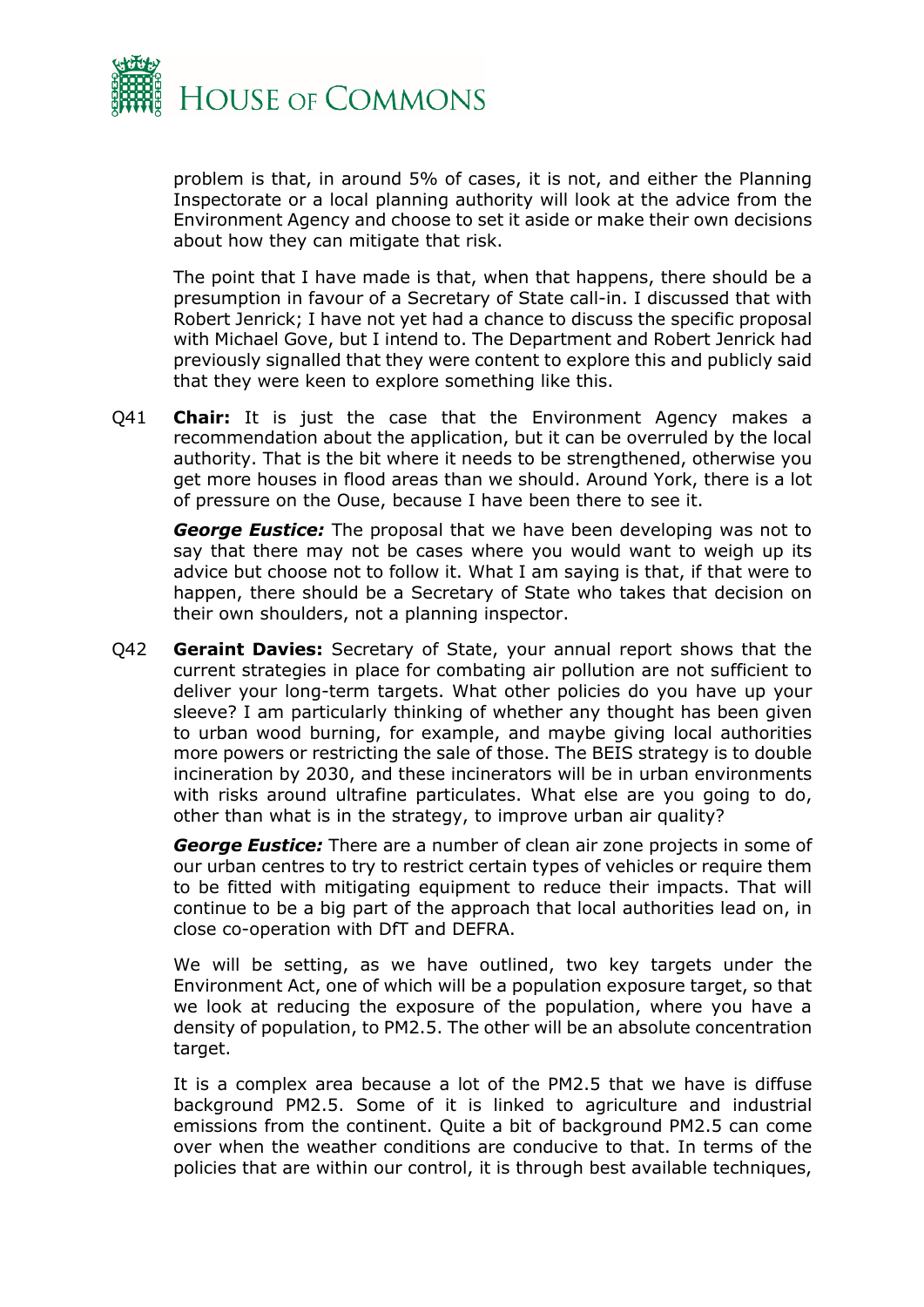

as we describe them, under our existing law to try to reduce industrial emissions, so we will be continuing to do that. In fact, we are in the process of updating that so-called best available technique document.

Wood burning is something that we have already looked at in terms of banning the sale of wet wood, which can be a key contributor to PM2.5. The further down the list you go, it gets harder. You start to get into restaurants that have extractor fans and the type of filtration that they might have. You can get into discussions even around barbecues, which most people would regard as probably a step too far. It is quite problematic, and a lot of the background is outside our control.

The unknown thing at the moment is how far switching from diesel and petrol to electric vehicles will get us. There is scepticism. Some say that just wear and tear on the roads and the fact that these vehicles are heavier means that the gains may be less than some people hope, but it is slightly unknown at the moment.

Q43 **Geraint Davies:** But you can differentiate between localised anthropogenic, human-made burning and background noise, if I can put it that way, from Europe. I am in Swansea. Sea air has salt in it that you can measure as PM2.5, but it is not harmful. What thinking is being done on reducing the overall amount of harmful PM2.5? Are you still minded to introduce targets in line with the World Health Organization by the end of this year?

*George Eustice:* Mr Davies, I know that you have raised this with me previously. My personal view is that there is a powerful case. There is probably PM2.5 that might be riskier. Intuitively, it must be the case that natural sea salt would be less harmful to health than, say, toxic metals that have come out of an engine. I have asked this question of our air quality expert group and asked them to look at this in more detail. The advice that I keep getting at the moment is that there are evidence gaps and that we are not in a position, anywhere in the world, to be able to distinguish between the two. That is why the World Health Organization looks at PM2.5 in a very generic sense.

It is an area where we are not in a position to be able to differentiate yet, but instinctively you are absolutely right on this that we should be trying to identify where there might be types of PM2.5 that are more toxic and more harmful to health than others, and supporting the science to understand that better, because that can then guide the policy response to the challenge.

Q44 **Geraint Davies:** Despite these difficulties, which I accept, are you still intending to introduce World Health Organization air quality standards? This Committee was suggesting 10 micrograms per cubic metre, but I appreciate that WHO has now gone down to 5 micrograms. The lower the better, but there needs to be a cap to drive activity by local and central Government and others in order to achieve that, otherwise it will not happen, will it?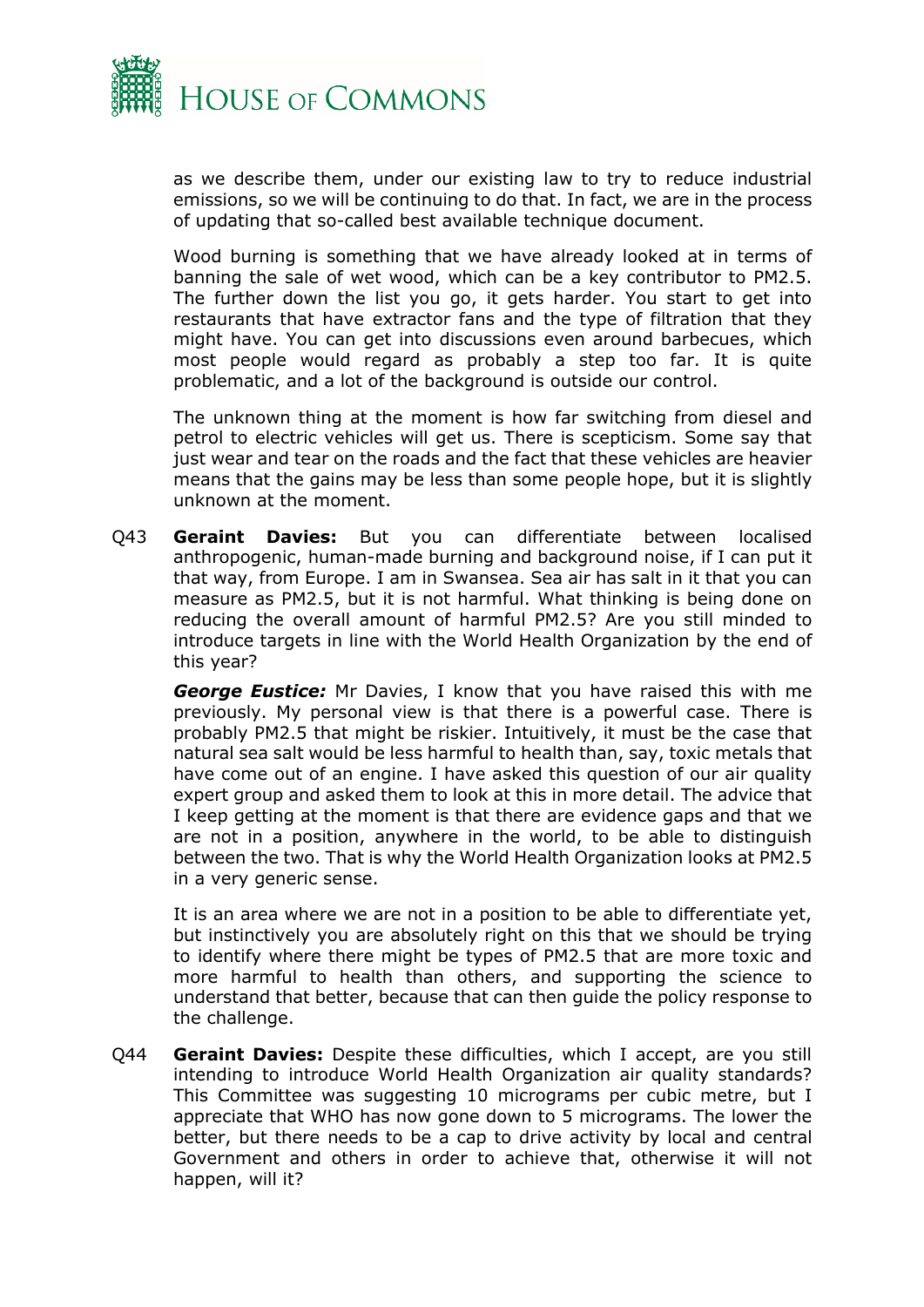

*George Eustice:* The question is whether we should set a target that is exactly what the World Health Organization says. The problem is that, as we have just discovered, it has just moved the target down to something that would probably be simply unachievable in many of our areas. The target of 10 might be achievable in some areas within a certain timeframe.

This was debated at great length during the passage of the Environment Act 2021. We are considering all of the technical detail of this and will be going to consultation soon on targets in this area. I cannot announce to you today what that will be, because we have not yet finally agreed it. It is challenging and difficult, but we are looking at and taking into account what the World Health Organization has said.

Q45 **Geraint Davies:** Finally, shifting to plastics, similar to climate change and what we have talked about on air quality, are you minded to consult on overall targets for plastic consumption and production—particularly but not limited to single-use plastics—in the round of consultation you are doing on air-quality targets, for instance, so that we can have a target for Britain and then gradually add strategies to reduce the amount of plastic that we needlessly produce?

*George Eustice:* In our targets framework, as well as air quality, there is a separate area of targets on waste and resource efficiency. We will be looking at issues there that may include single-use plastics or look more broadly at resources. The principal policy tool that we have for delivering progress in that area is through the extended producer responsibility, which is also in the Environment Act and which we are taking forward.

Q46 **Geraint Davies:** Will there be a target?

**George Eustice:** There will be at least one target on waste and resources.

Q47 **Geraint Davies:** Will the aggregate amount of plastic pollution be measured and targeted, so that we can then focus on reducing that?

*George Eustice:* For a similar reason, I am going to be very honest and say that I am not in a position to tell you what would be in it, for the simple reason that we are in the process of discussing these things across Government, having done a lot of quite detailed technical analysis. There will be at least one target, and possibly more, on waste and resources.

**Chair:** Geraint, we are going to have an opportunity, when we finish our plastics report, to go in.

**George Eustice:** It is a fair question, but I will be honest and say that I do not have an answer yet.

Q48 **Chair:** I am very interested in salt air. We are an island nation, so we have salt air blowing in all the way round. Surely, there is an argument that, if we cannot look at the difference between a pollutant in salt air and nonsalt air, we are always going to be at a disadvantage in meeting the targets. There would be a real advantage to trying to find a scientific difference between the two.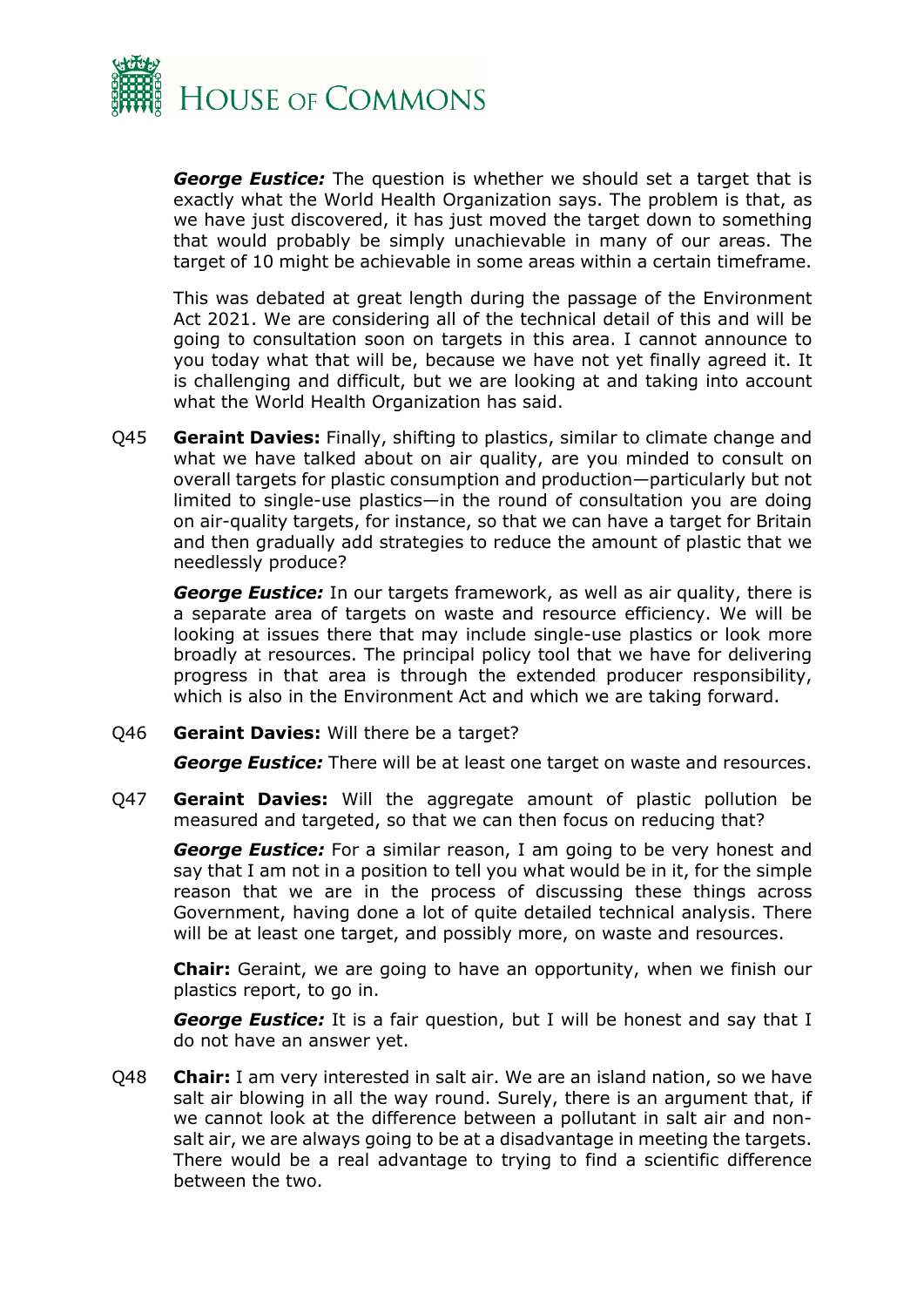

*George Eustice:* I very much agree. It is an area that I have asked our chief scientific adviser to explore further, to see if there is research in this area that we can do. I have debated this issue at some length with our policy officials. We have asked the air quality advisory group to look at it. Its advice at the moment is that it simply does not have sufficient evidence, one way or the other, to be able to ascertain the extent to which there could be a different impact from different types of PM2.5, but it is something that, maybe in 10 or 15 years' time, people will have a better understanding of. At that point, we would want to refine the type of targets that we have for these things.

**Chair:** A little sooner might be better.

**Geraint Davies:** We might all be dead by then.

Q49 **Ian Byrne:** DEFRA is the lead Department for domestic climate adaptation. There was little evidence of work on adaptation in your annual report. How effectively is DEFRA managing its domestic adaptation responsibilities?

*George Eustice:* As the Committee will know, we now have, because of the sheer volume of workload within DEFRA, an additional Minister. Jo Churchill has joined the ministerial team in the last few months. One of the key tasks that she is taking on is all of the work on net zero for the Department, as well as climate change mitigation. She is putting in a lot of time talking to other Government Departments, whether it is Transport to consider the potential impacts on railways—whether it is DLUHC—to look at things like building regulations and new housing—or whether it is BEIS for things like energy infrastructure. It is an area that we are looking at.

The Climate Change Committee has said that, broadly, on flood risk and mitigation, we are doing well and that area is addressed. In its most recent report on climate change adaptation and mitigation, it highlighted that there could be other areas such as building where we ought to be putting more attention, so we have responded to that.

Q50 **Ian Byrne:** So you have extra capacity in now.

*George Eustice:* We have an additional Minister, and a key part of her function is looking at that area.

*Tamara Finkelstein:* In terms of the work across Government, we have also put in place various bits of governance, like the cross-Government group on adaptation. The Cabinet Committee on Climate Change is doing a lot more on adaptation this year. A lot of the work in the run-up to COP26 was around mitigation, so a lot more of the Committee's focus will be on adaptation.

Q51 **Ian Byrne:** What will be your top three priorities for the 2022 national adaptation programme?

*George Eustice:* I do not know if I can name three. I am going to ask Tamara.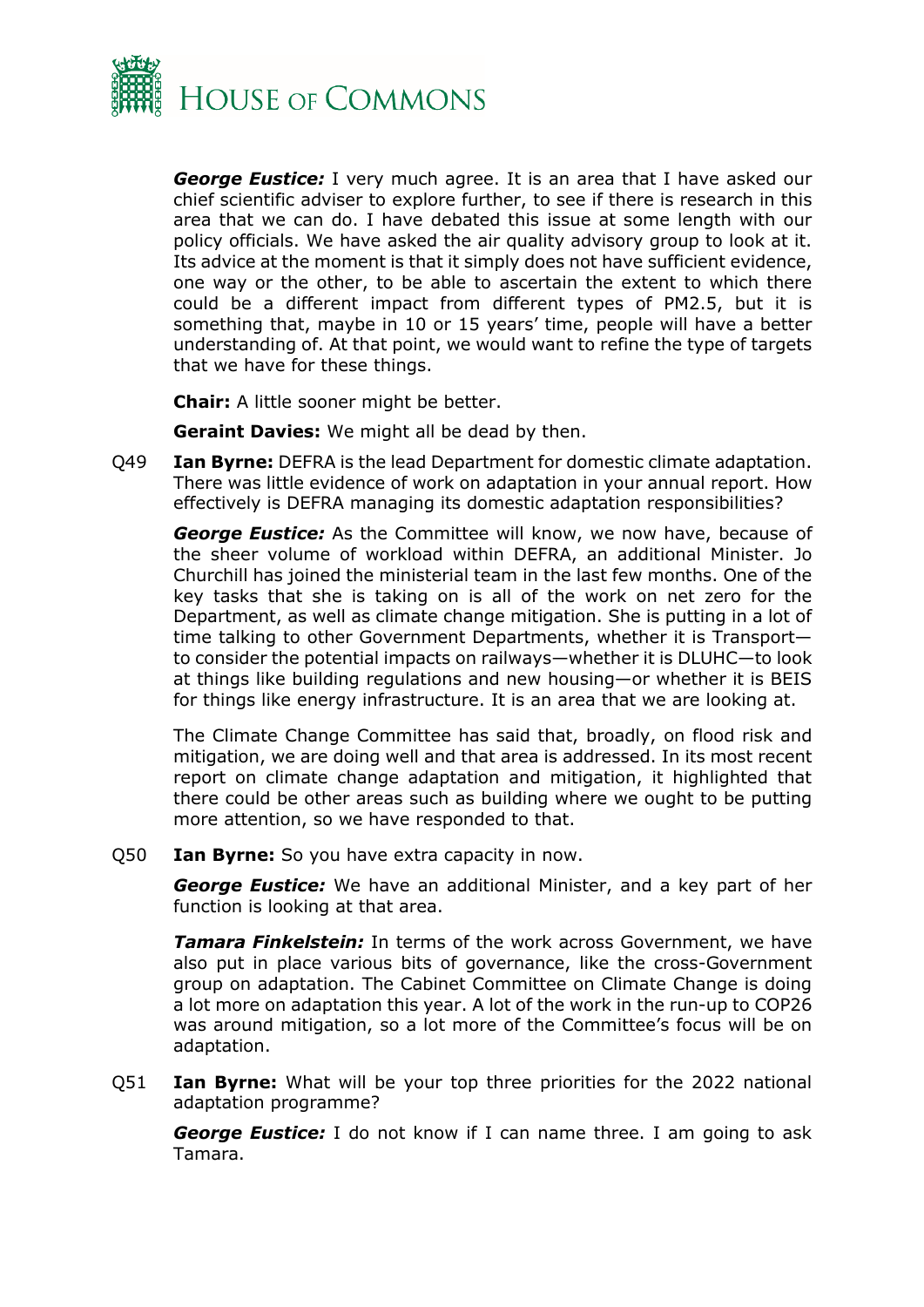

**Chair:** Come on, Secretary of State. I am sure you can name some.

*George Eustice:* Flood risk remains the number one, because we know that we are going to get more frequent and heavier rainfall. The impact of that on water quality and on flood risk is considerable. Beyond that, there is something around building regulations in terms of new development and whether more consideration should be given there. The final one is probably around transport. If I had to name three, I would probably highlight those.

*Tamara Finkelstein:* There were some others that we picked up from the Climate Change Committee report on biodiversity, carbon stores and wider effects on soil health. A range of things that we have accepted from it will form part of the plan.

**Chair:** We will look forward to your top three priorities next time you come in, Secretary of State.

Q52 **Rosie Duffield:** In 2021, DEFRA missed its annual peatland restoration target by about 25%. What work are the Department and you doing to improve your performance and meet the target for future years?

*George Eustice:* A lot of this was down to Covid and people isolating because they were affected or off work, or had family who were affected. That was a setback.

In terms of what we are doing going forward and facing the future, which is the most important thing, we have made funding available through the nature for climate fund to support peatland restoration. That is a big focus of ours at the moment. Natural England is working on this with landowners. We have announced the landscape recovery scheme, which is the third component of our agriculture policy, and some of that will also be used over the medium term to support peatland restoration. We have schemes there, principally through countryside stewardship, to support that peatland restoration.

Q53 **Rosie Duffield:** Is it quite easy for landowners and farmers to access those? Do they know about them? Have you been advertising that widely?

*George Eustice:* Some of these will be higher-tier schemes of countryside stewardship or, in some cases, the legacy HLS scheme. The answer is yes. These landscapes—and particularly blanket bog—are quite distinct. They are often in the control of some of the larger landowners, and Natural England has people on the ground who work quite constructively, generally, with them to encourage and support them going into schemes. They are often some of the largest schemes that we have, because you are dealing with some of the larger landowners.

Q54 **Chair:** Secretary of State, as you are well aware, South West Water has a scheme on Exmoor where it has rewetted a lot of peatland. They hold the water in the winter and draw it off in the summer, which has saved it having another reservoir. To what extent can DEFRA, the water companies and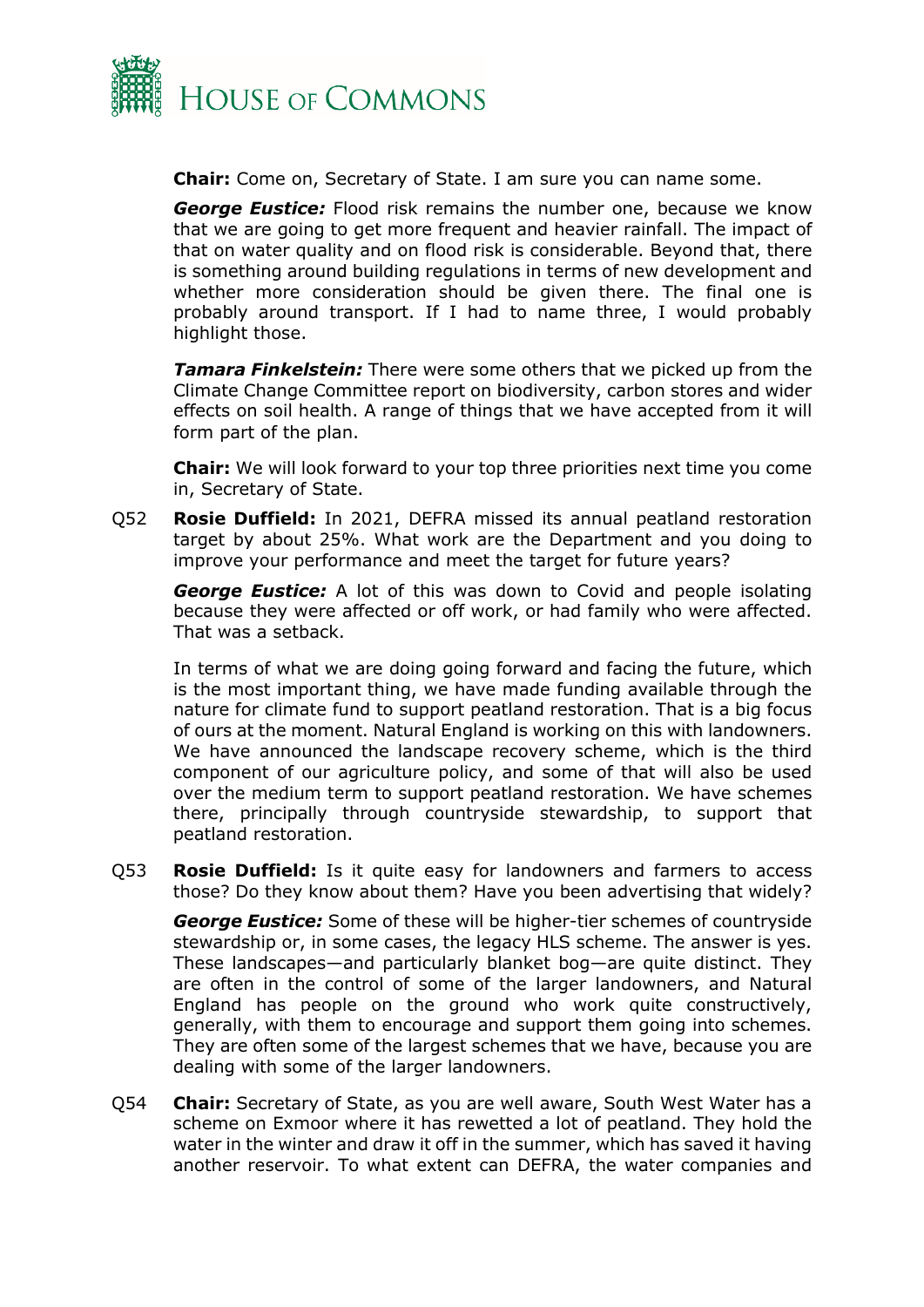

others work on this together? It does not always need to be Government money that is going in. It could be water company money and they could be saving money on building a new reservoir, as well as the environmental benefits.

*George Eustice:* That is a very good point. I visited the Mires project in Exmoor about five years ago. It is really quite interesting because of the work that it did to remove or block up the drains. In terms of benefits, it reduced peak waterflows in the winter, because the landscape held water back and you did not have gullies of water going into the rivers. In summer, it helped with drought risk, in that it gradually released water. In addition, it was a carbon store and helped the natural habitat.

It is a good project. As part of our work on future farming, we are looking very closely at this issue of what we call blended finance, where you could have projects that might be part-funded through the landscape recovery scheme but might have stacked on top of that payments from a water company to really make it worth the while of a landowner. You might work with water companies and offer some matched funding in order to get certain projects over the line that are good for water quality as well as for the environment.

This concept of blended finance is something that we are very keen to develop. It is also the case that, even moving beyond a regulated monopoly like a water company, there may also be ways we can get other private green finance brought to bear in this space.

**Chair:** Like carbon credits, for instance.

*George Eustice:* Absolutely, yes. We are looking at all of these things.

Q55 **Chair:** You are looking not to rule out one or the other but to try to work alongside payments that may come from the City of London.

*George Eustice:* Yes. The term often used in this area—and it is moving very quickly—is "blended finance", where you could have some Government money that supports something but attracts a certain degree of match funding from the private sector as well. Some of it could be offsetting credits, for instance. Some of it could be money that a regulated monopoly like a water company is required to spend.

**Chair:** Neil, I have not stolen your question, so over to you. It is no good to say that I have.

Q56 **Dr Hudson:** I would not accuse you of doing such a thing, Mr Chairman. Secretary of State and Tamara, I wanted to move on to the environmental land management schemes now. Talking to farmers and land managers in my constituency in Cumbria, there is still a lot of anxiety and worry about the new schemes and how they are going to work. Tamara, I would like to put on my record thanks to Janet Hughes and her excellent team in terms of the outreach they are doing in terms of communicating this.

That said, there is still a bit of a discrepancy. You will be well aware that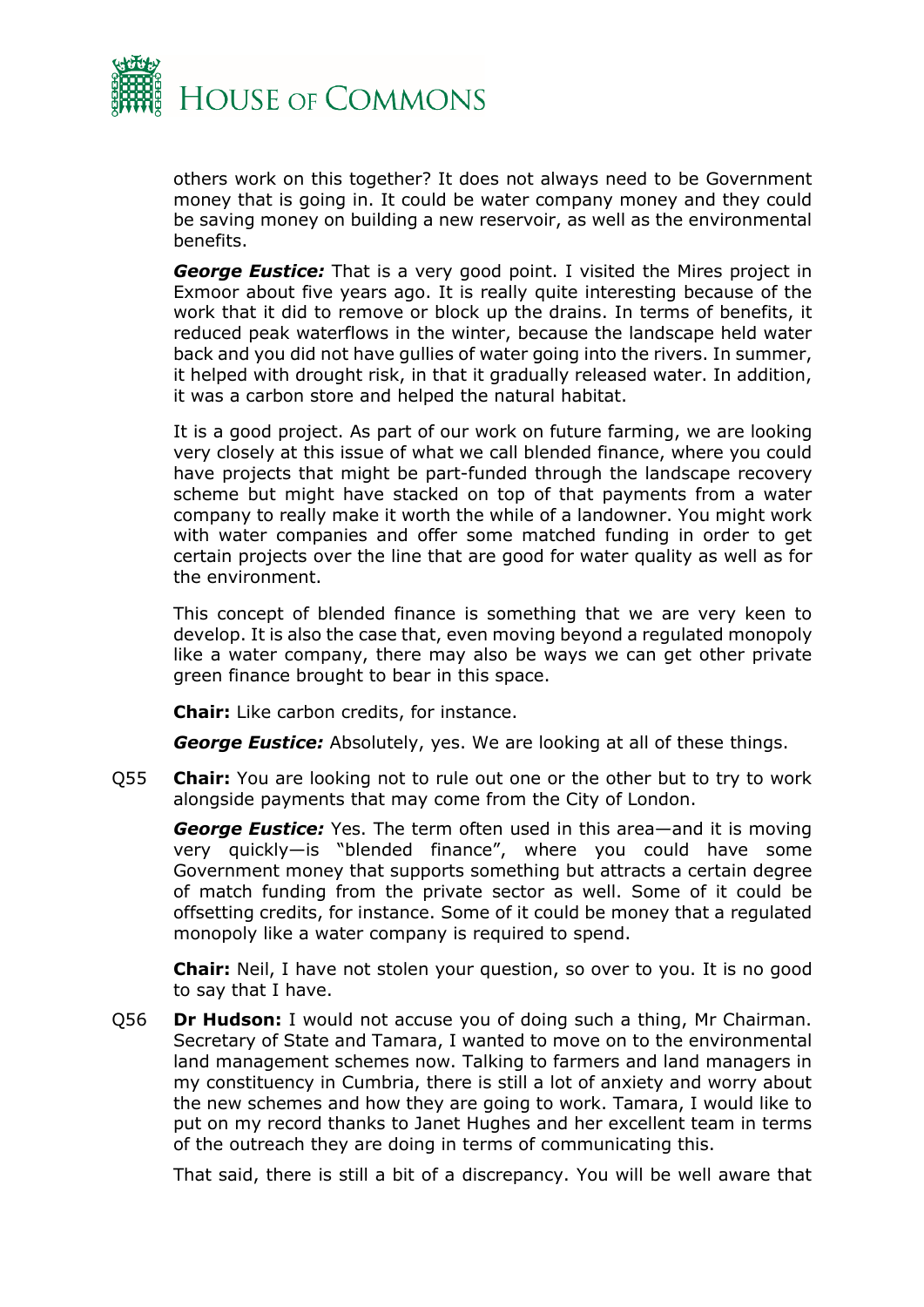

the Public Accounts Committee concluded that the Department had not done enough yet to gain farmers' trust in terms of successfully delivering the programme, and that the Department should review its communications strategy. With that in mind, why is there still this anxiety and worry in the farming and land management communities in understanding the schemes? They have a fear that they may not work.

*George Eustice:* You have to untangle a natural apprehension about change. Sometimes when people say, "We do not have enough detail", what they really mean is that they would rather just have an area-based subsidy and not have to see change. Conceptually, an area-based subsidy makes no sense. In terms of moving to a system where we pay farmers for the work that we want them to do, without begrudging them a margin, rather than having a subsidy that has loads of strings attached, the direction of travel that we are in is right.

There is then a second, separate issue, which is around communicating directly with farmers. It is probably fair to say that, if we relied only on announcements and speeches that I have given and documents that we have put on the DEFRA website, there will be a lot of farmers who just will not engage with that. Now that we are in a year when we are going to be announcing and opening certain schemes—most importantly, the sustainable farming scheme, as well as the voluntary exit scheme and a number of productivity schemes—what we are planning to do is direct communication to the 80,000 farmers who we know are going to engage in the scheme and are already claiming BPS. We have their contact details and can contact them directly through the RPA.

What I am keen to do is to start communicating by letter, through the post in the old-fashioned way, or by email, directly with those farmers to spell out exactly what the schemes are and how they can apply for them. This year, they will be able to apply for the animal health pathway and the annual vet visit—something that I know, Mr Hudson, you have been very keen to promote and very supportive of. Probably few farmers realise that that is going to be an option, but it is quite an important thing that we want them to take up if they are in the livestock sector.

Q57 **Dr Hudson:** Thank you; that is very helpful. I am a passionate believer that you can produce food locally and sustainably whilst, in parallel, looking after the environment, but there is the fear—perhaps it is the fear of change and of the unknown—that some producers will move to much more intensive ways of producing things, because they fear that the payments that they are going to be given are not sufficient to encourage them to do food production as well as look after the environment. What steps are you taking to make sure that the payment rates are high enough so that farmers can both produce food and look after the environment? If the payments are not high enough, they are not going to engage in that.

*George Eustice:* I would turn it around and say that that is something that Government should be worried about. We are setting ourselves ambitious, legally binding targets under the Environment Act, including a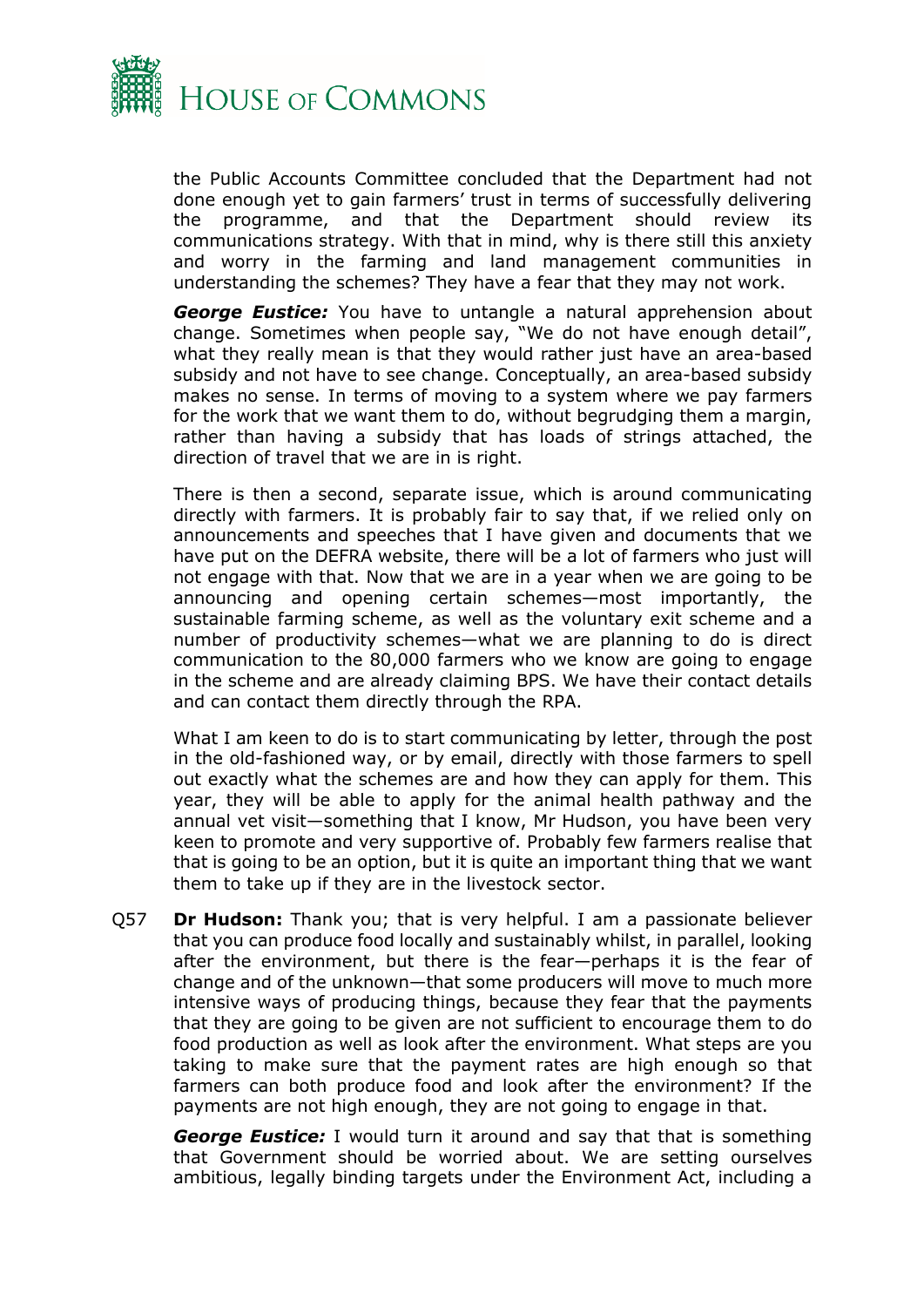

target for species abundance by 2030 and to halt the decline of nature by 2030. We will have targets on improving water quality. We will not hit those targets unless we get change across the whole farm landscape and unless we have a large number of farmers going into those schemes.

They might worry that they will not get enough money, but it is a bigger worry for Government, because we will not hit our targets unless we get the uptake necessary. The way we get the uptake necessary is by making the payment rates generous enough such that it becomes a no-brainer for farmers to take part. That is what we are trying to do with the sustainable farming incentive, by making sure that these are simple interventions around good soil husbandry, which a lot of farmers are already doing and which we want everybody else to do as well. We want it to be a no-brainer for them to take part in those schemes.

If they do not think that the SFI quite works for them, we have also increased the payment rates in countryside stewardship by 30% on average, which is sending a very clear signal to farmers that, yes, we are winding down this legacy subsidy based on how much land you own but which is not conceptually defensible in the long term, but that we are going to pay them properly for the things we are asking them to do. Some 40,000 farmers are already part of countryside stewardship and already engaged, so we are halfway there. We hope that, by sending that very clear signal with a 30% increase in payment rates, the remainder will also engage with the schemes.

Q58 **Dr Hudson:** Can I just press you on that point? You said one scheme is being wound down. Can you assure rural stakeholders that a) it is encouraging that the levels of payment will be high enough, but b) that, as the payments are scaled down and the other scheme is phased in, there will not be any cliff edge for any of the stakeholders? Something that people are reporting to us is that they are worried that there is going to be a sudden cliff edge with their funding system. Can you give us some assurance?

*George Eustice:* To avoid the cliff edge, we have adopted a seven-year agricultural transition plan. We are on that journey. We are reducing BPS payments by 15% this year. People cannot have it both ways. I am sometimes told, "It is too piecemeal. We want to know now. We want to be able to fully engage in new schemes now". The only way that we could do that is to cut BPS more quickly than we already are, and they do not really want that either.

On balance, this is a gradual journey, where people can see a seven-year transition and the direction of travel where the BPS payment will eventually go, but as each reduction is made, there is new headroom and new schemes that are open to farmers to join, should they want to, and that are generous enough to make it attractive for them to join. That is the journey that we are on. We will not necessarily get it perfect, but this iterative approach, where we can tweak and change things each year,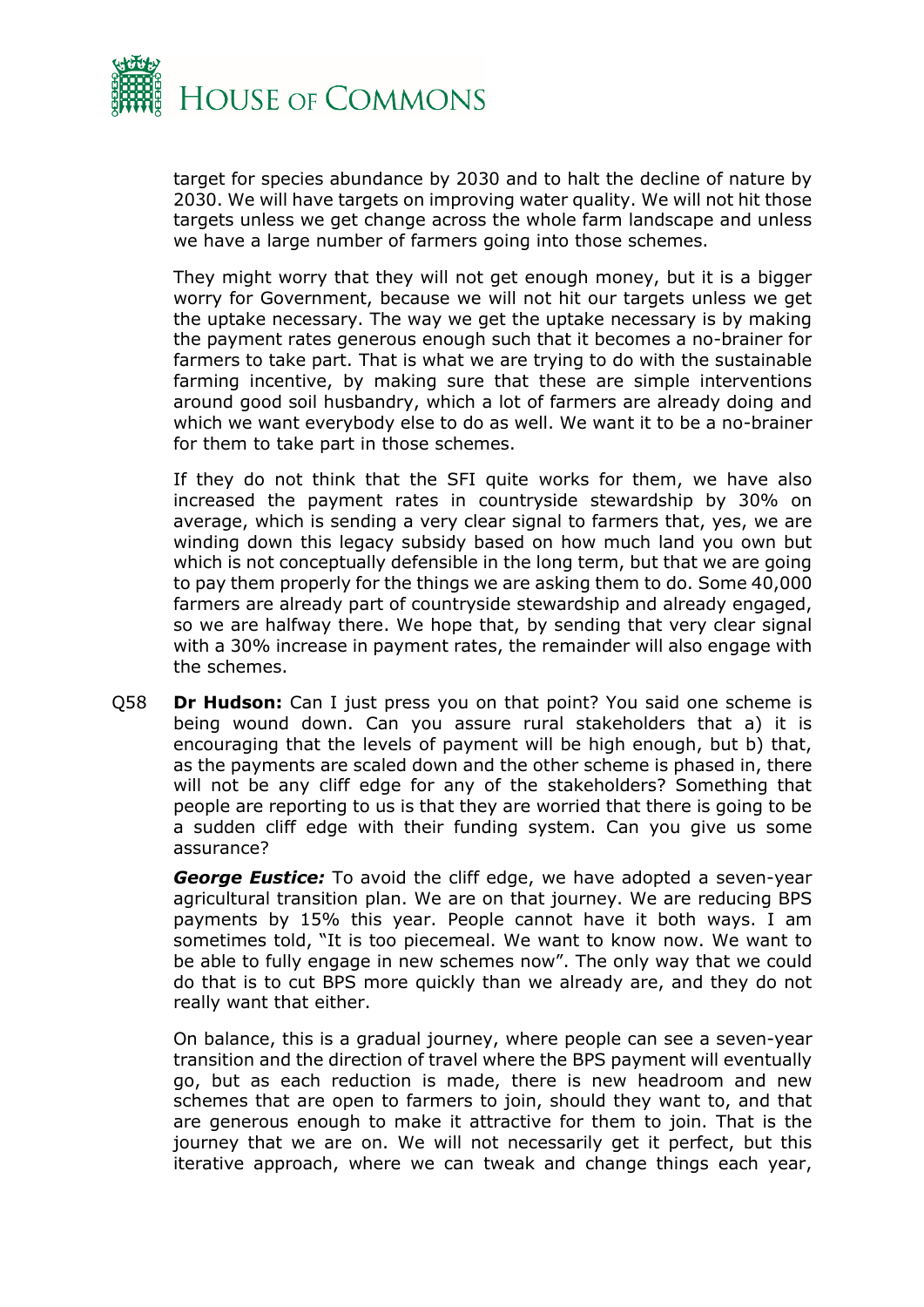

rather than have a big-bang revolution that goes wrong, is the way to do it.

Q59 **Dr Hudson:** I am encouraged that you say that it is an iterative approach and that you will adapt and respond. I have a final point in terms of assurances. Our Committee report on ELM highlighted key stakeholders who were very concerned—people on smallholdings, hill farmers, small tenant farmers, and people who farm common land. Can you give assurances to those particular stakeholders that this scheme can work for them and that, if they engage with the programme, it is going to be worth their while and we can move forward together? There is some anxiety in those particular stakeholders.

**George Eustice:** Yes. I recognise some of that anxiety, and it is a good point. The sustainable farming incentive is readily accessible to tenant farmers. Some of the schemes that are about longer-term land use change might be harder to do without the landowner involved. I recognise that challenge and have asked Baroness Rock to lead a review on the tenanted sector and its ability to access the schemes or to benefit from them, because it may not need to directly access them to benefit from them. That review is under way and has been welcomed by the Tenant Farmers Association.

Other criticisms are less justified. In the uplands, it is quite easy to see how an upland area would be able to engage quite extensively with an agrienvironment scheme and for that to be an important part of their model, while still being able to farm. A more generous agri-environment scheme is something that I can see upland areas being able to benefit from more than perhaps they seem to fear at the moment.

Some of the anxiety comes from the fact that we made a very modest first step on a moorland scheme, which was literally a tiny payment for them to engage and collect some data. This was wrongly caricatured as being "no money for the moorlands again", which is not what the situation is. It is just that we needed a bit more time to try to design a scheme for them.

Q60 **Chair:** Before we leave this one, Secretary of State, the first SFI payment is £20 a hectare. You want to get more farmers to engage. A lot of farmers may already be engaging in it, but do you think that £20 a hectare is going to get those who are not to do it? You talk about having generous enough payments. By 2024, they will have lost £110 a hectare in basic farm payment, with, as far as I can see, very little to replace it. How are you encouraging them with this carrot? Your carrot, dare I say, is quite small, without being too personal.

*George Eustice:* At the moment, every penny that is produced from BPS is being made available for other schemes. If you look at an individual farmer this year, what is the situation for them? They lose £15 an acre in BPS. They can gain more than you say. The rates are between about £25 and £50 a hectare under the sustainable farming incentive.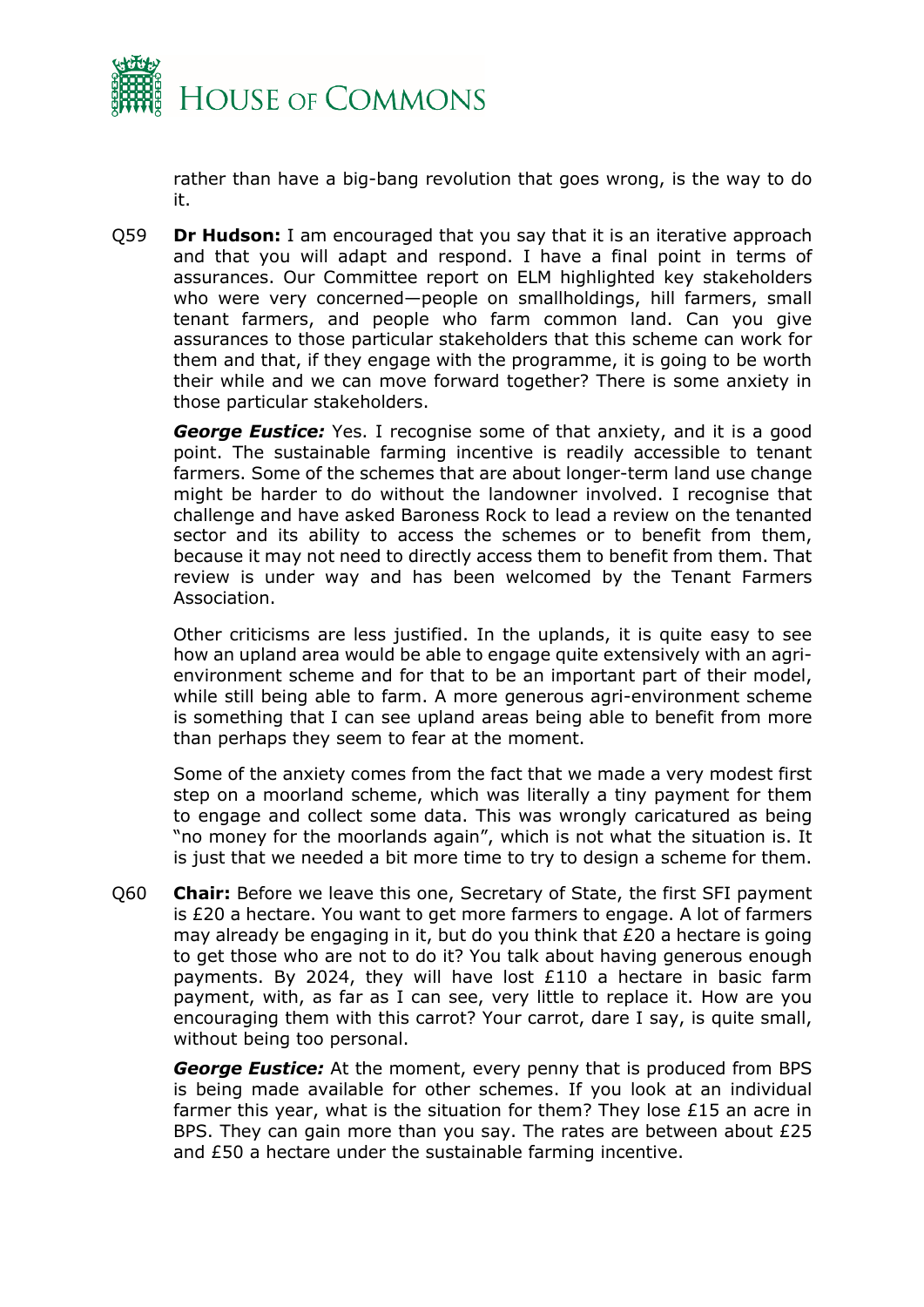

Q61 **Chair:** These lead us to 2024, so it is no good quoting the figures that are happening today. It is what we will get to. Next year, it is going to be 20%, and then 35% and 50%, so it is not going to be long before substantial money is lost. Farmers have woken up to this, and I just do not think that there is enough there to get farmers interested in the new system. Are you not worried about that?

*George Eustice:* In this first year, farmers who engage in the sustainable farming incentive—which, at its simplest, is around soil nutrient and carbon analysis and, on the more complex levels, a bit more emphasis on green cover crops, which a lot of farmers do anyway—will be able to recoup all of the money that they have lost through BPS. Farmers who are already in countryside stewardship—and that is 40,000 of them, nearly half—will already see their countryside stewardship payment rates rise by, on average, 30%, depending on the types of intervention that they are involved with. That will largely offset what they lose through BPS.

Next year, there will be a further BPS reduction—

**Chair:** And the following year.

*George Eustice:* Yes, but it will then be open to them to go to the higher tier of ambition on soils or to enter a hedgerow scheme or an integrated pest management scheme. Through this journey, as we gradually wind down the BPS payment, we will be opening new modules and new instalments of the sustainable farming incentive, and increasing, as I already said, the payment rate in countryside stewardship, which they can engage in if they want more ambition. The local nature recovery scheme will come after that. As we wind down the BPS, there will be additional modules of the new scheme.

Q62 **Chair:** As you take away the basic farm payment and introduce these new schemes, are you going to do an impact assessment every year to work out where the farmers are?

*George Eustice:* We are monitoring farm incomes very closely.

Q63 **Chair:** Is that a yes or is that, "We might think about doing it"?

*George Eustice:* It is a yes.

Q64 **Chair:** Otherwise, farmers will not have the confidence to join the new schemes or will not choose to use them if they are too complicated and there is not enough money there.

*George Eustice:* There is never a good time to embark on a reform, but at the moment, the most recent data that we have shows that gross margins in the arable sector are up considerably, by about 30% per hectare, more than offsetting what is going to be lost.

Q65 **Chair:** Because wheat is trading at £220 a tonne, Secretary of State, but you cannot guarantee that to last for many years, can you?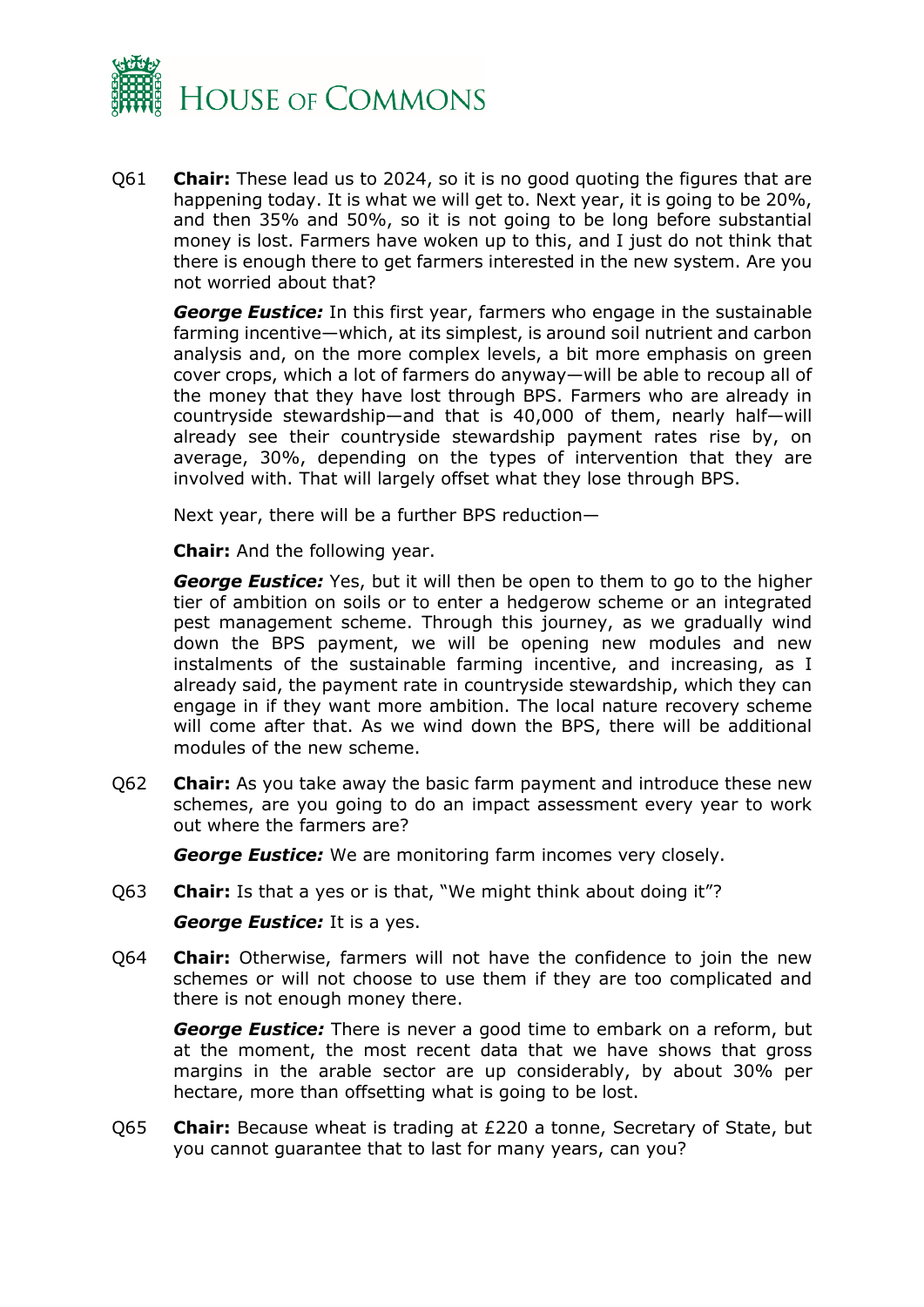

*George Eustice:* You can never guarantee anything, but we know that those increased margins per hectare, pretty much across the board, mean that it is a good time to embark on change. Unlike the previous schemes, there will be a profit margin in those that we are going to come forward with. It is not going to be on the basis of income forgone.

**Chair:** I watch this space, but we do need more impact assessments than we get.

Q66 **Mrs Murray:** Secretary of State, I wonder if you can answer this question for me. In 2021-22, the Department paid, I believe, £22 million in fines for incorrect CAP payments. I welcome—and I am sure a lot of other farmers do too—the fact that we are not going to be thrust into these dreadful CAP payments and all the bureaucracy that comes with them as time moves on. What were the reasons for these fines? Are there any lessons that the Department can learn from this as you design the new ELM payment system, which I am sure will be very welcome, free of that EU bureaucracy?

**George Eustice:** I do not think it has any lessons for us. The point that I would make is that, in the EU era, as a Minister in DEFRA, I used to hear about disallowance risk every day. Whatever you wanted to do, there was a disallowance risk in it. It had a chilling effect on policymaking because the Department literally lived in terror of disallowance and the draconian penalties that we would get from the EU. I can say this, and Tamara would perhaps say it in a more restrained way, but one of the reasons why I campaigned to leave was because I was sick of hearing about disallowance risk.

Typically, we used to get fined £100 million a year. It used to be things like you had not recorded the way you had checked things in quite the way the Commission would have liked. It was all about form and process, and rarely was it about any genuine issue of fraud. At the time when George Osborne succeeded in constraining the EU budget, the EU response was to increase the scale of the fines, so that they could claw back some of their lost money.

Q67 **Mrs Murray:** Could wrong colouring perhaps feature in any of the fines?

*George Eustice:* It is important not to give undue legitimacy to the disallowance system. It was a bit of a racket and often about very minor things. That said, there would have been some reason—probably some form that was the wrong shape or an ear tag that was the wrong colour that would have led to it. I do not know whether Tamara has a precise answer. She is going to tell me that it was some substantive issue.

*Tamara Finkelstein:* It is a mixture, and many of them are things that now are not things that we need to pay regard to because there are things that we have changed or are changing in the schemes that we have, which will make it easier for people to comply. There is always the odd thing, such as late notification of debts to someone. There are things that we can learn from and improve our controls. The RPA is putting that in place for new schemes, so that we are able to have proper controls in place, swap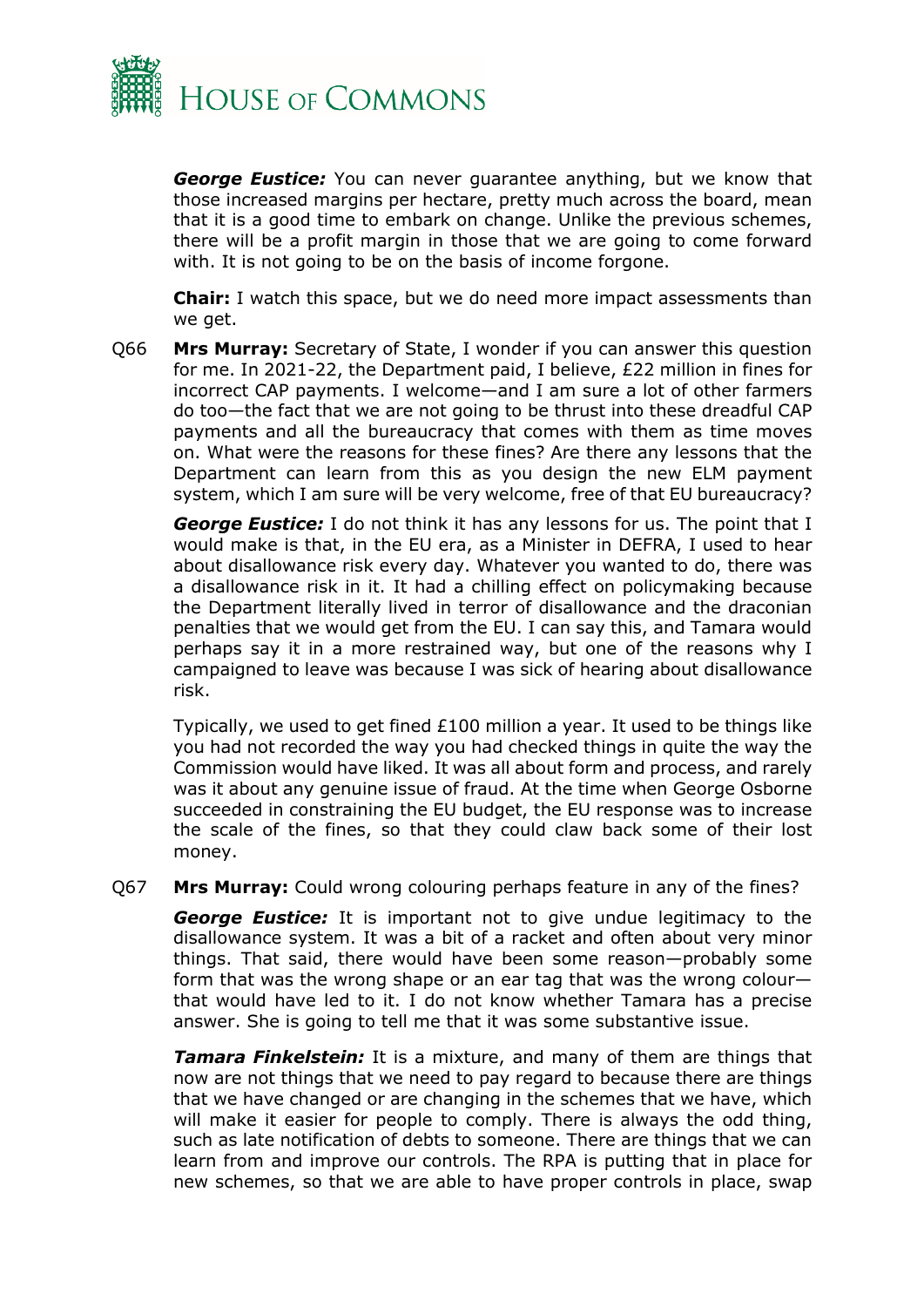

those things and make changes. There is not a huge amount to learn from the list that we had. As I say, a number of the areas are ones that are no longer relevant. Particularly by moving away from the greening commitments, those things are no longer relevant in the new schemes.

Q68 **Chair:** How long will we continue to make these payments to the EU? We have left the EU for quite a few years now. I take it that these are back payments, but how long will they go on for?

*Tamara Finkelstein:* These are from audits from 2017. The accounts are for 2021. On direct payments, it is no longer relevant.

Q69 **Chair:** There should not be many more; is that the answer?

*George Eustice:* In theory, under the agreement—we may need to write to the Committee just to confirm this—they can have up to four years to still look at issues that happened while we were an EU member, and so their auditors have that period. Having said that, there was an auditors' visit last year and I am sure that we are expecting another one, certainly on BPS. There are also some agri-environment schemes, where they can also do this, which we are still paying into for the remainder of the programme.

The risk has not gone entirely, but we will still get these issues. We have a small issue at the moment, for instance, where we are representing Scotland on a piece of disallowance that they had, where we think it is unfair, and we are going to try to challenge that. There will be a tail-end of this sort of nonsense to deal with.

Q70 **Geraint Davies:** You just said you welcome the fact that Britain cannot be penalised by the EU through CAP fines for fraud and maladministration. Will there be any opportunity for the Office for Environmental Protection to have the powers to administer similar fines if there are genuine problems, or will you just get off scot-free?

*George Eustice:* Tamara can describe the whole infrastructure. We have the National Audit Office that polices Government spending. We have the Public Accounts Committee. There are then a multitude of Cabinet Office and Treasury procedures around value for money, so we have plenty of our own safeguards to protect against genuine fraud.

The point I am making is around the fines that we had from the EU. I remember once that they felt that the RPA had not checked something, when the RPA showed a paper trail that proved that it had. They said, "It is not in the correct form that we would like", and they still fined us. It is that kind of unjustified fine that was the bread and butter of the disallowance system.

**Chair:** We are going to leave that, because he has pinched my question, so we will come in there on it.

Q71 **Derek Thomas:** Secretary of State, you have been in DEFRA for a long time. For much of that time, we were a member of the EU, subject to EU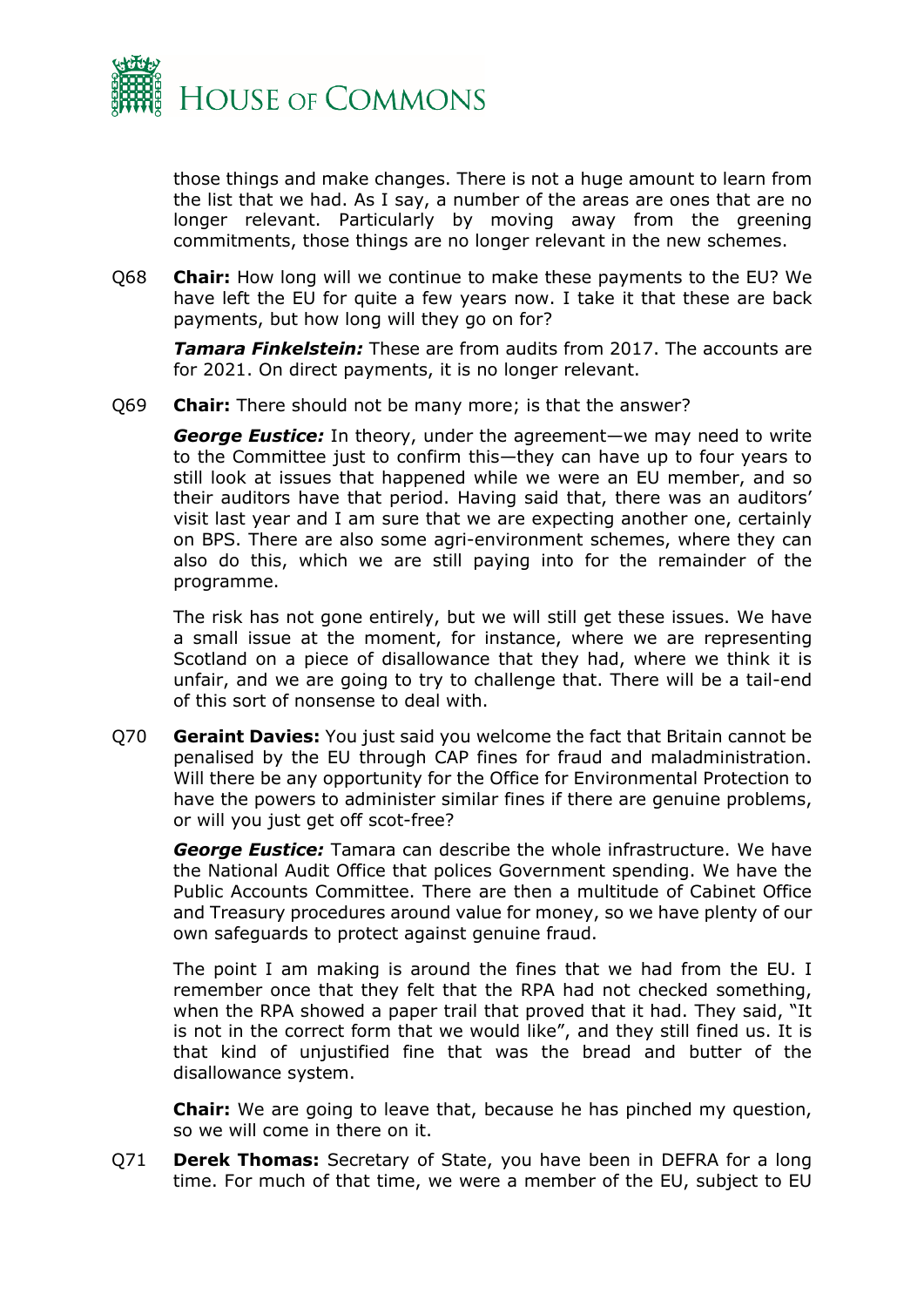

rules, including the common agricultural policy. Some of the frustration earlier in this meeting was about the pace of change and how long it is taking to grasp the Brexit dividends.

It cannot be avoided that the Department is full of people who grew up knowing about nothing other than EU legislation and how to meet all the requirements that you talked about in terms of payments, etc. As Secretary of State, how do you shift the culture of a Department that big, which is so absorbed in everything EU, to become a post-Brexit, modern-thinking, new opportunity-focused Department? Are some of the frustrations that we, as well as farmers and fishermen, are seeing because that transition is quite a challenge?

*George Eustice:* Tamara can come in, but you do have a challenge when you have a Department in which 80% of its laws and regulations used to come from the EU and it was about putting those in place. It is different when you are thinking about a Department that designs coherent policy. I want to defend the Department and say that it has done it incredibly well.

The first area where there was movement was on fisheries, where it very quickly became apparent to all the officials working on fisheries that the opportunity to be like Norway and to be in control of your fishing, to negotiate and to have a seat at the table that we had never had previously, and that there were opportunities from that, was really quite refreshing. Although fishermen had some concerns around elements of the TCA, the opportunity to manage fisheries differently was something that became very apparent very quickly.

Not far behind was the team working on agriculture. The common agricultural policy has never really been credible. It has always been a basket case. People there very quickly saw that we could do things differently and chart a different course. Even more recently on the environment side, we are starting to see that part of the Department, having initially been cautious about departing from what used to happen in the European Union, see that there are opportunities as well to do better by our protected sites and to have different processes and procedures that deliver more for our environment.

What I see now is, across the piece, the Department and officials working in it really starting to see the opportunities. The key thing—and I always say this to people—is that, when there is a new policy challenge or dilemma that faces us, it is not to say, "What are we required to do under retained EU law?" which is often a starting point, but to say, "What is wrong with the retained EU law? In what way should we change it?" You need to have that in people's minds, so that, when they are confronted with a challenge, the default is not to implement the law that we inherited but to ask whether this law is valid or whether we should change it.

*Tamara Finkelstein:* It is really good to hear the Secretary of State say that that is how it feels, because we have a Department that is very excited by change. Our Department has taken through ground-breaking legislation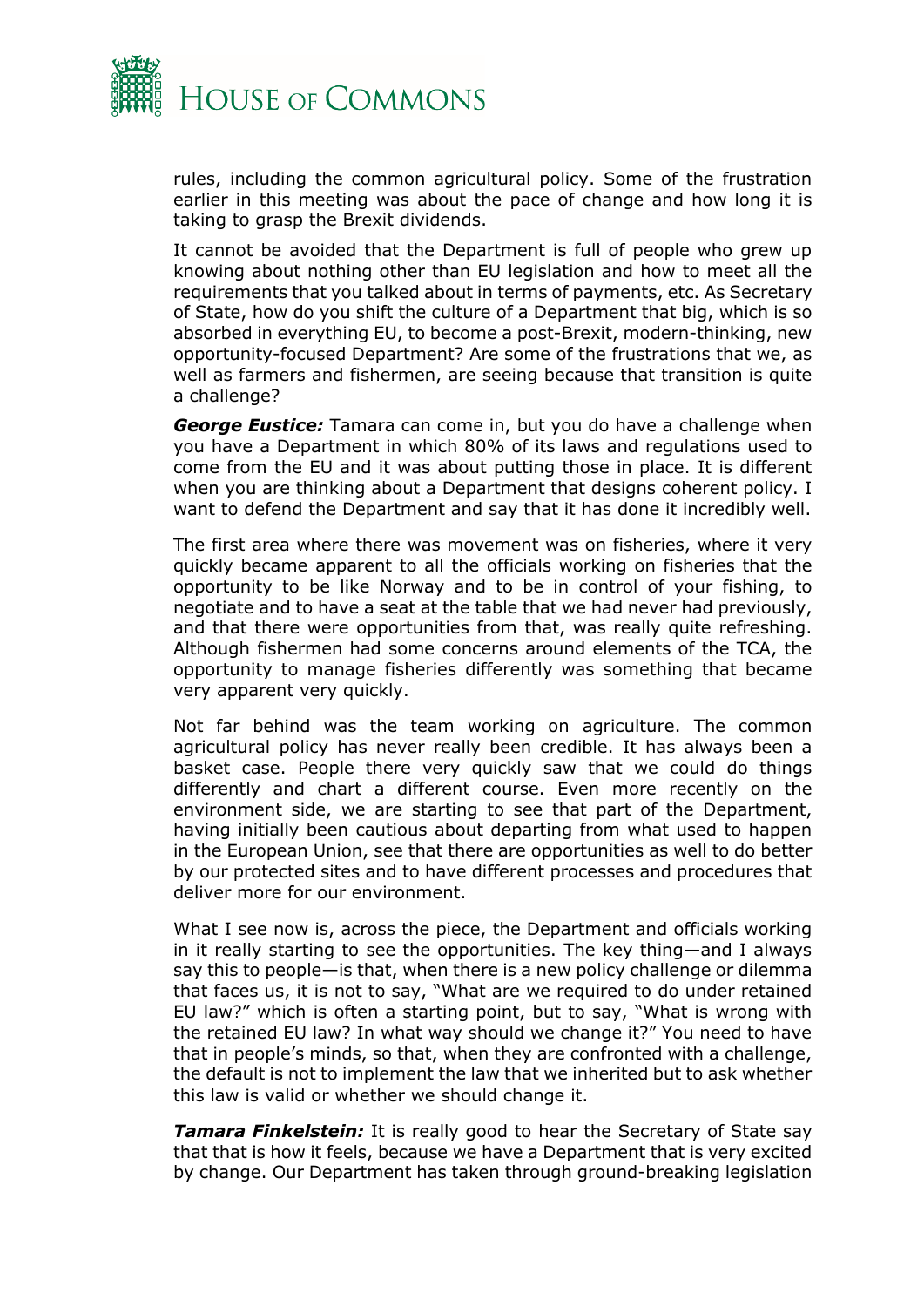

on agriculture, fisheries and the environment and, with it, some really significant, big programmes of change to deliver. We have shifted very much from being a Department that was going off and getting marching orders in Brussels to delivering our own programmes. We have grown and brought in new expertise in order to do that.

The sort of feel for the Department is one of very significant change, and people who are attracted to the Department are keen on being part of that change and that delivery. We are also making really good use of our longstanding, fantastic and deep expertise that we have in the core Department and our arm's-length bodies, providing the sort of advice on, say, environmental targets that we can draw on right across the Department. It is a very exciting time to do that work.

Q72 **Derek Thomas:** That is brilliant. When I first stood as an MP, I stood on a promise that, for every new regulation we would require of business, we would scrap two bits of regulation. That would impact farmers, landowners and food producers. Is that culture and drive from you, as Secretary of State, still something that is at the forefront of your mind or is that a manifesto promise that we tidied up a long time ago and have not really bothered about?

*George Eustice:* We implemented it, and I was at the Department as we were going through that process. I am not sure that those regulatory budget-type approaches are a good way of approaching these, if I am honest. What happened—and I saw it happen—is that, in DEFRA, we immediately discovered that you could not do anything about the most difficult legislation that had the greatest impact, because it was the EU. We were then, effectively, directed to round up all of the pit pony regulations from the 19th century that we could find, which were no longer relevant and that had been superseded and so on.

**Derek Thomas:** The point is that that is no longer the case.

*George Eustice:* Exactly. We had to remove those. Often, you could not introduce a regulation that made sense because you could not find the relevant redundant regulation to get rid of.

What we need to start doing is to ask about the cost of a regulation and its impact, rather than how many regulations you have. That is where the right type of budgetary approach to take is probably best done not as a budgetary approach but by a mindset that says, "We want clear, simple regulation where we need it and not to have it where we do not need it".

#### Q73 **Derek Thomas:** Is that the mindset?

*George Eustice:* That is the mindset that I am bringing to the role, certainly.

**Derek Thomas:** We would be cheered by that, Chair.

Q74 **Chair:** Yes, we are looking forward to the delivery of it, are we not? As a last question on this, your priority outcomes for the spending review are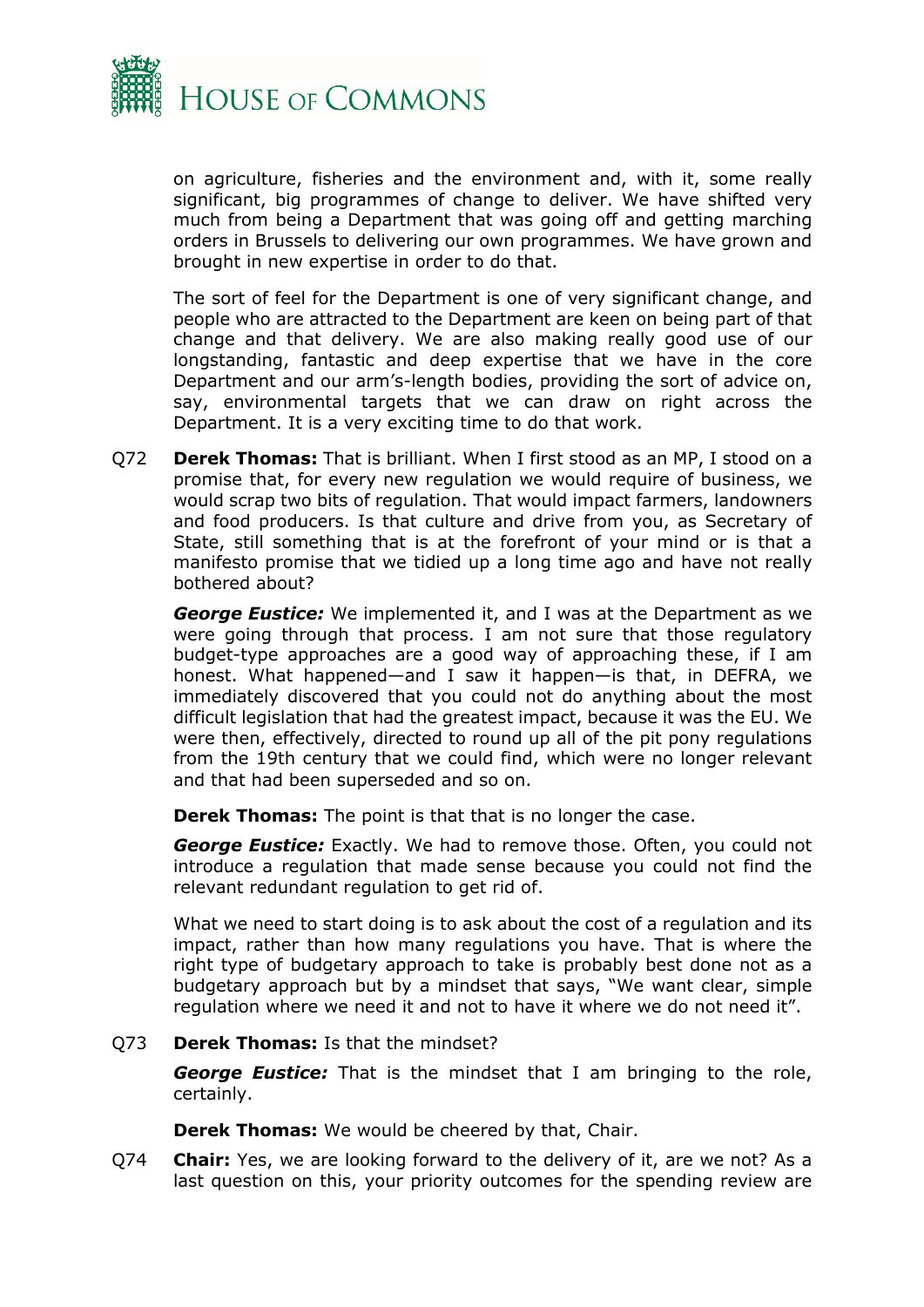

the same as the previous year. Will any of your performance indicators that sit beneath those objectives be changing? That might be one for Tamara.

*Tamara Finkelstein:* The first thing to say is that the set of priority outcomes that we took into the spending review are those in the outcome delivery plan, which are a little different from those that are in the accounts, so they have changed a little. We have agreed a full set of metrics with the Treasury, No. 10 and the Cabinet Office, so they are part of the new outcome delivery plan and are consistent with the spending review outcomes. They are outcomes and we need more money to deliver those. If you take something like flooding, you need to expand the programme, and that is money that we received in the spending review, but there will be a full set of metrics.

Q75 **Chair:** We will expect to see that come from the Department in the future, will we?

*Tamara Finkelstein:* You will, yes, as part of the outcome delivery plan.

Q76 **Julian Sturdy:** The spending review commits you to raise £1 billion a year in private finance for nature's recovery by 2030. How are you going to achieve this and what would count towards those figures?

*George Eustice:* We have the nature for climate fund, which is a capital fund of around £600 million over the next financial perspective. We have the repurposing of our agriculture budget, which is £2 billion a year, a lot of which is going to be aimed at nature and nature's recovery by 2030. In addition, we are doing a big piece of work at the moment on how we can attract more private green finance to bring to bear in this space. We have a number of tools that we are using in order to get that commitment to deliver on our objectives for 2030.

Q77 **Julian Sturdy:** Will the money have to go on joint Government/private sector projects as well?

*George Eustice:* Yes, it could be blended finance. Some of it could be private institutional finance around carbon offsetting. Some of it could be from water companies. Some of it could be from the agriculture budget that we are refocusing.

Q78 **Julian Sturdy:** Are you confident that you are going to get there?

*George Eustice:* Yes. It is a big challenge to hit the target that we set, which is to halt the decline of nature by 2030. It does not sound much, but it is quite a big deal. Having that key biodiversity metric around species abundance, where you take perhaps up to 1,000 key indicator species, really pursue the recovery of those and treat that as a proxy for the whole ecosystem, is quite a big deal and quite a big change, and it will need the policy tools to deliver it.

Q79 **Julian Sturdy:** The metrics are also absolutely crucial.

*George Eustice:* Yes.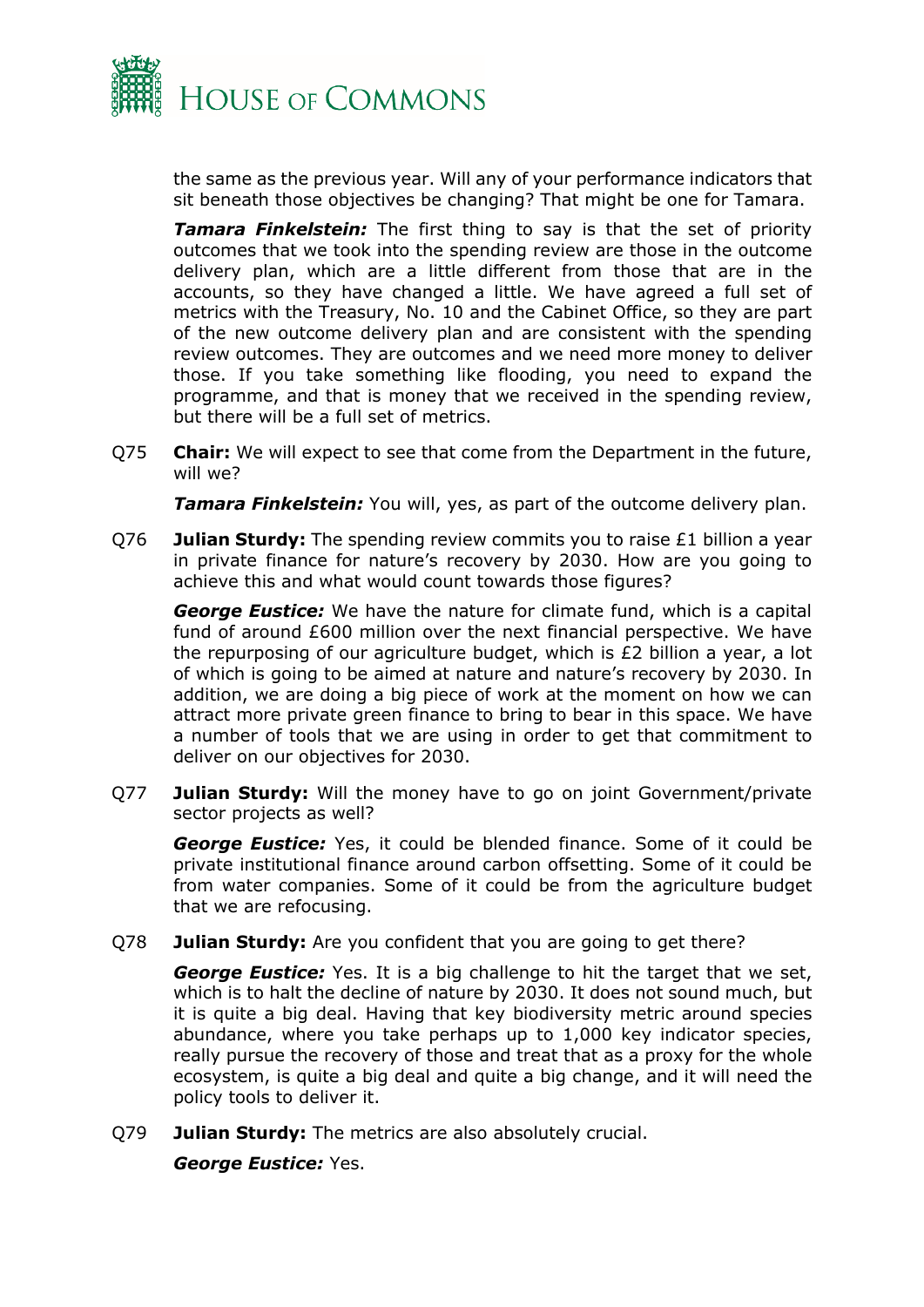

Q80 **Chair:** You talk about taking various aspects of Government money, but I did not see where this  $£1$  billion of private sector money was. I remember previous flood Ministers like Richard Benyon coming here and saying, "We are going to raise lots of private capital to pay for flood schemes". I suspect we have raised very little of very little from the private sector. Where is this £1 billion coming from? This is not from the Government but private sector money, so where is it coming from, Secretary of State?

*George Eustice:* It will be largely from offsetting markets. There is green finance out there. There is a lot of money that is interested in forestation at the moment, and possibly peatland restoration as well. The interesting thing—and there are people looking at this—is whether you could create a biodiversity credits market as well, where you might have certain obligations and people might pay in money in order to mobilise finance for nature.

We are doing it already through biodiversity net gain, which could raise around £200 million a year for local nature recovery strategies, and that will come from the planning system, but there could be other mechanisms to do that as well. You mentioned Richard Benyon, and the now Lord Benyon is tasked with taking on this big ambition that we have and finding a way to do it.

Q81 **Chair:** Just as an aside, I would like perhaps a written answer to how much finance has been raised for flooding projects. It would just be a matter of interest, because we have been promised this for years. I do not say that you cannot reach it, but just that £1 billion is quite ambitious. I know that it is 2030, so you have a little time, but we will need to plan it in order to hit it. I am not saying that you cannot do it. It runs off the tongue very well, but I am not sure how much it is being organised.

*George Eustice:* I can see if we can get you that. There are cases where, again, through the planning system, as a planning gain, there can often be a requirement to do flood mitigation.

Q82 **Chair:** There are usually local authorities and many others that add to it, but if you drill down on this, there is very little private sector contribution. It is very laudable, but it never works. If you are going to achieve this, you are going to have to be very proactive. Do you accept that?

*George Eustice:* Yes. I am not disputing for a moment that it is an ambitious target, but it is important for us to have that level of ambition. If we could crack it, it would be a gamechanger.

Q83 **Chair:** On the flooding contribution, you might be able to get us some figures.

*George Eustice:* We will see what we can do.

**Chair:** Thank you. That is your homework.

Q84 **Julian Sturdy:** Can I could just very quickly come back on that? Are you anticipating that there will be quite a bit of money coming in through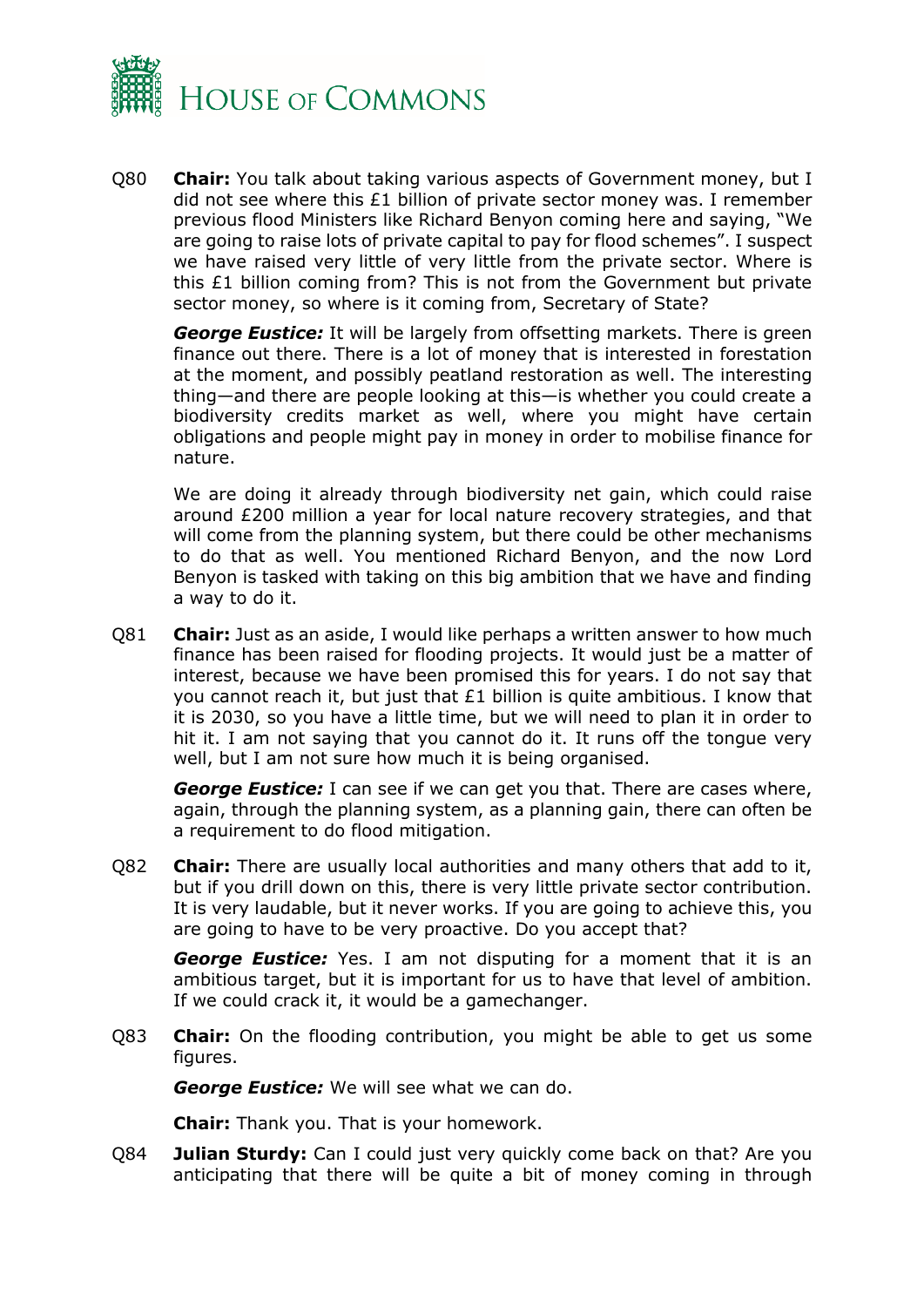

planning applications, so developments that then contribute to the natural environment and flooding schemes?

*George Eustice:* Under biodiversity net gain, which is established under the Environment Act, a developer has to compensate for any biodiversity loss, plus an additional amount of around 10%. What our estimates suggest is that that will bring around £200 million a year of private planning gain into nature projects.

#### Q85 **Julian Sturdy:** But it could bring more.

*George Eustice:* It could, but we also have an approach that says that they should try to mitigate environmental damage first within that. If it were too great, something would not be going right at that first stage, which is trying to make space for nature within new housing developments.

Q86 **Kirsty Blackman:** Just quickly on private finance and nature's recovery, are you going to be including only money that is spent by DEFRA? If a company is spending this as part of their ESG anyway, will you say, "That was our money. We made them spend that on nature's recovery"? Are you going to claim it, or is it only new money that you are going to be considering? Is it only on DEFRA projects or on projects that other people are doing?

*George Eustice:* In some cases, there may be a contribution from the public sector in that there may be a payment that is made under one of the agri-environment schemes or similar, and there may be some match funding that comes from the private sector, so you could get that blended finance, where it is a mixture of both. To be blunt, if it were money that DEFRA had, then it is because we have taxed somebody and taken the money, which is then public money that we are spending.

By definition, private money is institutional finance from the private sector that Government have a role in facilitating, maybe through creating some sort of obligation or regulatory requirement for someone to pay something. By definition, it is a private contribution, and so some of it could be ESGtype offsetting.

Q87 **Kirsty Blackman:** These questions are probably for Tamara in relation to the accounts. The Department's accounts have been qualified for a second time because the Environment Agency's assets have been valued wrongly. What actions are you taking to fix this? Crucially, when will that work be completed?

*Tamara Finkelstein:* We were first qualified last year on the basis that we needed to change the way in which the Environment Agency's assets are being valued to depreciated replacement cost. We were using a modified historic cost, which was quite a cost-effective proxy, but that is no longer adequate. It is a very big project. This year, we had to expand it to all of EA's assets. There are 8,000 assets that we need to go through. We have started that programme of work. My estimate is that it will take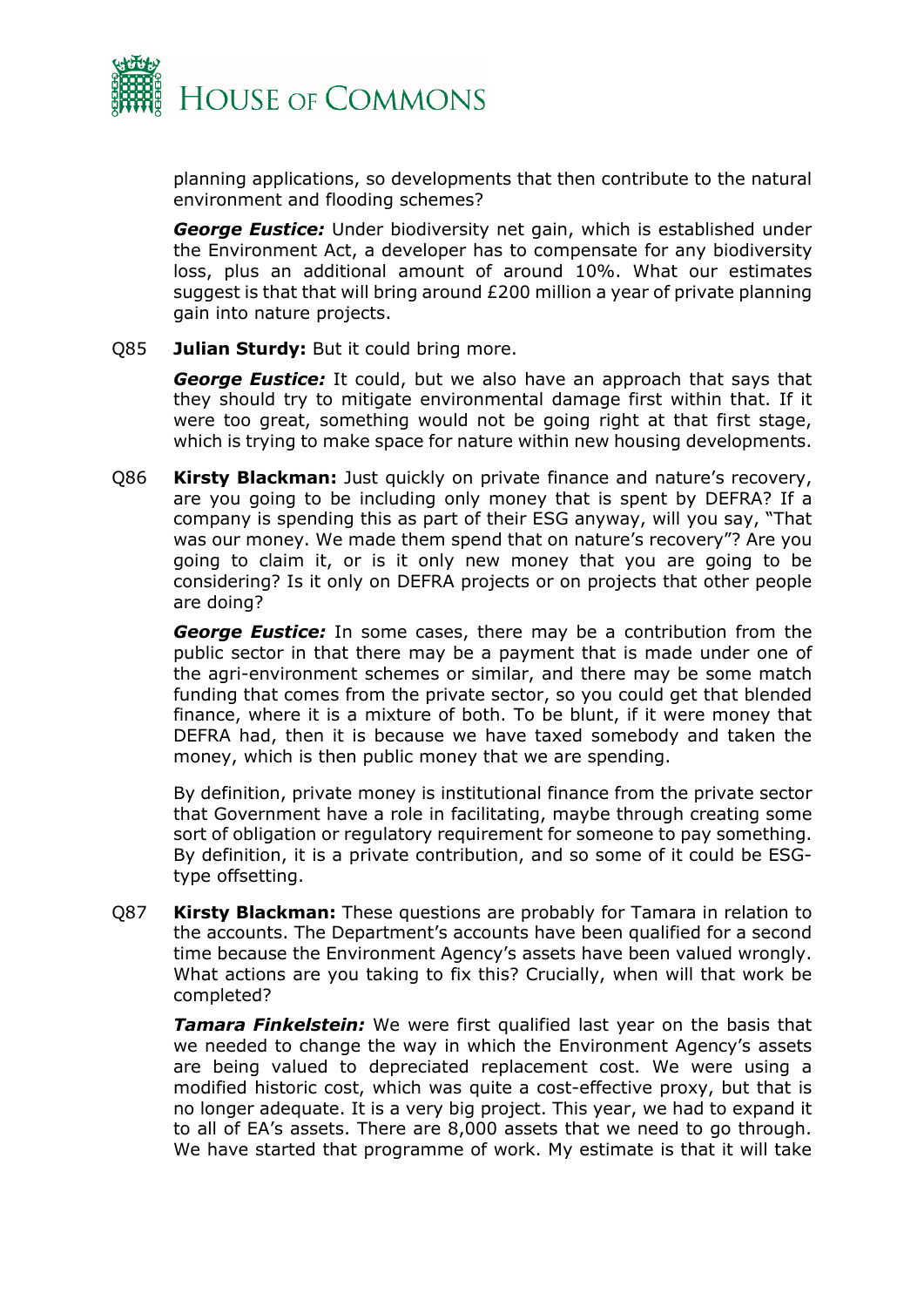

another year to complete that, so we will get a similar qualification next year. We have put a lot of resource into the project to do this work.

This time we also had a regulatory qualification, because we had to make some changes to the way that we valued reservoirs. That came quite late in the year, so we had breached our budget controls on that on a technical basis.

Q88 **Kirsty Blackman:** Do you expect that one to be sorted as well?

*Tamara Finkelstein:* That is a one-off and will not be for next year. The thing that will appear next year is a qualification with exactly the same EA asset depreciation value project.

Q89 **Kirsty Blackman:** It will appear next year, but you would not expect it to appear the year after.

*Tamara Finkelstein:* I absolutely would not. There will be a bit of a balance, because we are also desperately trying to pull forward the date at which we publish the accounts, because it is too late. Next year, we will bring it forward again. If we had to pull it forward to pre-recess, we probably would not complete the project, so our preference would be to slip a bit after recess, but we will complete the project.

Q90 **Kirsty Blackman:** In March 2021, DEFRA had to pay £19 million to HMRC to cover lost tax revenue because of incorrect classification of workers under IR35. The Department has a provision for an additional payment of £35 million for this year. Will that be the totality of DEFRA's costs and liabilities in relation to this, or will there be extra money on top of that £35 million plus the £19 million that may need to be paid? Are we likely to see more of that come through in future years or is this the end of it?

*Tamara Finkelstein:* When we made the calculation of that provision, we were part way through a project to assess historic contractor relationships to see what the total would be. I cannot commit that that is the end of it, but we are making that assessment at the moment. HMRC is doing an audit that will give us a good handle on that, so we are certainly completing the project and we will know, but it may be somewhat more.

Q91 **Kirsty Blackman:** So at this point, there is no certainty around whether or not there will be an increase on the  $E19$  million plus the  $E35$  million.

*Tamara Finkelstein:* The £35 million is a provision. We made an estimate of it. Whether £35 million is right, or whether it is a bit more or a bit less, we are not at the end of the project to know that yet.

Q92 **Kirsty Blackman:** That is really helpful. What percentage of postimplementation reviews of legislation does DEFRA undertake in time?

*Tamara Finkelstein:* I do not have the answer to that question. I will have to take that away.

Q93 **Kirsty Blackman:** If you could get back to me on that, that would be incredibly helpful.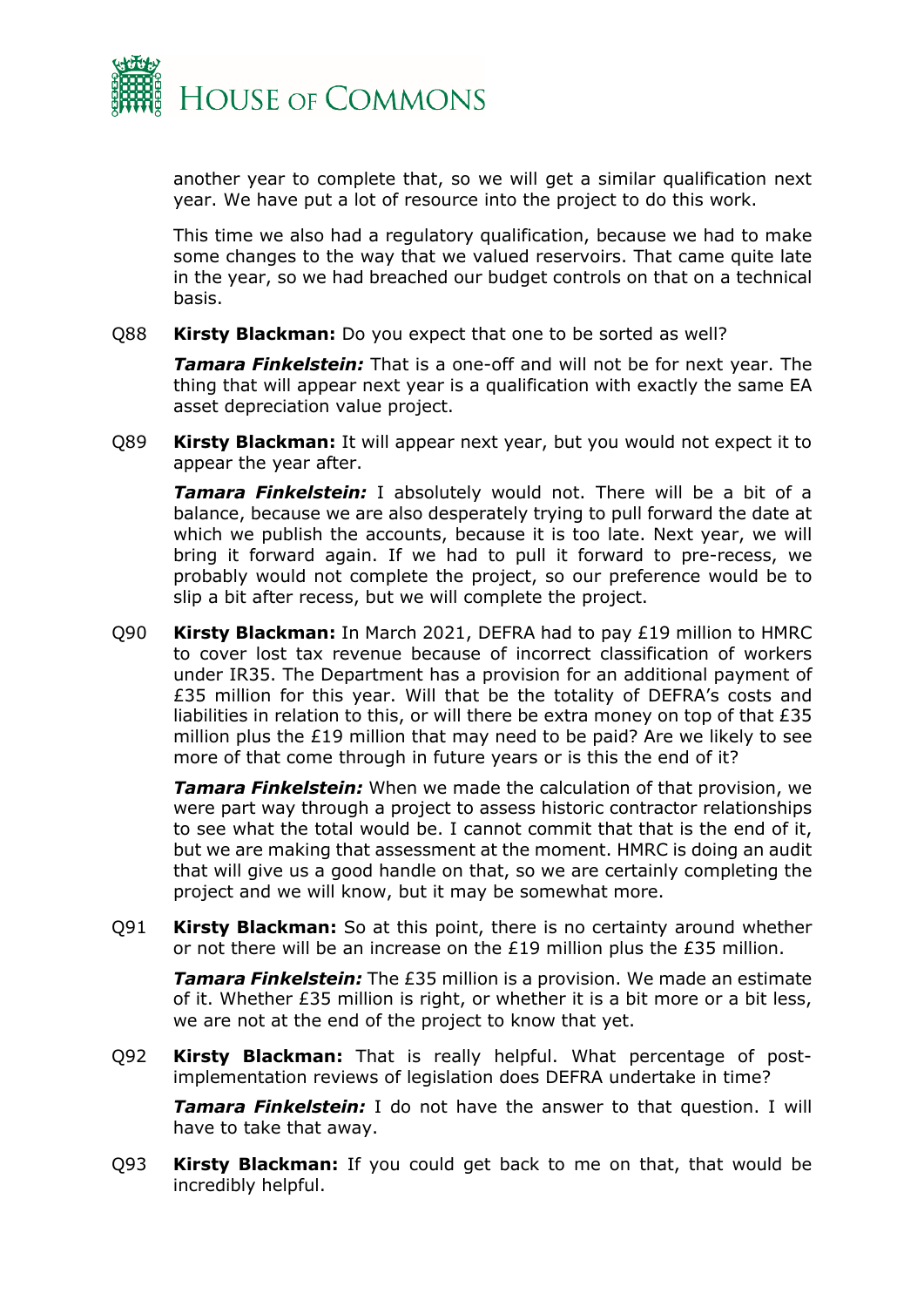

#### *Tamara Finkelstein:* I will do.

**Chair:** Can we have that answer in writing?

#### *Tamara Finkelstein:* Yes.

Q94 **Chair:** Just as a final point on this, if you are an individual taxpayer and HMRC asks you to change something, I am not convinced that it would give you two or three years to do it. Why does it take us so long, especially on the valuation to do with the Environment Agency? It can either value its assets or not. If I, as an individual, was told to revalue my assets, I do not think HMRC would give me very much time to do it. Why does it take us so long and why are Government a special case?

*Tamara Finkelstein:* The way in which we had been valuing the assets, which was regarded as a reasonable way to do it, was quite a low-cost way of doing it, by taking the historic cost and modifying it. Having to do it on this basis requires looking at 8,000 assets and making quite a big judgment. It is a really big project. Of course, the thing about the Environment Agency is that it has quite a lot of very unique assets, with every weir and bridge and all sorts of things that you need to do. In fact, this year, as part of the qualification, we extended it to all the assets.

We have been working very closely with the NAO as to whether this is reasonable and whether we are going as quickly as we can, so it is quite a big resource project and quite difficult.

Q95 **Chair:** I have to correct myself because it is the NAO to whom you are answerable, not HMRC.

*Tamara Finkelstein:* On this, yes. We have the same IR35 issue as most Departments have, and people are working through that programme of work with the agreement of HMRC. In part, we were waiting because it changed its advice and guidance that we needed to use to do that assessment.

Q96 **Geraint Davies:** Secretary of State, on water quality, we have had a huge scandal about enormous quantities of raw sewage going into our rivers and seas, basically because private companies find it more cost-effective to give out profit and pay some fines than to put in the investment. Are you now putting in place a system, through the regulator, whereby it will be more in the water companies' financial interests to make the investment than to pay the fines and to pay off shareholders?

*George Eustice:* Last June, we published a draft strategic policy statement. As a West Country MP, I have always felt very strongly that we should be doing more on storm overflows. That contained, therefore, a key requirement that, in the next pricing review, Ofwat should be significantly reducing the use of storm overflows and requiring water companies to invest in the surplus capacity that will enable that to happen. We will shortly be publishing the final strategic policy statement that will make that clear again.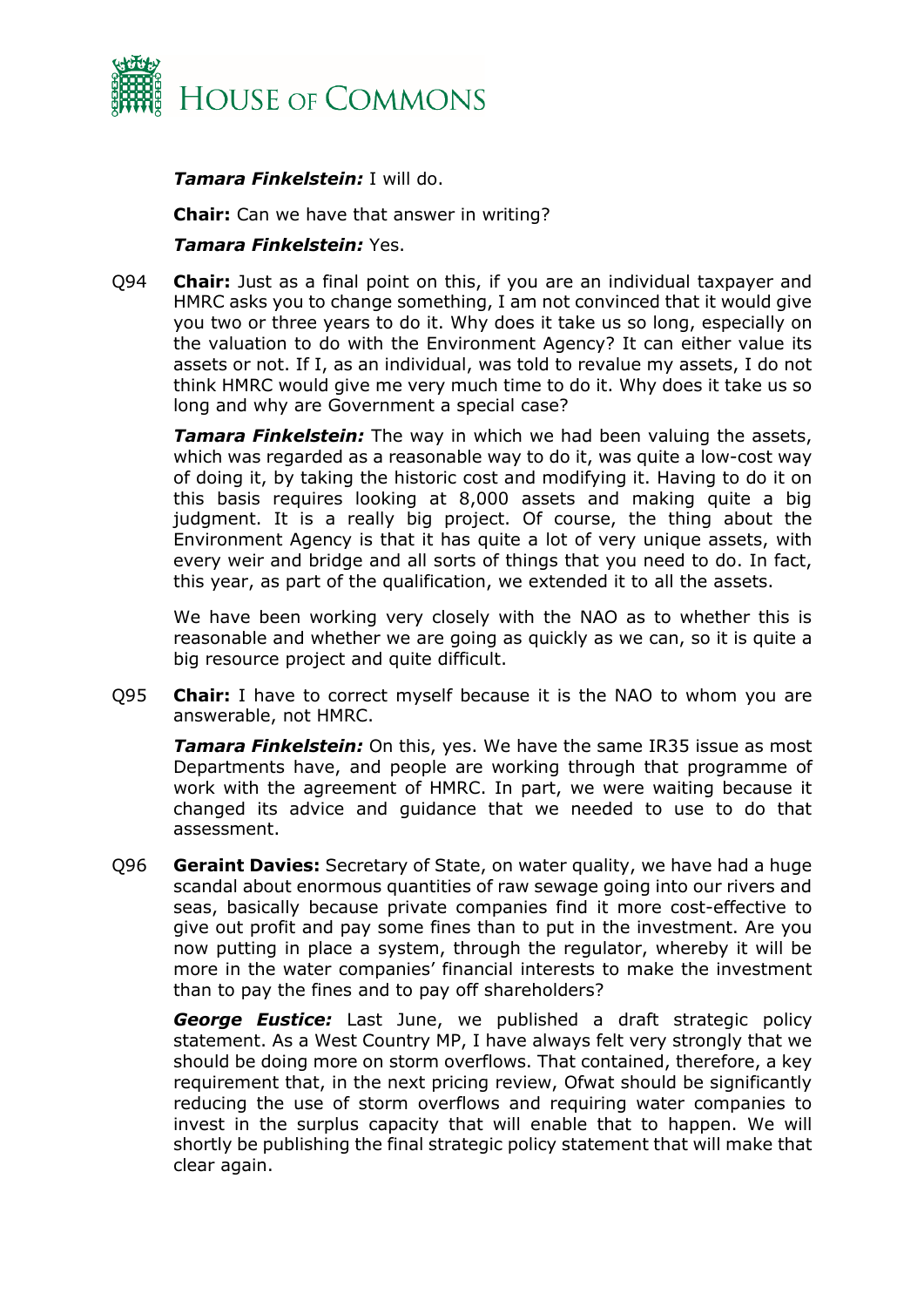

You will also be aware that, during the passage of the Environment Act, we put in place an amendment that made it a legal requirement to significantly reduce the use of storm overflows. The delivery mechanism is the next pricing review of Ofwat, which is something that we have signalled our direction of travel on over nine months ago, as I said, and we will be confirming shortly.

Q97 **Geraint Davies:** So we will not end up with a situation where, in the board meeting, people are saying, "It is easier just to pay the fine", even if it is a higher fine, than to do the investment, because the investment is so large.

*George Eustice:* I do not think that we will get to that situation, because we had a record fine on Southern Water of £90 million, which the Environment Agency brought last year. Indeed, as a result of that, the company changed hands. That was a significant, very large fine. I do not think that there is any doubt that water companies recognise that, if they break their permits and act in a way that is not consistent with the law, they will be fined. That was a demonstration of it.

Q98 **Geraint Davies:** The water companies are making billions of pounds of profit, are they not?

*George Eustice:* When Ofwat looks at these issues, it makes an assessment about what a fair return on capital would be for the infrastructure investment that is required to deliver the change. It is in the interests of water payers that we keep that as low as possible.

Equally, if you want to attract the capital to make the investments we need to make, there needs to be a return on capital, and so there is a return on the capital. These are capital-intensive investments that need to be made, but the regulator exists precisely for that reason: to ensure that you do not have excessive profits being made from water payers, but also to ensure that companies make the investments that we require of them.

Q99 **Geraint Davies:** Are you minded to change the self-reporting model, whereby the water company reports—and maybe under-reports—the amount of raw sewage that it is putting into our rivers and seas and polluting the fish, as we heard earlier? Are you minded to give some more money from the fines to the Environment Agency, so that it is in a better position to police this appalling situation that we find ourselves in, floating around in our own sewage?

*George Eustice:* On the point of fines, we do not have a system of hypothecated fines, but the Environment Agency charges licence fees and permitting fees and so on, and so much of the work that it does in this area is cost recovered, including some of the monitoring and analysis. It has the resources to do this and, indeed, is bringing further investigations into some water companies at the moment.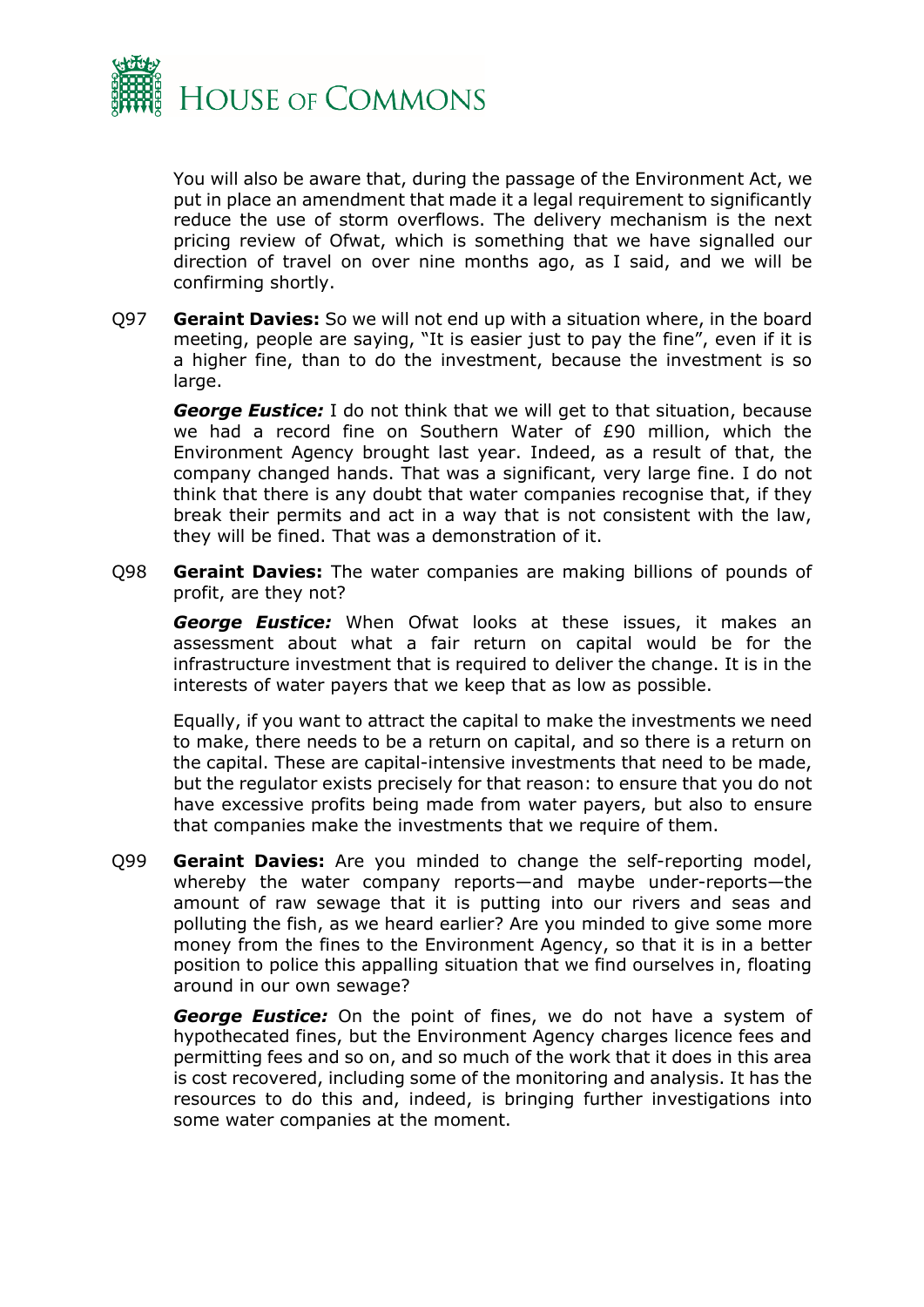

In terms of the monitoring, we again made some further changes on that through the Environment Act in order to improve the monitoring and reporting.

Q100 **Geraint Davies:** The Environment Agency has told us—and we know—that the amount of money that it has for enforcement work has been halved. Self-evidently, the need for enforcement and regulation is growing, because we all know about the sewage everywhere.

*George Eustice:* The Environment Agency's board makes a decision about where it applies its resources. We have helped it, for example, to identify additional funding for inspectors who help on diffuse agricultural pollution. It is important to recognise that the Environment Agency is our largest agency by a very long way, with around 10,500 staff, and accounts for the lion's share of the DEFRA family budget. It is a very large and very well resourced organisation. The board has operational independence about where it puts its resources, but it is not the case that it does not have the resources to do the enforcement action that is necessary. You really cannot say that when you have an organisation with 10,500 staff.

Q101 **Geraint Davies:** Less enforcement is being done now and there are more cases. Is that not right?

**George Eustice:** As I say, a lot of the work that it does in this space is cost recovered, because there are licences and permits that water companies pay for, and it recovers that cost from water companies.

Q102 **Robbie Moore:** I just wanted to pick up on the operator self-reporting model. You mentioned that the Environment Act is now making some positive changes. Could you outline exactly what they are? I will give a live example. I represent the first constituency that has bathing water status on a river system—the River Wharfe. We have instances where Yorkshire Water has discharged raw sewage into the River Wharfe as a result of its apparatus failing. It is then not notifying the Environment Agency. This has happened on occasion after occasion, and it is only when residents, rather than Yorkshire Water, have notified the Environment Agency that the Environment Agency then does something about it.

I know that some positive progress has been made in the Environment Act, but I just want your reassurance, Secretary of State, that we are really on top of this issue with the operator self-reporting model. I am not satisfied that it quite works at the moment, given live examples that I am experiencing, and I know that other colleagues have experienced the same thing.

*George Eustice:* There have been some cases where, apparently, some water companies have been doing things that are not consistent with their permit conditions, and so the Environment Agency is investigating some of those cases now. I do not want to go into too much detail, because I need to give it the space to carry out those investigations, but that shows that it does take the matter seriously. We have made some changes in the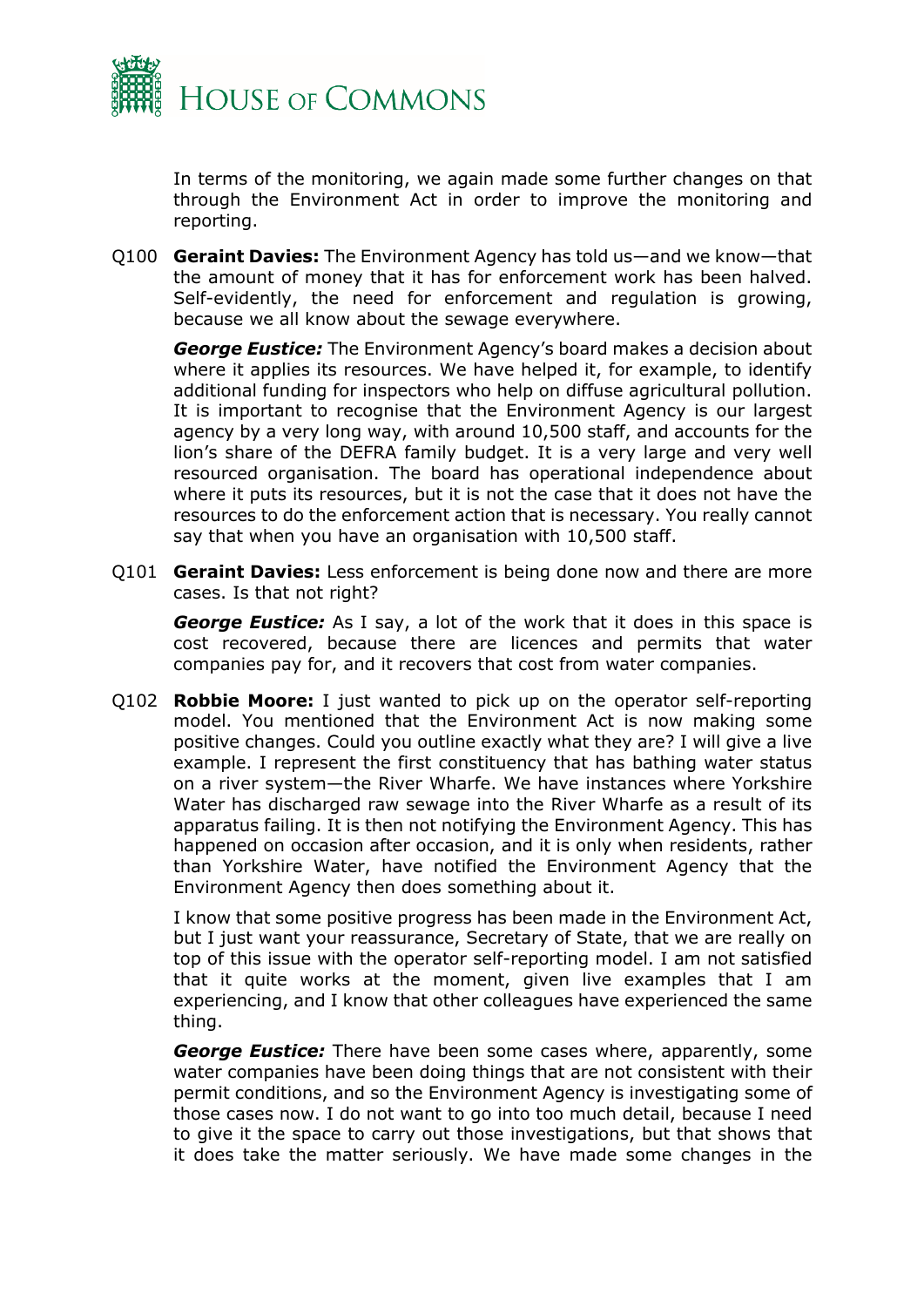

Environment Act to increase and strengthen the requirements for reporting, particularly when sewage overflows are used.

All I can say is that this is issue that has attracted a lot of attention. It is something that both I and Rebecca Pow have been pushing very hard over the last two years. It is going to be a big part of the next pricing strategy. We have made some changes through the Environment Act to strengthen those requirements, and the Environment Agency itself has reprioritised these things and is bringing some prosecutions, most notably with Southern Water last year.

*Tamara Finkelstein***:** Just to add, there has also been a really big data programme in place since 2013 or 2015, putting in event duration monitors, which is already in 12,000 of 15,000 storm overflows, and all to be in place for 2023. There has been a gradual increase in the data and monitoring by the Environment Agency, which is one of the things that prompted companies to say that they might not be keeping to the rules, knowing that the monitoring information was going to the Environment Agency.

**Robbie Moore:** I suppose it is just seeking reassurance from the Department that actually, where there is evidential circumstance, whether it is surge overflow or apparatus failure—I have seen that in my constituency, where there has been sewage getting into the river system because of the failure of apparatus by a water company—the Environment Agency will be empowered to hold those water companies to account. I suppose that is where the Environment Act will help, but it is just getting reassurance that the Environment Agency will have the powers to do that.

Q103 **Chair:** Further to that, unless you make the fines big enough, unless you make it the responsibility of the water companies to pay for the infrastructure rather than pay for the fine, they will carry on trying to get away with it or else paying the fine. We have been talking about this now for years; nobody else can pollute our rivers without being held to account, whereas these water companies really have a licence to pollute, provided they actually notify the authorities. If they do not notify the authorities, surely it is double jeopardy. Secretary of State, are we putting the fear of God into these people or not?

*George Eustice***:** I raised the point earlier that the £90 million fine on Southern Water was a record fine. It led to that company changing hands.

Q104 **Chair:** We see Yorkshire Water is going to be fined, but what happened there? South West Water is always polluting and yet it is not necessarily fined. It is all over the country. Thames Water is the same. We have the Thames Tunnel that will eventually greatly help here, but we do need to do more.

*George Eustice***:** We need to do two things. One is, where existing permit conditions are being breached and water companies are operating illegally, obviously an investigation needs to be held and prosecutions need to be brought. The Environment Agency is doing that.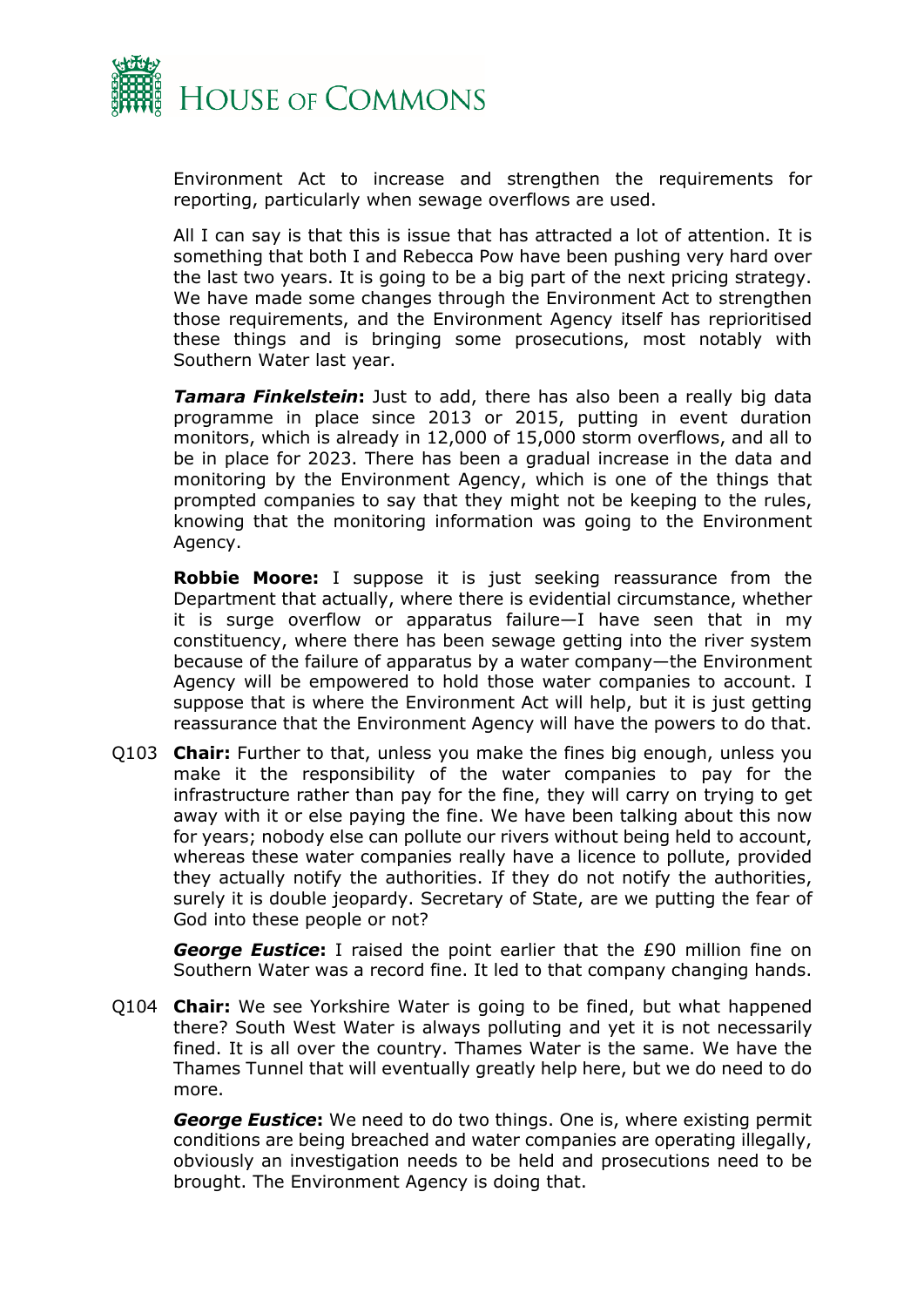

The second thing we need to do is to make sure that Ofwat, through the pricing review, requires water companies to make the investments required to ensure they have sufficient capacity to cope with flash rainfall events, which are becoming more frequent and are contributing to this problem.

**Chair:** We will look forward to that and making that really stick. That is coming forward now, so we will look at that again.

Q105 **Mrs Murray:** Secretary of State, can I just turn for a moment to the MMO? We have been talking about the Environment Agency. Have you any plans for fines relating to a breach of our fisheries conditions? Have you any plans to reinvest that in enforcement so that the MMO is able to carry out more inspections on vessels from other member states that come into particularly our six to 12-mile limit, but maybe beyond, to our 200-mile or exclusive economic zone? It would provide reassurance for our fishermen and fisherwomen who were out there if they could actually see the fines that were paid being invested in enforcement. I wonder if you could just give me any idea if you have thought about this.

*George Eustice***:** I will write to the Committee with the precise details, but we have increased the resources and the funding for enforcement in the MMO as we have left the EU. As you will recall, three new offshore patrol vessels at the Overseas Patrol Squadron were brought into use. They did not decommission the older three; they kept them in reserve.

In addition to that, we have privately contracted to bring additional enforcement vessels in, and we have trained several hundred new warranted protection officers, including training some Border Force operatives so they could double-task. Quite a lot of work has been done to expand our capacity, and overall our enforcement capacity increased about fivefold in preparation for leaving the European Union. There has been a big uplift, but, as I explained earlier, we tend not to hypothecate fines for enforcement. The fines go into the Treasury central fund, but where there is a case for higher levels of enforcement, as there undoubtedly has been on fisheries, we have made that case and we have some additional resources. I might write to the Committee just to clarify exactly what that increase has been.

Q106 **Mrs Murray:** That would be very useful. Thank you very much. Turning back to the Environment Agency's own annual report and the health and safety of its staff, it said that its staff were vulnerable to some organisational, cultural and behavioural factors that had previously been difficult to identify and act upon. Are you concerned that the Environment Agency is not taking sufficient action to keep its staff safe? That came from its own annual report.

*Tamara Finkelstein***:** We had two views. One thing is that we very sadly lost a member of staff while working for the Environment Agency in an operational activity, which is obviously really tragic. Luckily that is a very rare event. The first thing is that on something like that we immediately did some lessons learned. We have learned from that and ensured that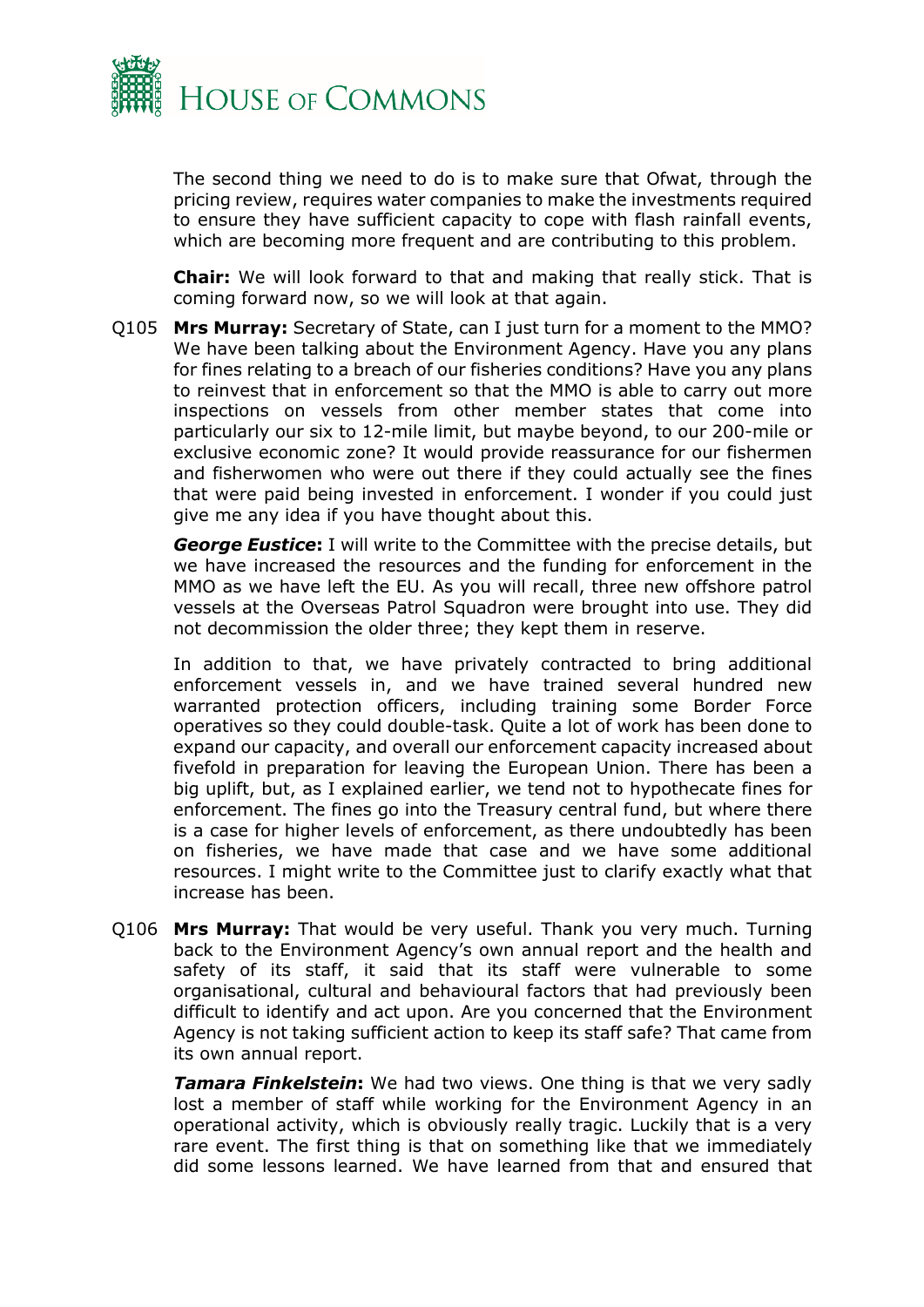

those in the agency and contractors that work with it are aware of some changes to make. The Health and Safety Executive will also do an inquiry, as they do when there is any fatality at work. That has been paused for the minute, pending the inquest, so there will be more to learn.

That is not a measure of a lax health and safety environment. The Environment Agency has its own health and safety policy. We have it separately for each part of the group, because we have different sorts of activities that we engage in that require different health and safety approaches. We do work across the group so that we learn from each other, so I do feel reasonably confident of the way in which we manage health and safety. That is not a measure of it.

**Mrs Murray:** Thank you. I appreciate your giving us that update.

Q107 **Chair:** When will DEFRA publish the environmental principles policy statement to inform the work on the Office for Environmental Protection? I know it is due. Are we going to wait as long as we did on the trade principles within the Department for International Trade, or are you going to be somewhat quicker?

*George Eustice***:** Shortly, I hope.

Q108 **Chair:** Your predecessor used to say "shortly", and I used to ask what he meant by "shortly".

*George Eustice***:** It is one that we have consulted on and we have reflected on some of the consultation responses. We have made a few changes. We are in the final phases at the moment of checking it legally and getting cross-Government agreement. We would expect to publish it quite soon. I do not want to put a timescale on it, but I would imagine in the next month or two.

Q109 **Chair:** Are you confident, once you have published this environmental principle policy statement, that the role of the OEP is not to take fines against the Government but to try to influence the situation to make sure that we get to a stage where we can sort out a lot of the environmental problems before a lot of them get to judicial review and to court? Are you confident that we can actually do that?

*George Eustice***:** The system we have set up tries to charter a slightly different course. The OEP has some oversight role when it comes to policy and progress towards our targets. There is a role for it, for instance, in reviewing the environment improvement plan and our annual update on that. There is a role for it in expressing a view on our progress.

Separately, there is a role for the OEP where it is alleged that a breach of the law has taken place. Where Government or a Government agency is said to have broken the law, in the first step the OEP will investigate that allegation or that perception, and engage with the relevant public bodies to ascertain the facts and to discuss the different perspectives on that. It may at that point be satisfied that there is not a case to answer. It may be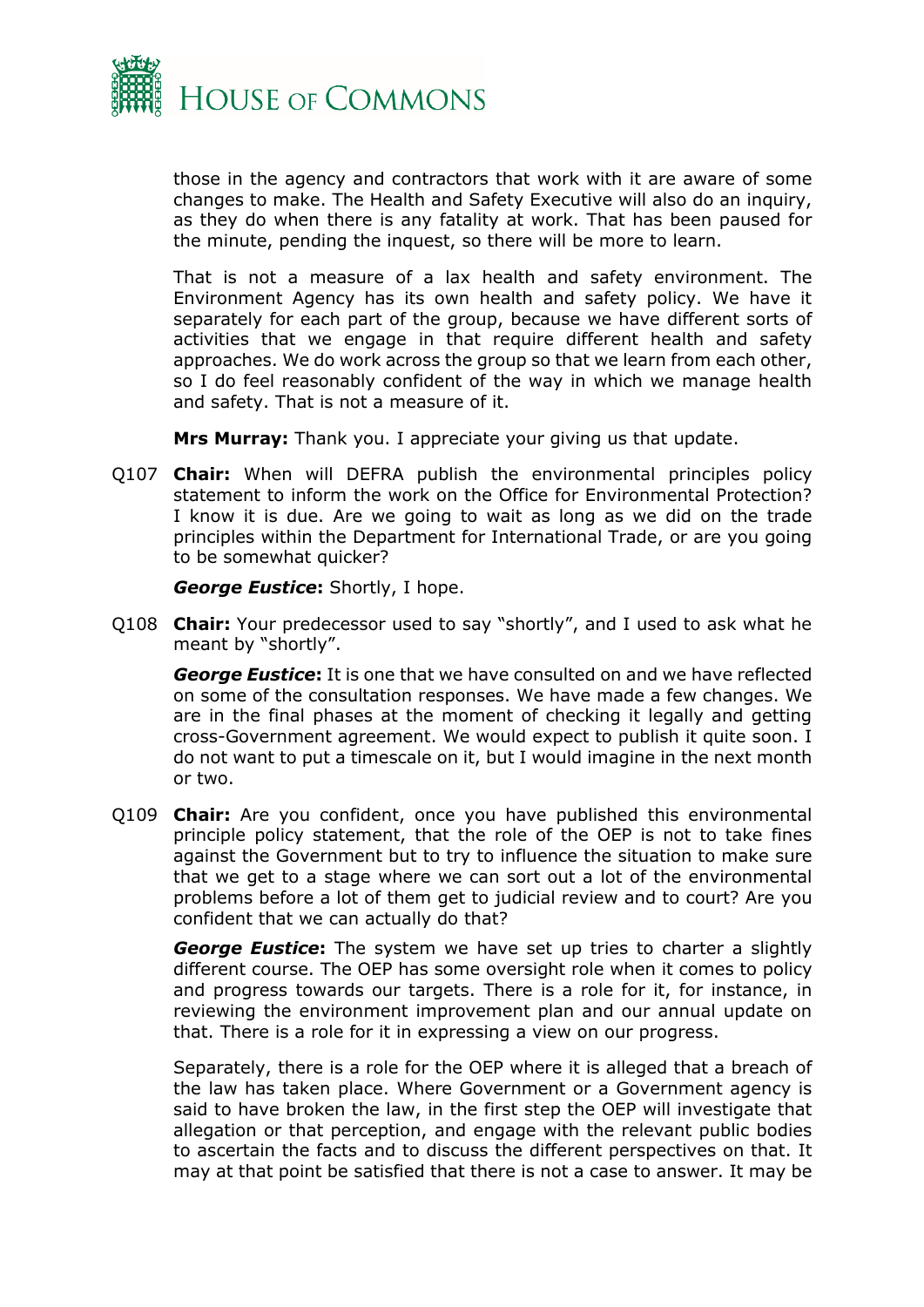

that it receives certain vexatious complaints or complaints that it does not feel pass the test for it to consider in the first place, in which case it might do that.

Where it believes there may be a case, there is effectively a process where they can have a mediation with the right public body to establish what it might do in response. If that does not work, then there is the process of environmental review, which would be run on judicial review principles where a challenge can be brought. Where it is not possible or where an agency decides or takes the view that the OEP has actually misunderstood the law and is actually wrong about it, then it is open to it to challenge that to the point of environmental review. It is a system that tries to avoid things jumping straight to litigation and all the jeopardy and uncertainty that goes with that, but instead to have a body like the OEP that can actually investigate these things in a proportionate way and hopefully resolve issues before they need to get to the courts.

Q110 **Chair:** I am optimistic that under the stewardship of Dame Glenys Stacey the OEP will actually perform a very good role, because we could cure a lot of environmental problems. It would be much better for the environment and far less beneficial for lawyers at the end of the day. Do you share my optimism in that?

*George Eustice***:** Yes, I do. In the system we had there was the constant legal jeopardy of EU infraction. It is sometimes quite an ambiguous body of law, and it is difficult to understand whether you are following what is required of a particular piece of EU law or not until it ends up in court. We want to move towards something where there is more legal clarity and more understanding that there is a safe space for policy judgments. That is important. You cannot have the courts second-guessing a policy judgment, but then, having established that space and having set legally binding targets and other legal framework, there needs to be independent scrutiny of that.

Q111 **Chair:** I am conscious we are running over time. Tamara, DEFRA is not meeting all its targets under the greening Government commitments for its own sustainability performance. What steps are you taking to meet the target you missed this year?

**Tamara Finkelstein:** There are areas in which we are making really good progress. We have a 59% reduction in emissions since 2009-10, a 42% reduction in waste and a lot through our IT recycling of laptops to schools and desk phones to the NHS. There is quite a lot of good stuff going on. The challenges on the waste-to-landfill and water reduction are very much around our operational activities. Kew's need for water for irrigation is very much challenged by the weather in the years we are looking at. Our labs use a lot of water, particularly in the work they have been doing in Covid on waste water.

There are those challenges that make it hard. We are doing things around rain harvesting and water recycling and so on to do that. The place where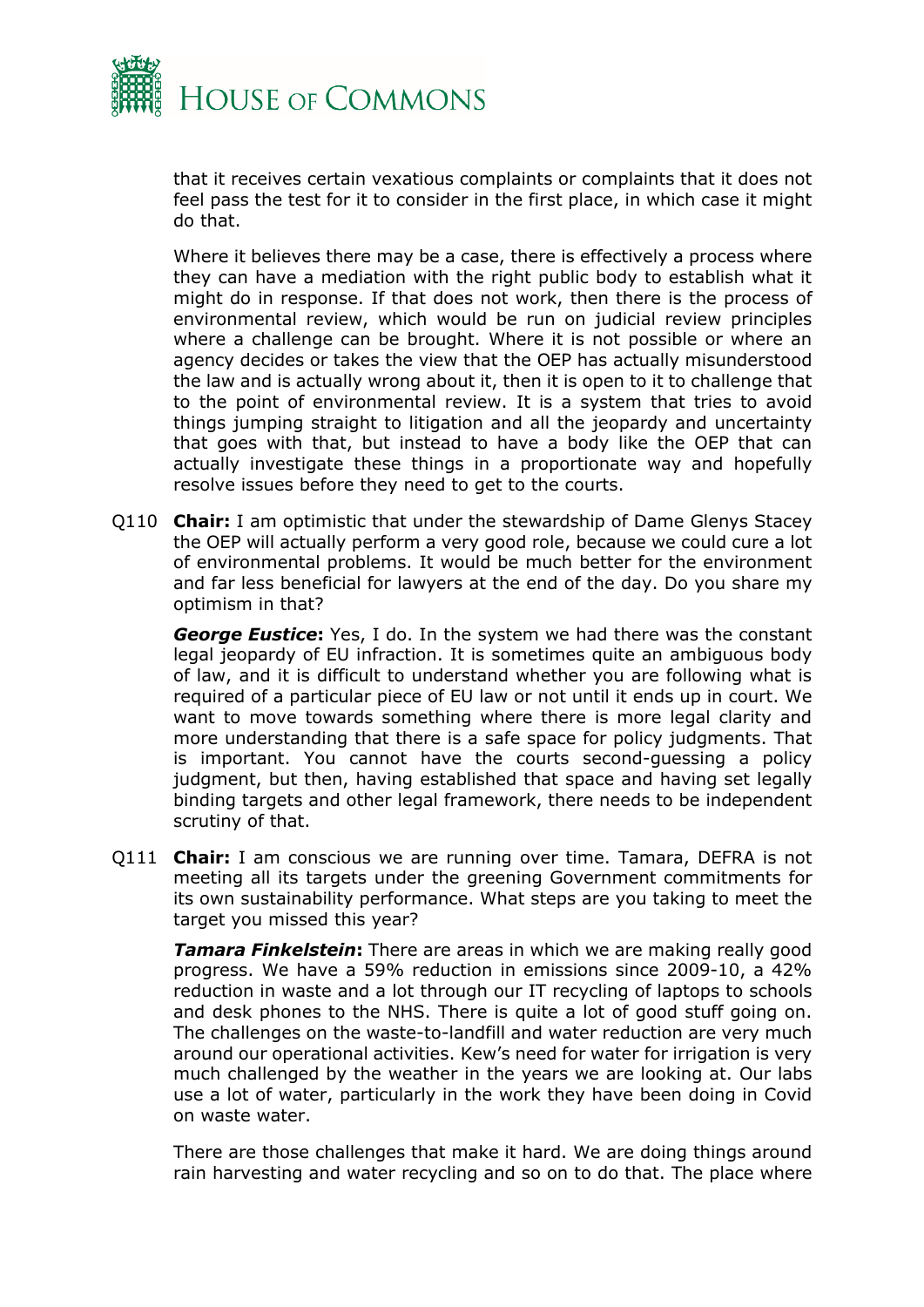

we expect to make quite a lot of progress is waste-to-landfill, because what the Forestry Commission had been using for fencing and so on was historically treated wood that we cannot then recycle in any way. That will begin to peter out as that changes.

Q112 **Chair:** Are you not going to treat as much wood?

**Tamara Finkelstein:** It will not be treated in a way that is challenging to recycle and use in different ways, so you will not have the same problem. That contaminated wood will end. There are things like that that will help us get there.

Q113 **Chair:** You are expecting to come here next year and tell us that much of this has improved, are you?

*Tamara Finkelstein***:** I feel more confident about waste-to-landfill, less so on water, because there are just inherent things that are going to make it difficult for us. We need to make sure we are presenting it in a way that you can see where it is due to those operational areas, because we are making quite a lot of progress where we are more like some other Departments in terms of being office-based. There is a lot of progress there. It might be also how we present it so you can scrutinise it effectively.

Q114 **Chair:** Will the return to the office by staff put additional pressure on your environmental performance?

*Tamara Finkelstein***:** No. In terms of our offices, we have done quite a lot to make our offices meet the greening Government commitments. We will be able to reduce our office footprint a bit because we are moving to a hybrid working model where people are two to three days a week using office space where they are office-based staff. Obviously, a lot of our staff are not; they work in labs or they work out in the field. Clearly, people in their homes also use all sorts of energy and so on. I am not clear that that will make a negative impact on the environment, but it is obviously something that we are working on in terms of ensuring that people are confident to come back into the office.

Q115 **Chair:** I have been written to by a Yorkshire pig farmer. Pigs are being culled on her farm as we speak. This food is being wasted. There are animal welfare issues on this, and it is a sheer waste of food. These pigs have had to be fed for longer because of processing. Now, it is not all DEFRA's problem. We have taken this up with the Home Office. What more can we do to get the pig sector back to having its pigs properly processed and the animal welfare issues solved? What is your position on this?

*George Eustice***:** It is quite difficult. We have been in touch with the pig sector and the processors. You will recall that in October their ask was that they should have a temporary visa scheme. That was a departure from Government policy, but nevertheless we did it. We had a bespoke temporary visa scheme for the pig sector. It has not been used as much as we had hoped. There was a provision for about 800 workers. The numbers that the processors actually bring in under that scheme will be in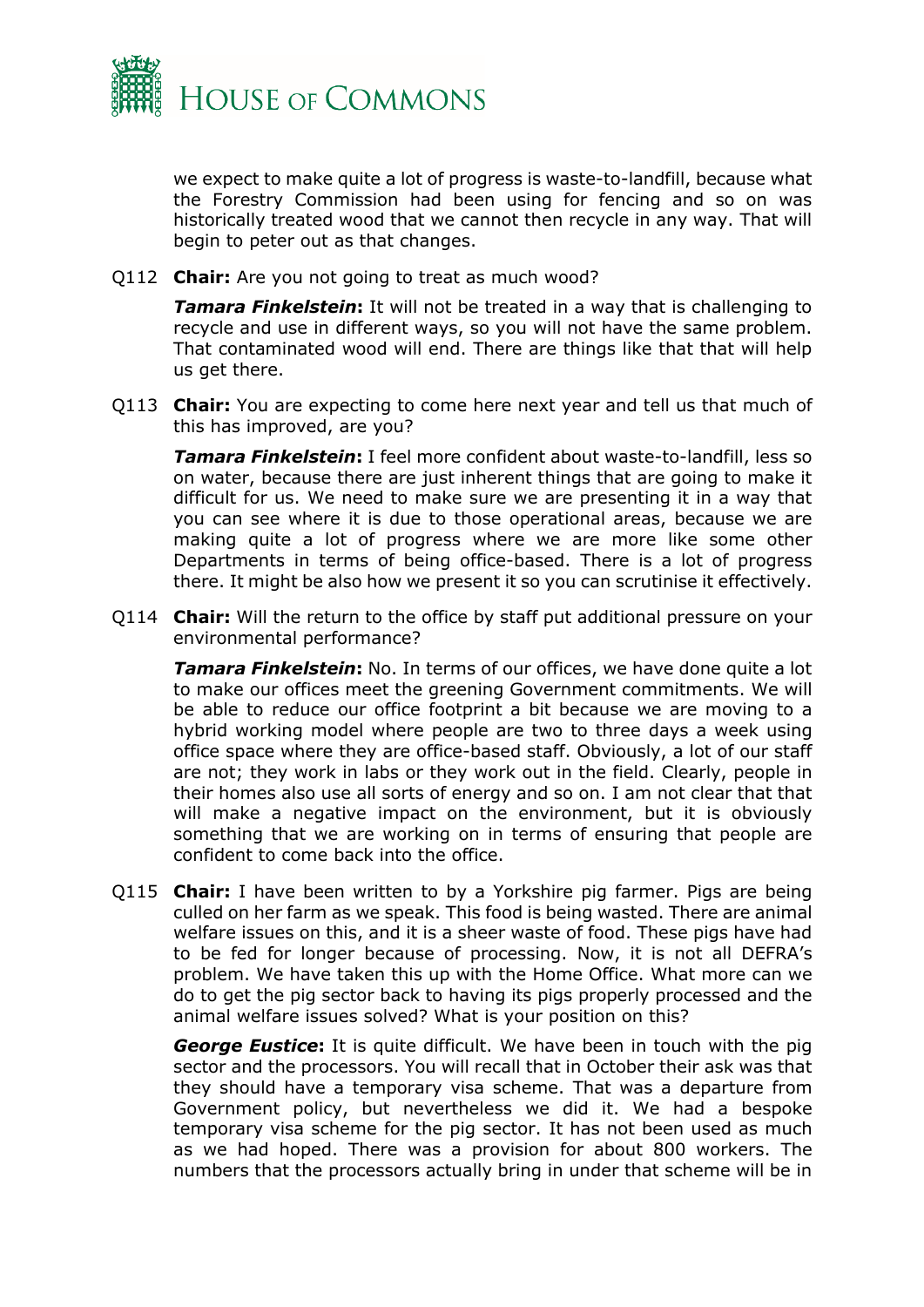

the low hundreds. Some of them have used the skilled route to bring butchers in from some areas, but they have not been recruiting in the way that we thought they might, given that labour shortage was one of the key issues they kept highlighting.

It is also the case that we had hoped they would run Saturday slaughter days and culls in order to clear the backlog. They could have dropped the price of pigs to clear the backlog and put them on the open market in markets like the European Union, unprocessed and unbutchered. They have not generally done that to the extent that we would like. There are things that Government have tried to do to offer them what they wanted, but we need those processors to try to do their bit as well.

Q116 **Chair:** The pig farmers feel they are caught between the two. They are caught between the fact that they are producing the pigs and they are not always entirely sure that the processors actually step up to the plate quite like they would like them to. The pig producers and farmers want you to meet with them. Are you going to meet with them? It is really important to get this settled, because I am not convinced it is their fault that they cannot get their pigs processed.

**George Eustice:** Of course I am always willing to meet people, but when we looked at this in October we did meet them. The first request was for a private storage aid scheme, which we did, and has not really been particularly used. The second was a scheme to pay an additional payment to processors so that they could run overtime and it would help compensate the cost of that. We offered that, and, again, it has not been taken up as much as we would have liked. The third was a temporary visa scheme that has also not really been taken up.

Q117 **Chair:** These are all things that help the processor, but the processor may not actually put that in place to help the pig farmers. The question I ask you specifically is whether you are going to meet with the pig farmers.

*George Eustice***:** Of course, yes. Victoria Prentis has met with the NPA on several occasions to discuss this. There is a limit to what we can do, short of buying an abattoir ourselves and doing it all ourselves as a Government. In a private market like this we do need those processors to do their bit here to try to help clear the backlog. What we really needed them to do was to start running Saturday culls, to use the private storage aid scheme, to reduce the payment that they are paying farmers for pigs just to help them clear the backlog to get through this. At the moment it is not happening at the scale we would like; that is true. As well as talking to us, industry should obviously be talking to those processors, because those processors have a responsibility to the farmers that are contracted to them.

Q118 **Chair:** They have, but you also have a responsibility to the pig farmers.

*George Eustice***:** We obviously have the powers under the Agriculture Act to introduce new regulatory requirements on contracts. It may be that one of the lessons from this is that the Government need to come in with a statutory requirement on how the major pork processors should behave.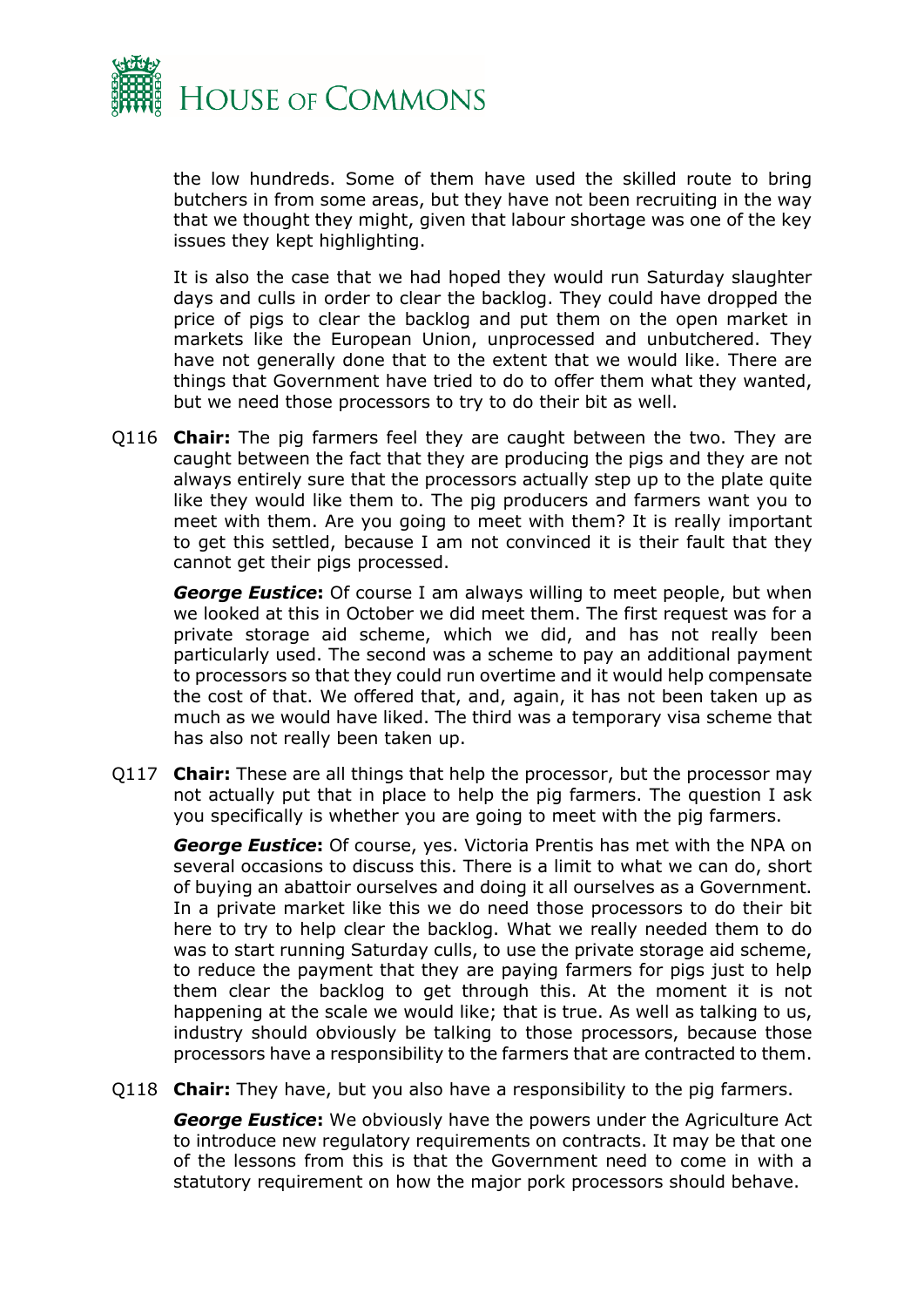

Q119 **Dr Hudson:** That is really helpful. The Chair has talked about the animal health and welfare issues, and it also impacts on human mental health; this will come up in our mental health inquiry. Do you have any figures? We have been given estimates that it is probably in excess of 35,000 pigs that have been culled on farms that are not going into the food supply chain, and that is perhaps an underestimate. Do you have current figures at all? Equally, how many pigs are damming back on farms? We could potentially still be at this precipice where we could end up with a mass cull on-farm. Having witnessed that in the foot-and-mouth era, it is not something that anyone wants to go into. Do you have any current status report at all?

*George Eustice***:** These are all estimates, because nobody knows for certain. I had seen an estimate that it was around 15,000. That was later last year. It is possible, therefore, that it would have got to something like the number that you give, but I cannot know for certain. You have to put that in the context of the millions of pigs that are slaughtered each month. It is a relatively small percentage overall, but that is not to say that there is not a really severe problem with pigs that are now overgrown, oversized and out of specification in some cases.

Q120 **Dr Hudson:** It comes back to the point that Ian was making. We are questioning you about the work of DEFRA, but this is a situation where it goes cross-Government as well, in terms of the Home Office—we looked at the visa situation—and the Department for International Trade. Are there ongoing discussions to try to open back up that China market that was shut down? Can you give us the reassurance that everything is being done to mitigate against an animal welfare crisis, but also the impacts on people? Are Government working and pulling out all the stops, not just in your Department? I do appreciate very much what your Department is doing, but there are other Departments that you need to work with as well.

*George Eustice***:** Yes, I think I can give that. There are times when we make requests of other Government Departments that are divergent from their policies. The Home Office is a case in point. To be fair to the Home Secretary and Kevin Foster, they did respond to our request. They put in place that temporary visa scheme.

#### **Chair:** Eventually.

*George Eustice*: The visa scheme was put in place for pork quite quickly, in fact. When it comes to market access we work very closely with the Foreign Office, because a lot of the issues we have with access to the China market are linked to wider political complications in that relationship. DIT has a bit of a role to play, but most of the market access work is led by our own team in APHA at Carlisle. We have been trying very hard to get those abattoirs relisted again for supply.

**Dr Hudson:** You can give us the reassurance that the Government are still on it, because we are very concerned, across the Committee, about a potential catastrophe coming again.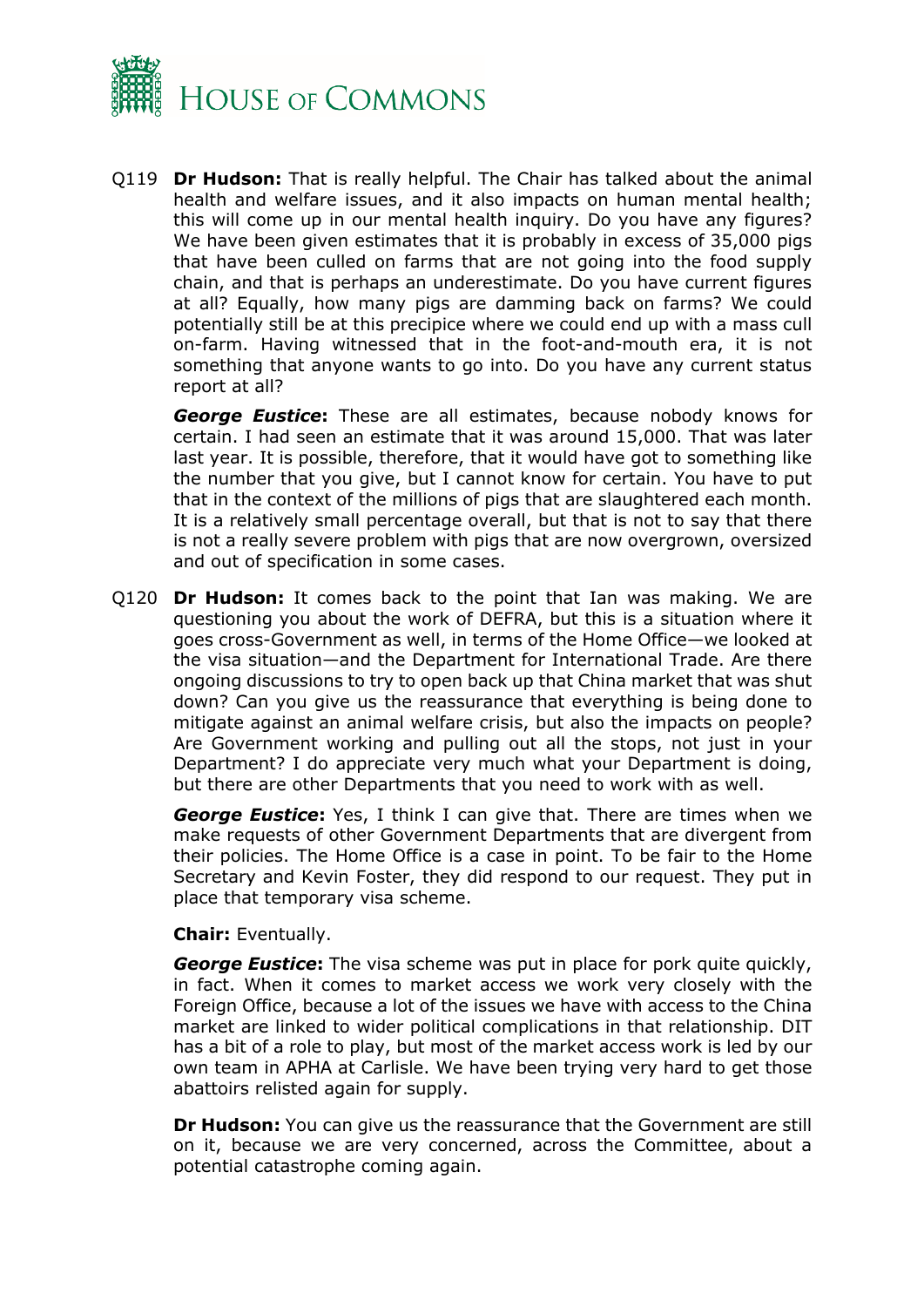

**Chair:** Can we also have in writing, please, what you believe to be the upto-date figures on the number of pigs that are being culled on farms? This is really important for us to have, because it does need to be sorted.

**Dr Hudson:** We need the numbers damming back up on farms as well.

**Chair:** Yes, exactly. A lot of pigs are overweight. Pig farmers are putting more food in, very expensive food, and then their pigs are worth less as well. There is an economic issue as well as welfare.

**Dr Hudson:** Also, if your health advisers are receiving any data on the health implications—increases in instances of tail-biting or respiratory diseases—that will add evidence to help Government make their decisions.

*Tamara Finkelstein***:** We will send what data we have, but much is estimates.

Q121 **Chair:** I have not heard the Secretary of State saying that, yes, he will provide this.

*George Eustice***:** We will write to you with the best estimate we have, but I have to stress that it will be an estimate. The data is not recorded in terms of on-farm.

Q122 **Geraint Davies:** The Government are spending £800 million a year and Drax power station is burning 7 million tonnes of wood that we import. That is not accounted in our carbon trading schemes. It produces more particulates than any other power station in Europe. How can that be justified economically or environmentally?

*George Eustice***:** It sounds counterintuitive because you are burning a wood fuel, but biomass is recognised as something that is a carbon-neutral, sustainable way to do this, provided you are sourcing your wood fuel sustainably. Biomass is therefore recognised as something that can contribute to our climate change ambitions, and that is why, although it seems counterintuitive and controversial to some, the work that goes on at Drax is recorded in a particular way.

Q123 **Geraint Davies:** If you compare burning coal with burning wood, both are burning a carbon store, but in the case of wood you are destroying something that is absorbing CO2 and emitting oxygen. In the United States they claim that they are chopping down the same number of trees as they are planting, although the ones they chop are of course bigger. Even if that is the case, you end up with the wood and just burn it. Should that not at least be counted in our carbon footprint? It is not.

*George Eustice***:** The emissions are counted, but then they are offset by the tree planting that follows. That is how a biomass system is assessed. As I say, I know it sounds counterintuitive to some, but the argument would be that if there was not a commercial value on those trees then they would not necessarily be planted in the first place in all instances. It is complex, but at the moment biomass around the world is scored in a particular way because of the fact that the trees that supply the biomass are also locking up carbon.